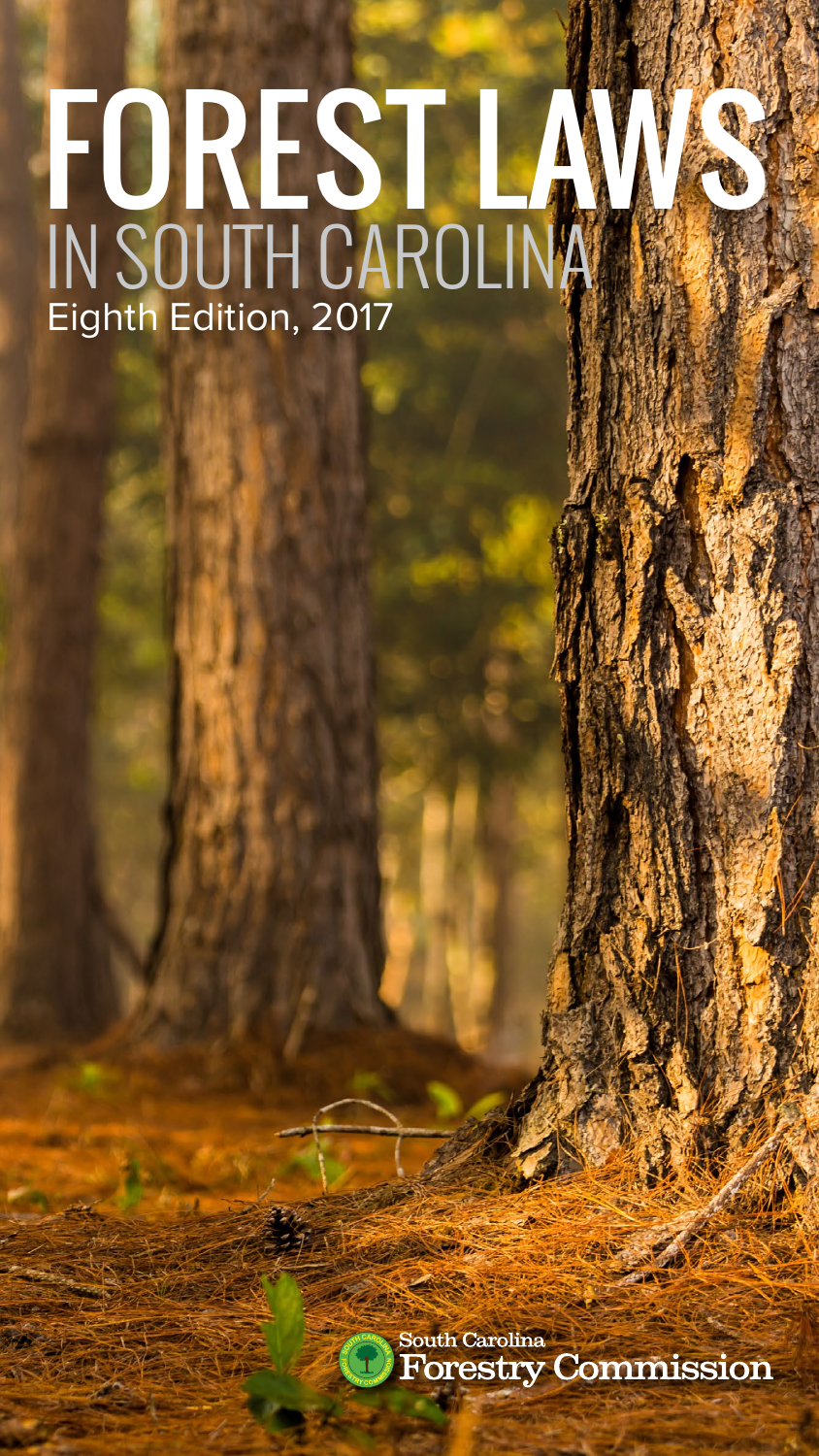# **CONTENTS**

| <b>SECTION 1: GENERAL FORESTRY</b>   | 7        |
|--------------------------------------|----------|
| <b>SECTION 2: DHEC REGULATIONS</b>   | 10       |
| SECTION 3: OUTDOOR BURNING           | 16       |
| SECTION 4: ARSON                     | $\gamma$ |
| <b>SECTION 5: DAMAGE TO PROPERTY</b> | 24       |
| SECTION 6: TIMBER THEFT/FRAUD        | 30       |
| <b>SECTION 7: CONSPIRACY</b>         | 39       |
| <b>SECTION 8: STATE FORESTS</b>      |          |

*Forest Laws in South Carolina, Eighth Edition*, published by the South Carolina Forestry Commission, October 2017

Compiled by the SC Forestry Commission as a reference for law enforcement officers and forest managers. The information is current as of July 2017.

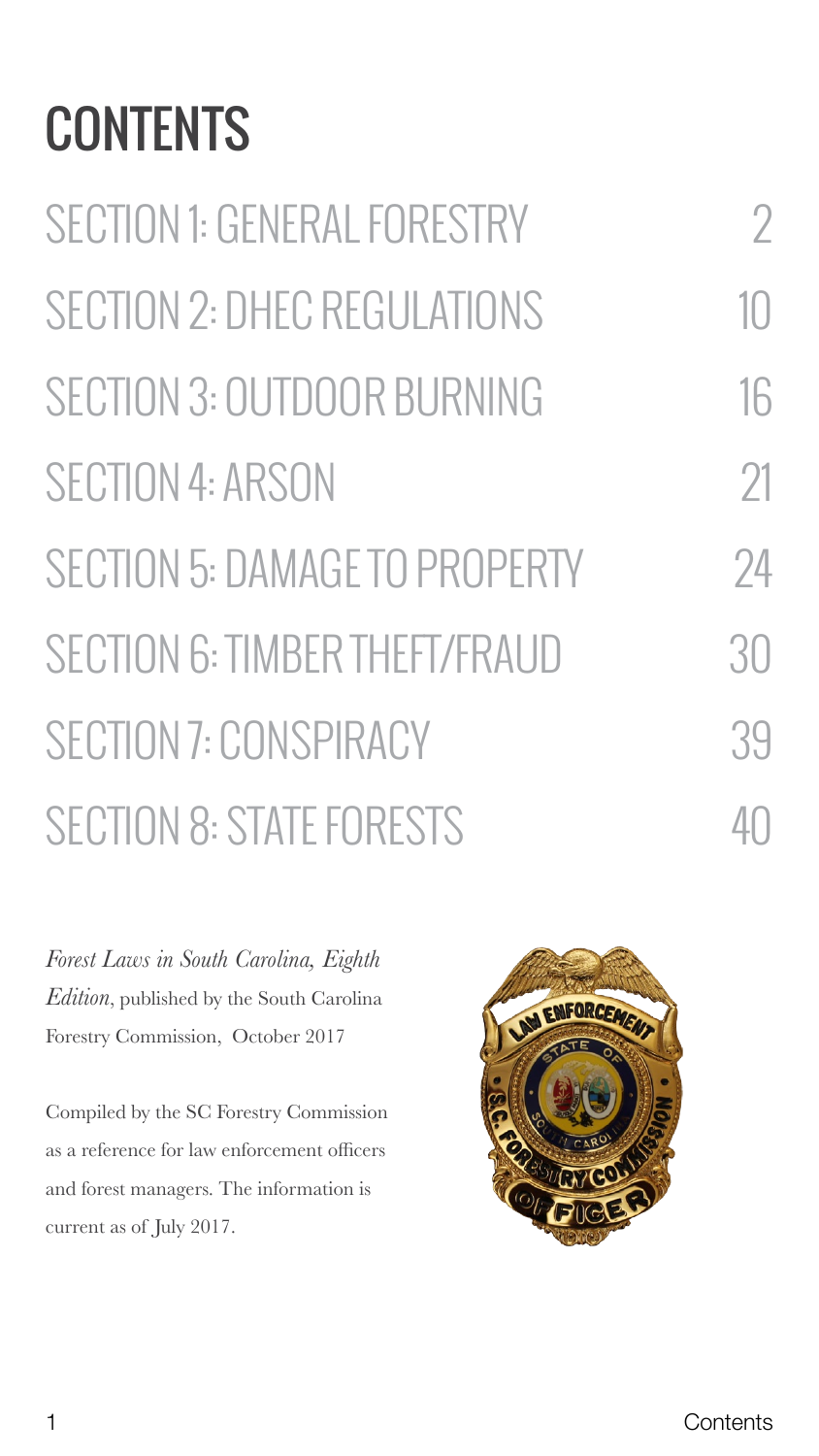# SECTION 1: GENERAL FORESTRY LAWS

### TITLE 48, CHAPTER 23 SOUTH CAROLINA RIGHT TO PRACTICE FORESTRY ACT

#### **48-23-205. Local regulation of development affecting forest land.**

- **A.** For purposes of this section:
	- 1. "Development" means any activity, including timber harvesting that is associated with the conversion of forest land to nonforest or nonagricultural use;
	- 2. "Forestland" means land supporting a stand or potential stand of trees valuable for timber products, watershed or wildlife protection, recreational uses or for other purposes;
	- 3. "Forest management plan" means a document or documents prepared or approved by a forester registered in this state that defines a landowner's forest management objectives and describes specific measures to be taken to achieve those objectives. A management plan shall include silvicultural practices, objectives, and measures to achieve them, that relate to a stand or a potential stand of trees that may be utilized for timber products, watershed or wildlife protection, recreational uses, or for other purposes;
	- 4. "Forestry activity" includes, but is not limited to, timber harvest, site preparations, control burning, tree planting, applications of fertilizers, herbicides, pesticides, weed control, animal damage control, fire control, insect and disease control, forest road construction, and animal other general accepted forestry practices.
- **B.** A county or municipality must not adopt or enforce any ordinance, rule, regulation, resolution, or permit related to forestry activities on forest land that is:
	- 1. Taxed on the basis of its present use value as forest under Section 12-43-220(d);
	- 2. Managed in accordance with a forest management plan;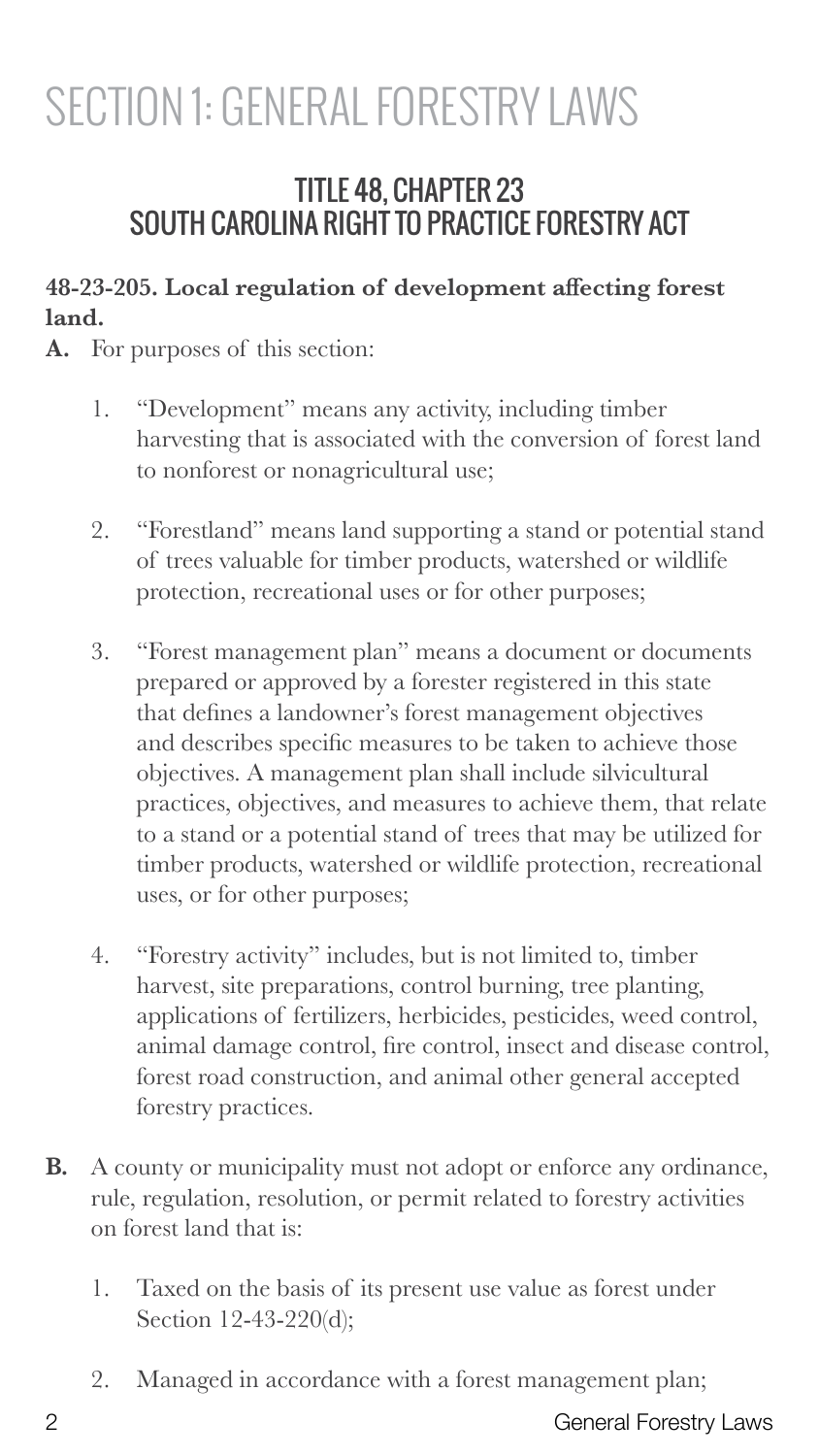- 3. Certified under the Sustainable Forestry Initiative, the Forest Stewardship Council, the American Forest Foundations Tree Farm Systems, or any other nationally recognized forest certification system;
- 4. Subject to a legally binding conservation easement under which the owner limits the right to develop or subdivide the land; or
- 5. Managed and harvested in accordance with the best management practices established by the State Commission of Forestry pursuant to Section 48-36-30.
- **C.** This section does not limit, expand, or otherwise alter the authority of a county or a municipality to:
	- 1. Regulate activities associated with development, provided that a county or municipality requires a deferral of consideration of an application for a building permit, a site disturbance or a subdivision plan, or any other approval for development that if implemented would result in a change from forest land to nonforest or nonagricultural use, the deferral may not exceed a period of up to:
		- a. One year after completion of a timber harvest if the harvest results in the removal of all or substantially all of the trees from the specific area included in a building permit, site disturbance or subdivision plan in item (1), and the removal qualified for an exemption contained in subsection (B); or
		- b. Five years after the completion of a timber harvest, if the harvest results in the removal of all or substantially all of the trees from the specific area included in a building permit, site disturbance or subdivision in item (1), and the removal qualified for an exemption contained in subsection (B) for which the permit or approval is sought and the harvest was a willful violation of the county regulation;
	- 2. Regulate trees pursuant to any act of the General Assembly;
	- 3. Adopt ordinances that are necessary to comply with any Federal or State law, regulation, or rule; or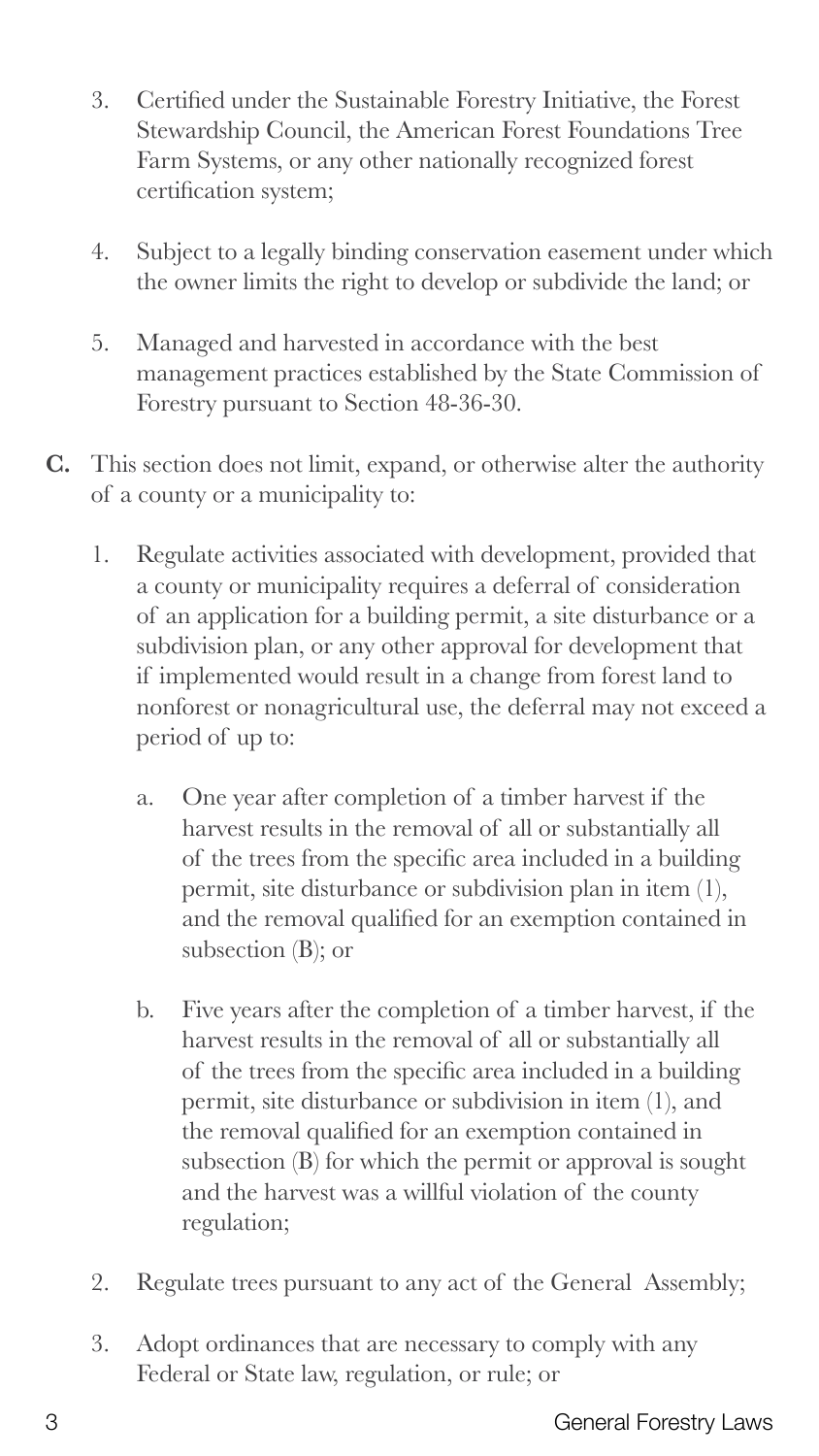- 4. Exercise its development permitting, planning, or zoning authority as provided by law.
- **D.** A person whose application for a building permit, a site disturbance, or subdivision plan, or any other approval for development is deferred pursuant to the provisions contained in section may appeal the decisions to the appropriate governmental authority.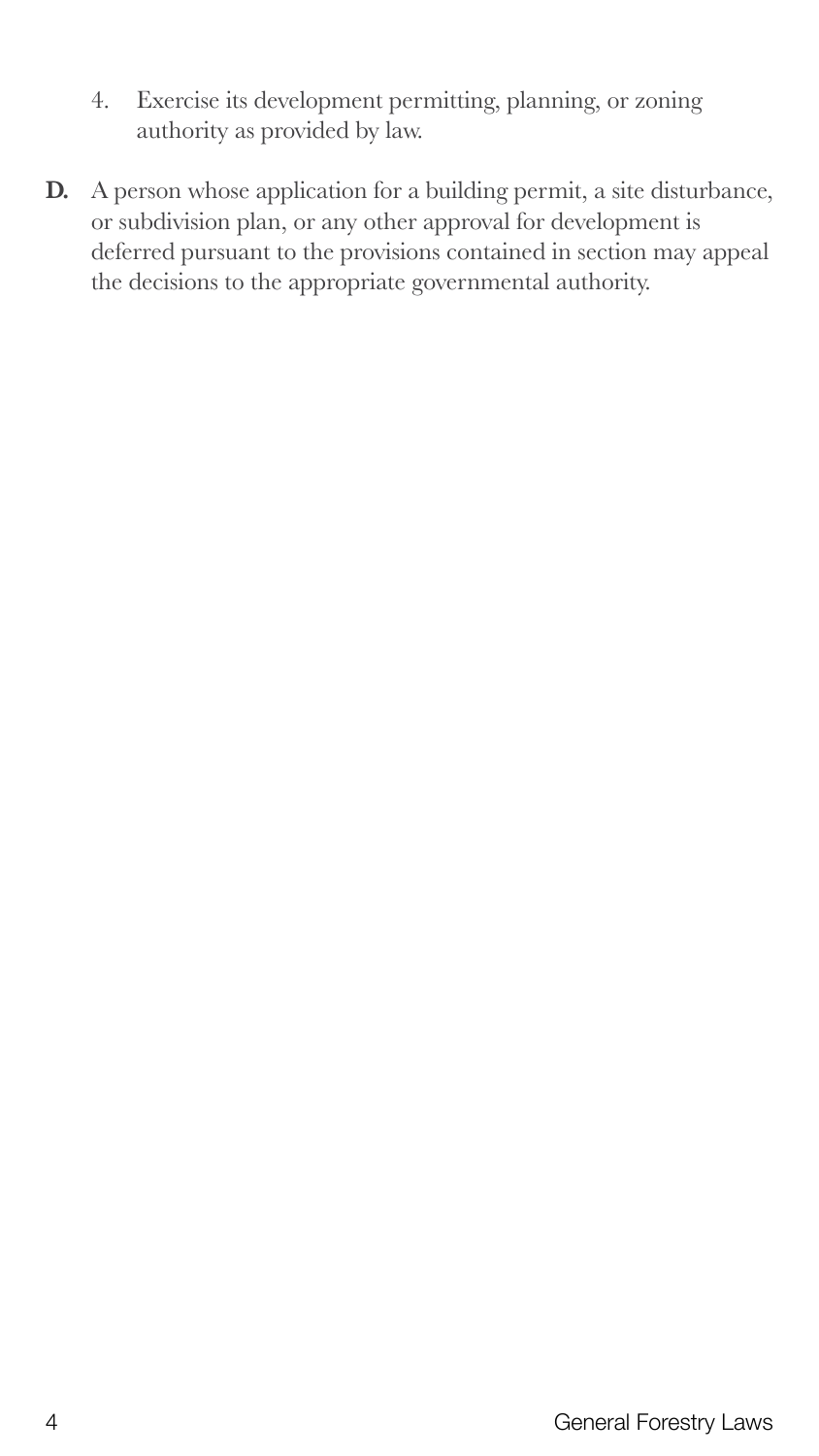### TITLE 48, CHAPTER 33 SOUTH CAROLINA FOREST FIRE PROTECTION ACT

#### **48-33-10. Short Title.**

This chapter shall be cited as the "South Carolina Forest Fire Protection Act."

#### **48-33-20. "Forest Land" defined.**

For the purposes of this chapter all lands shall be construed as "forest land" which have enough forest growth, standing or down, or have sufficient inflammable debris or, outside of corporate limits, to constitute, in the judgement of the State Commission of Forestry, a fire menace to itself or adjoining lands.

#### **48-33-30. "Forest Fire" defined.**

The term "forest fire" as used in this chapter, means any fire burning uncontrolled on any land covered wholly or in part by timber, brush, grass or other inflammable vegetation.

#### **48-33-40. State Commission of Forestry shall direct forest fire protection work.**

All forest fire protection work shall be under the direction and supervision of the State Commission of Forestry, through the State Forester, subject to the provisions of this chapter and the laws of the State enacted relative to forestry and forest fire prevention and suppression.

#### **48-33-80. Access to property.**

The State Commission of Forestry, any of its authorized agents and any member of a county forestry board may, at any or all times, go upon any land for the purpose of preventing or controlling forest fires, as defined herein, without making themselves liable for trespassing.

#### **48-33-90. Title to property acquired shall vest in State Commission of Forestry.**

The title to all property acquired incident to carrying out the provisions of this chapter shall be vested in the State Commission of Forestry.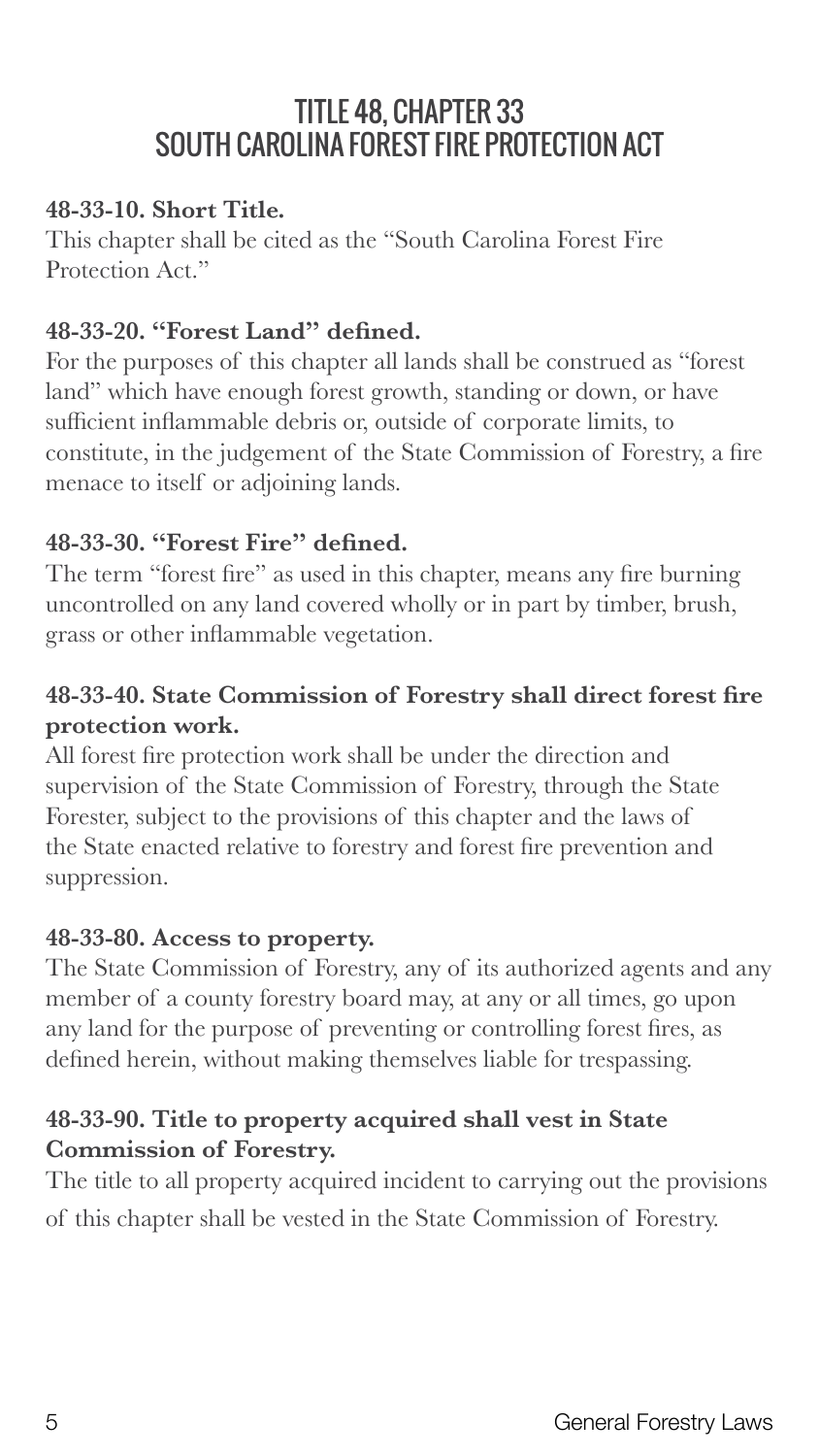### TITLE 48, CHAPTER 34 SOUTH CAROLINA PRESCRIBED FIRE ACT

#### **48-34-20. Definitions.**

As used in this chapter:

- 1. 'Prescribed fire' means a controlled fire applied to forest, brush, or grassland vegetative fuels under specified environmental conditions and precautions which cause the fire to be confined to a predetermined area and allow accomplishment of the planned land management objectives. It also is known as 'controlled burn';
- 2. 'Certified prescribed fire manager' means an individual who successfully completes a certification program approved by the State Commission of Forestry;
- 3. 'Prescribed fire plan' means a written prescription for starting and controlling a prescribed fire.

#### **48-34-30. Forestry Commission responsibility.**

The State Commission of Forestry shall promulgate regulations for the use of prescribed fire and for the certification of prescribed fire managers.

#### **48-34-40. Requirements for prescribed fire qualified under this chapter.**

Prescribed fires conducted pursuant to this chapter:

- 1. must have a written prescribed fire plan prepared before authorization to burn is given by the State Commission of Forestry, and the plan must be on site and followed during the burn;
- 2. must have at least one certified prescribed fire manager present and supervising the burn from ignition until it is declared safe according to certification guidelines;
- 3. are considered in the public interest and do not constitute a public nuisance when conducted pursuant to state air pollution statutes, smoke management guidelines, and regulations applicable to the use of prescribed fire;
- 4. are considered a property right of the property owner.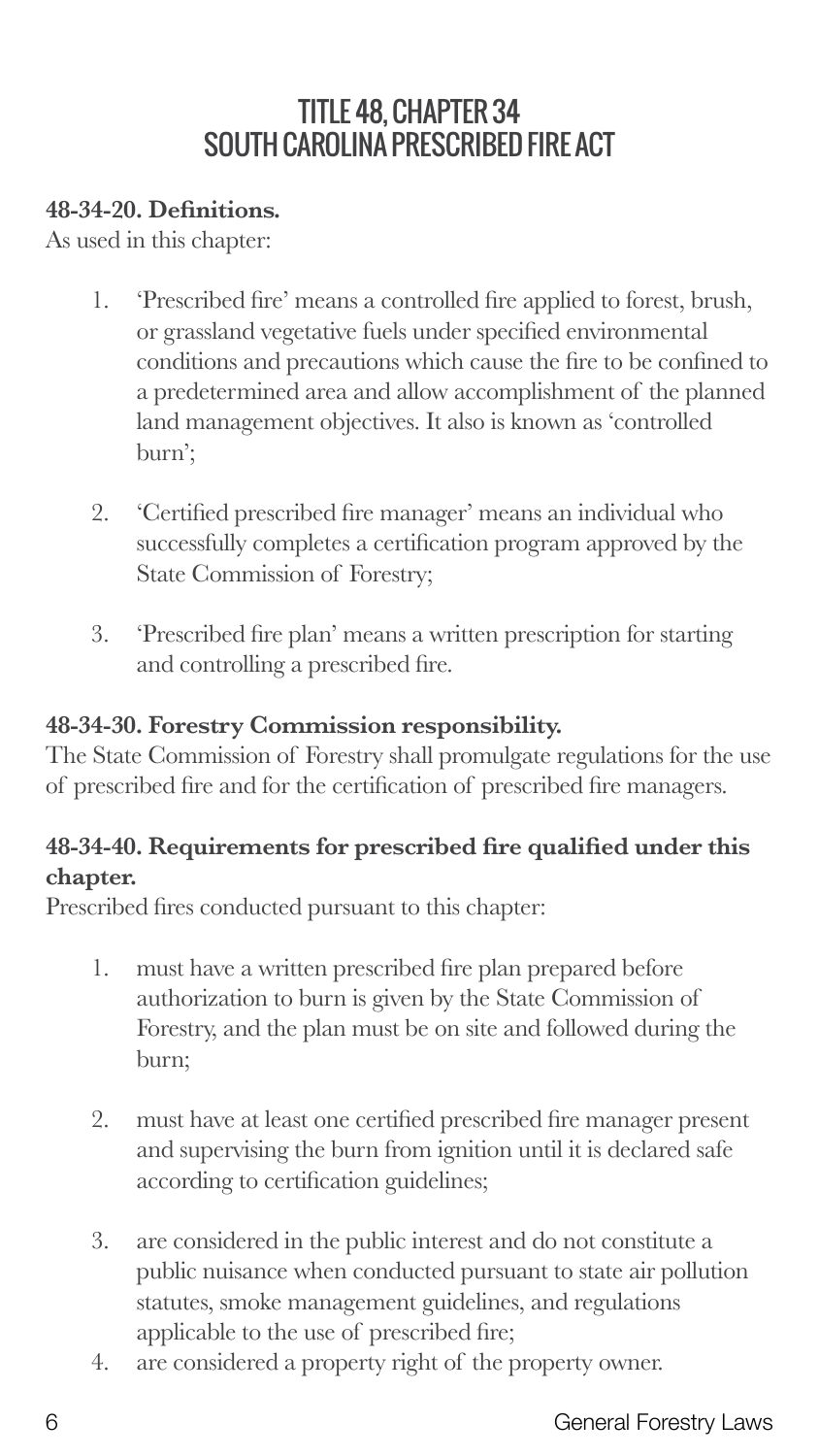#### **48-34-50. Liability for damages, injury, or loss caused by prescribed fire.**

A property owner or lessee or his agent or employee conducting a prescribed fire pursuant to this chapter is not liable for damage, injury, or loss caused by fire, or other consequences of the prescribed fire, except for smoke, unless *negligence* is proven. A property owner or lessee or his agent or employee conducting a prescribed fire pursuant to this chapter is not liable for damage, injury, or loss caused by the resulting smoke of a prescribed fire unless *gross negligence* or *recklessness* is proven.

#### **48-34-60. Other prescribed fires not prohibited.**

Notwithstanding the requirements of this chapter, a person may conduct a prescribed fire without a certified prescribed fire manager present.

#### **LAW ENFORCEMENT NOTE:**

*Certified Prescribed Fire Managers are subject to state laws and regulations pertaining to outdoor burning. In cases of violation, certification may be administratively revoked independent of any legal action. In cases where smoke from a prescribed fire may be responsible for damage/injury, the SCFC will investigate and provide a report to DHEC. Contact the law enforcement chief or an investigator for assistance.*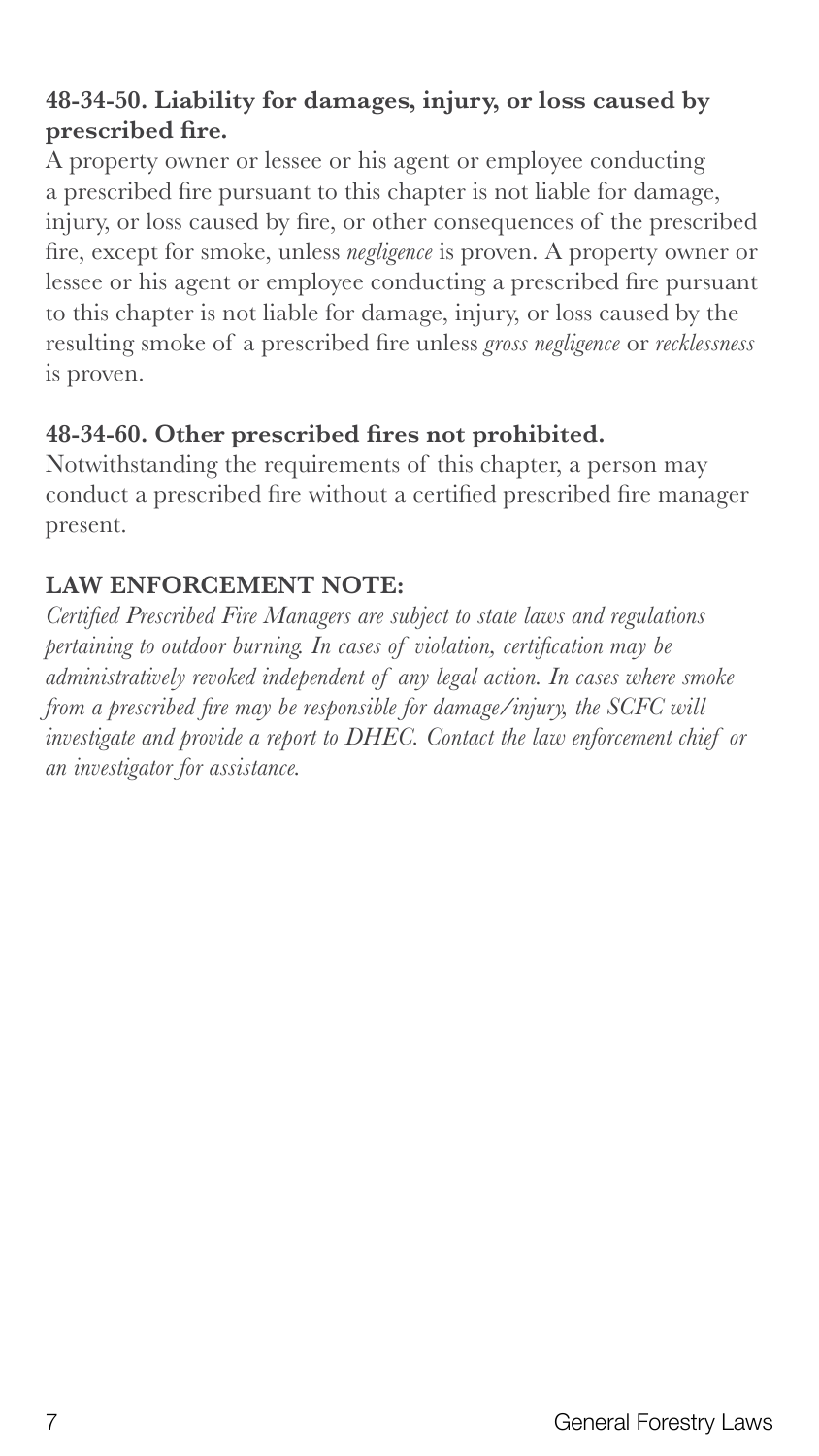### TITLE 50, CHAPTER 2 FOREST MANAGEMENT PROTECTION ACT

#### **SECTION 50-2-10. Short title.**

This act may be cited as the "South Carolina Forest Management Protection Act."

#### **SECTION 50-2-20. Purpose.**

The purpose of this act is to encourage and protect landowners' ability to maintain their land for forest use and to conduct forest management activities.

#### **SECTION 50-2-30. Definitions.**

- **A.** A forestry operation is an area where forest management activities are conducted for the production of timber resources for wood products or providing wildlife habitat, outdoor recreation, or other environmental values. A forestry operation inherently includes lengthy periods between forest management activities and shall be deemed continuously operating so long as the operation supports an actual or developing forest.
- **B.** Forest management activities include, but are not limited to, timber harvest, site preparation, controlled burning, tree planting, applications of fertilizers, herbicides, and pesticides, weed control, animal damage control, fire control, insect and disease control, forest road construction, and any other generally accepted forestry practices.

#### **SECTION 50-2-40. Application.**

This act shall apply only to forest management activities on forestry operations that are eligible for timberland use value assessment for property tax purposes.

#### **SECTION 50-2-50. Forestry operation as nuisance; established date of operation; local ordinance making forestry operation nuisance null and void.**

**A.** No established forestry operation is or may become a nuisance, private or public, if the forestry operation adheres to best management practices as promulgated by the South Carolina Forestry Commission. This section does not apply whenever a nuisance results from the negligent, improper, or illegal operation of a forestry operation.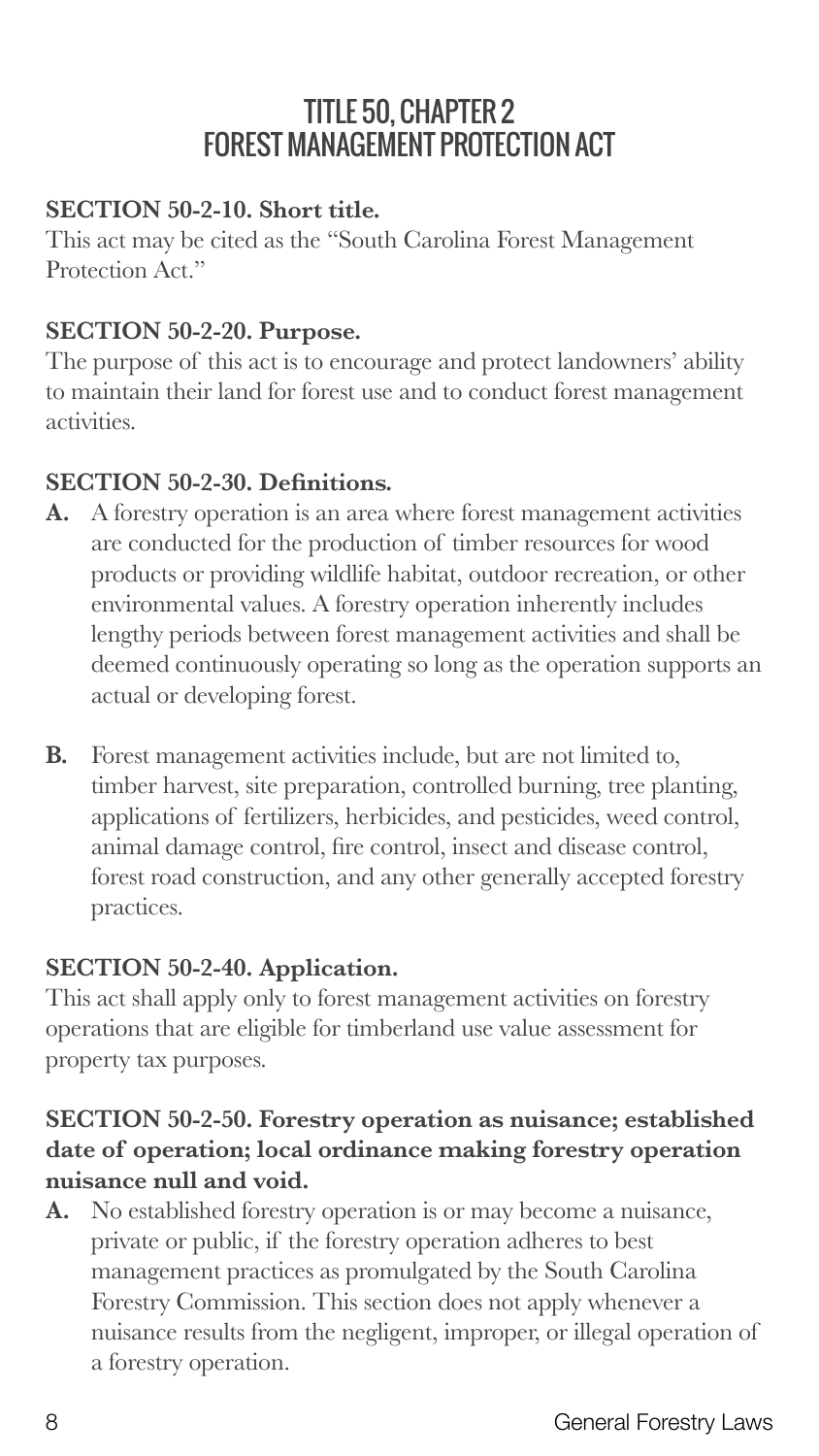- **B.** For the purposes of this chapter, the established date of operation is the date on which the forestry operation commenced operation. If the operation is expanded subsequently or new technology adopted, the established date of operation for each change is not a separately and independently established date of operation and the commencement of the expanded operation does not divest the forestry operation of a previously established date of operation.
- **C.** An ordinance of a county or municipality that makes a forestry operation following best management practices as promulgated by the South Carolina Forestry Commission a nuisance or providing for abatement as a nuisance in derogation of this chapter is null and void. The provisions of this section do not apply whenever a nuisance results from the negligent, illegal, or improper operation of a forestry operation.

#### **LAW ENFORCEMENT NOTE:**

*This law prevents local ordinances from prohibiting legitimate forestry operations, i.e., burning, harvesting, etc.*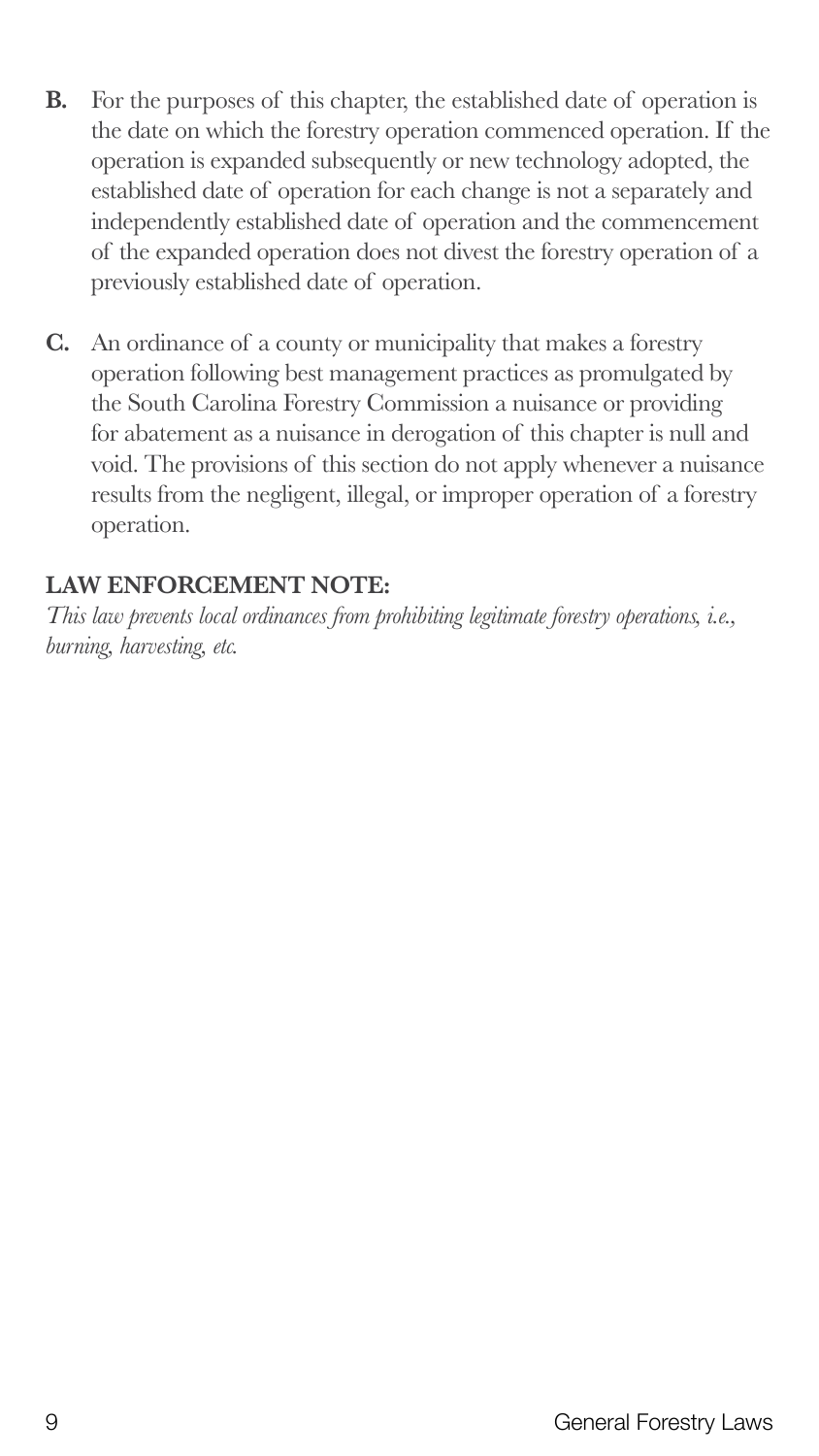# SECTION 2: DHEC REGULATIONS

### DHEC REGULATION 61-62.2 OPEN BURNING IS PROHIBITED EXCEPT AS PROVIDED BELOW

#### **SECTION I - Exceptions**

- **A.** Open burning of leaves, tree branches or yard trimmings originating on the premises of private residences and burned on those premises.
- **B.** Open burning in connection with the preparation of food for immediate consumption.
- **C.** Campfires and fires used solely for recreational purposes, ceremonial occasions, or human warmth. Fires set for the purpose of human warmth must use only clean wood products (woody vegetation, leaves, or wood which is not coated with stain, paint, glue or other coating material, and not treated lumber).
- **D.** Fires purposely set in accordance with Smoke Management Guidelines for Vegetative Debris Burning Operations in South Carolina, administered by the South Carolina Forestry Commission and acceptable to the Department to include the following:
	- 1. Prescribed burning of forest lands for specific management practices; and
	- 2. Fires purposely set for agricultural control of diseases, weeds, pests, and for other specific agricultural purposes;
	- 3. Open burning of trees, brush, grass and other vegetable matter for game management purposes.
- **E.** Open burning in areas other than predominantly residential for the purpose of land clearing or right-of-way maintenance. This will be exempt only if the following minimum conditions are followed:
	- 1. The location of the burning must be a sufficient distance but not less than 1000 feet, from public roadways and all residential, commercial, and industrial sites not a part of the contiguous property on which the burning is conducted;

10 DHEC Regulations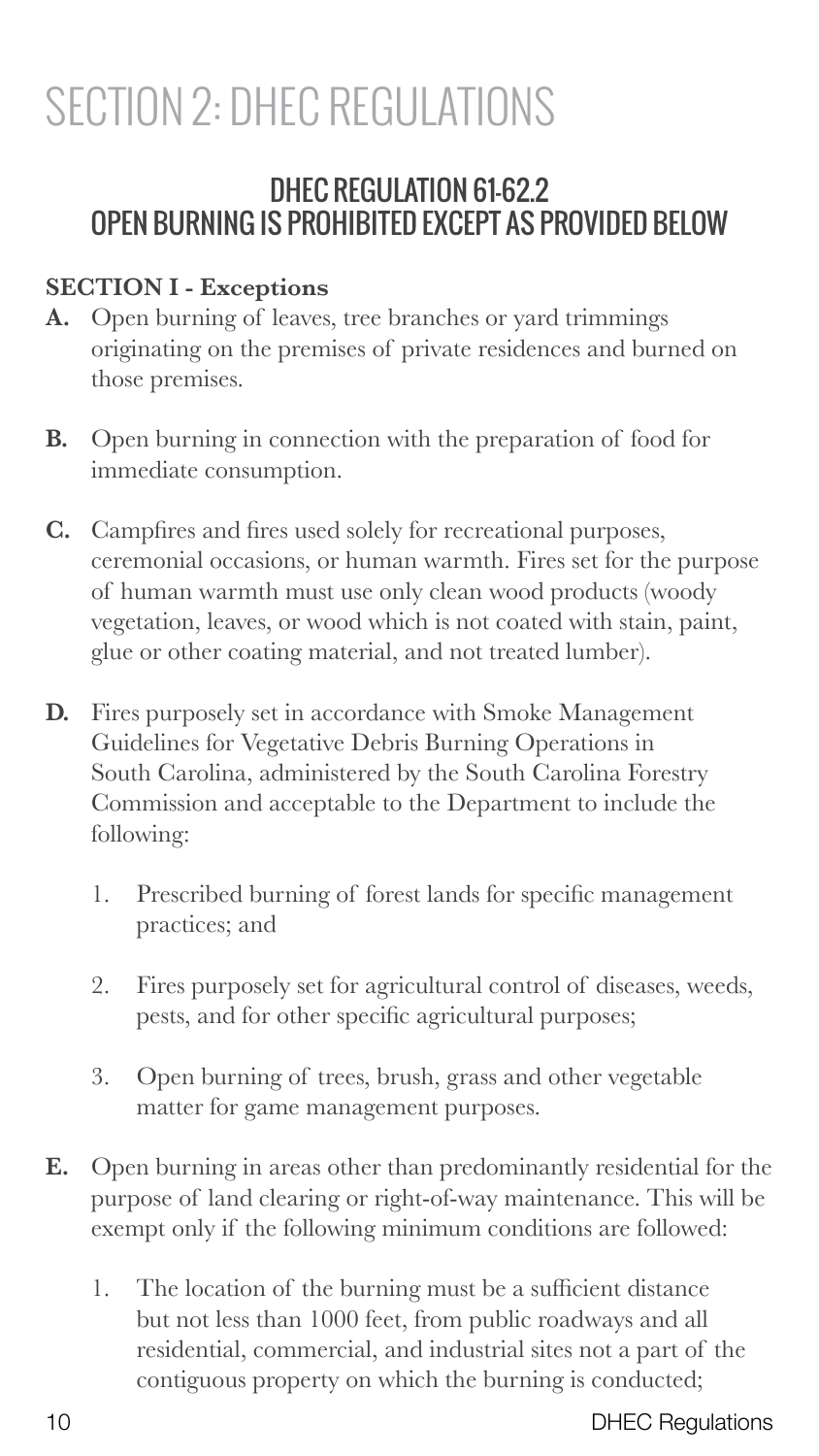- 2. Winds during the time of the burning must be away from any area in which the ambient air may be significantly affected by smoke from the burning if that area contains a public roadway or a residential, commercial, or industrial site;
- 3. The material to be burned must have been generated on-site and not moved to the site from another location;
- 4. The amount of dirt on the material being burned must be minimized;
- 5. No heavy oils, asphaltic materials, items containing natural or synthetic rubber, or any materials other than plant growth may be burned;
- 6. The initial burning must be started only between the hours of 9:00 a.m. and 3:00 p m.; no combustible material may be added to the fire between 3:00 p m. of one day and 9:00 a.m. the following day;
- 7. No more than two piles 30' x 30' or equivalent may be burned within a six-acre area at one time; and
- 8. In the case of land clearing, all salvageable timber and pulpwood must be removed.
- **F.** Fires set for the purposes of training firefighting personnel and conducted at permanent firefighter training facilities. Prior Department approval is required in order to obtain the exemption as a permanently established training site. Fires set for the purpose of firefighter training at non-permanent locations must receive Department approval prior to the initiation of any burning activity. Materials used for firefighter training cannot contain asbestos, heavy oils, asphaltic material, plastic or rubber without express written consent from the Department.
- **G.** Open burning on the property where it occurs of residential construction waste from building and construction operations will be exempt only if the following conditions are met:
	- 1. The material being burned is residential construction waste associated with the building and construction of one and two family dwellings only;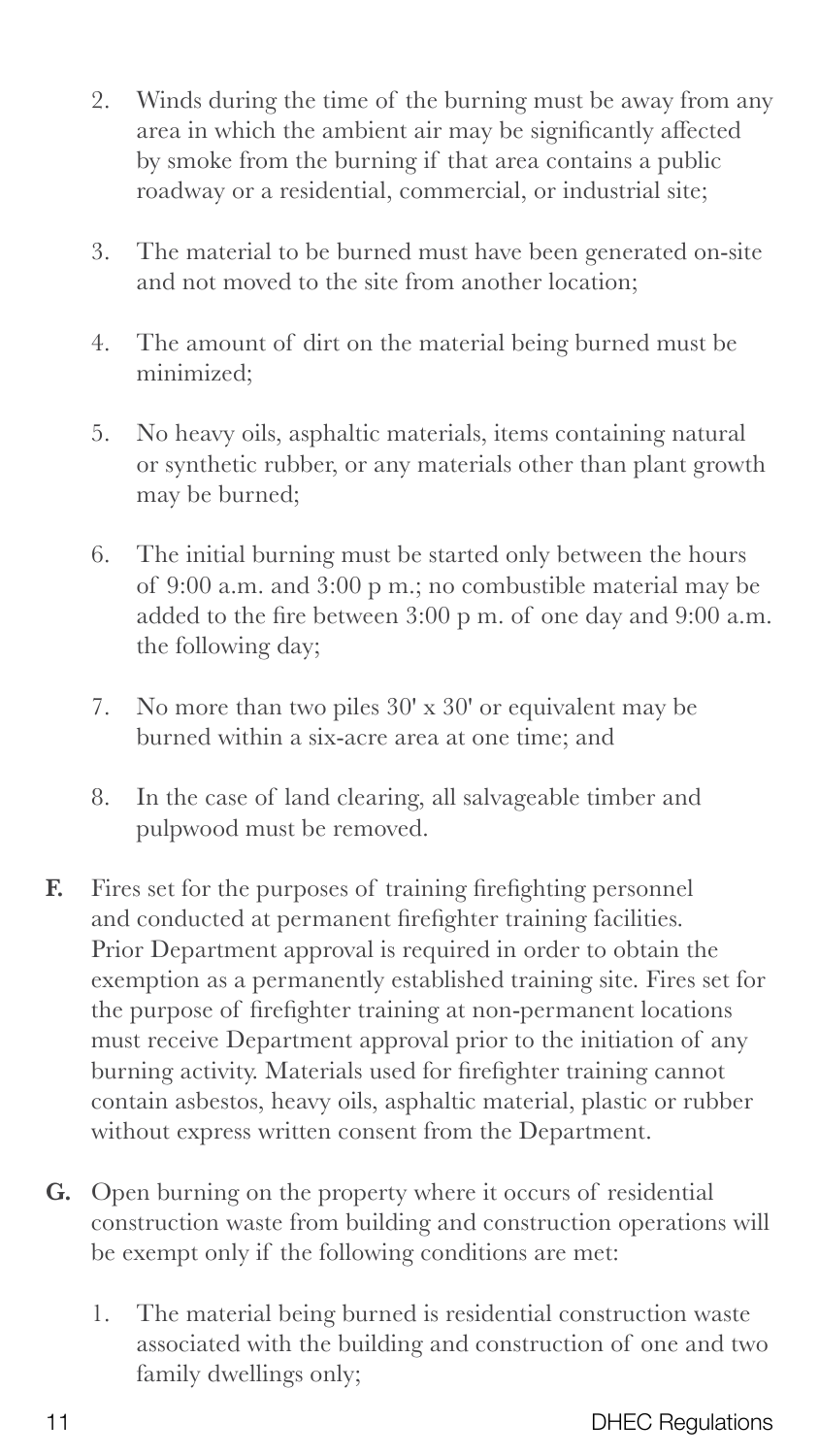- 2. The location of the burning is at least five hundred (500) feet from any occupied structure other than a dwelling or structure located on the property on which the burning is conducted;
- 3. Heavy oils, treated wood products, asphaltic materials, items containing natural or synthetic rubber, or any other trade wastes which produce smoke in excess of forty (40) percent opacity are not burned;
- 4. The burning does not occur during the ozone season (April 1 through October 30); and
- 5. The burning is conducted only between the hours of 9:00 a.m. and 3:00 p.m.;
- **H.** Open burning, in remote or specified areas:
	- 1. For non-recurring unusual circumstances;
	- 2. For experimental burning for purposes of data gathering and research.

However, prior approval for these types of burning (in subparagraph H above) must be obtained from the Department.

#### **SECTION II - General**

- **A.** A written report or warning to a person of a violation at one site shall be considered adequate notice of the Regulation and subsequent observed violations at the same or different site will result in appropriate legal action.
- **B.** Open burning may be conducted in certain situations if no undesirable levels are or will be created. The authority to conduct open burning under this Regulation does not exempt or excuse the person responsible for the burning from the consequences of or the damages or injuries resulting from the burning and does not exempt or excuse anyone from complying with other applicable laws and with ordinances, regulations, and orders of governmental entities having jurisdiction, even though the burning is otherwise conducted in compliance with this Regulation.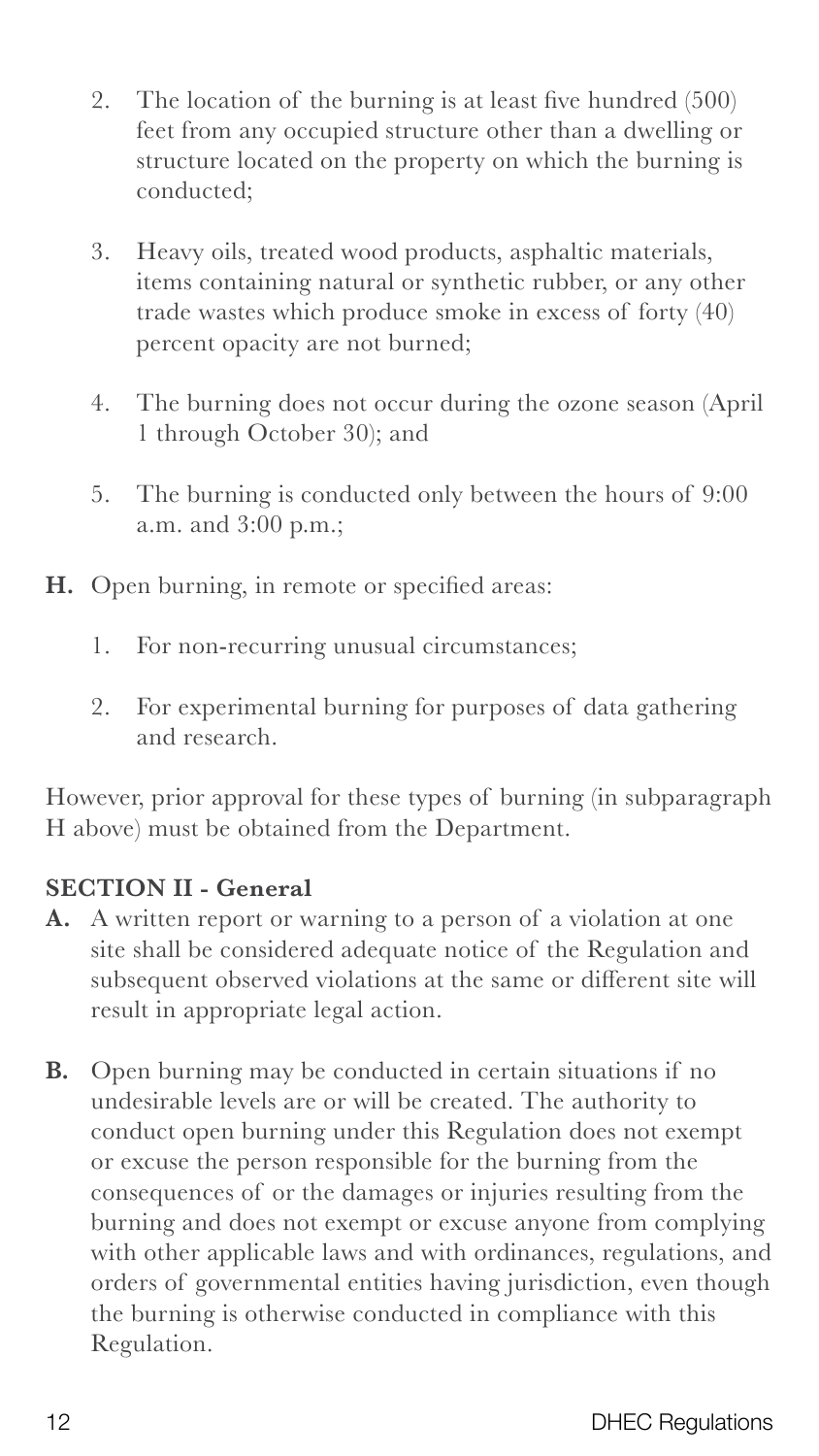**C.** The Department reserves the right to impose other or different restrictions and exemptions on open burning in addition to those enumerated above, whenever in the judgment of the Department such is necessary to realize the purpose of this Regulation.

#### **LAW ENFORCEMENT NOTE:**

*Forestry Commission officers will investigate smoke complaints associated with outdoor burning. When a violation of Smoke Management Guidelines is identified, a full report will be forwarded to DHEC for possible enforcement. [Only burns covered by Item D (Forestry, Wildlife, and Agriculture) are required to comply with SC Smoke Management Guidelines.]*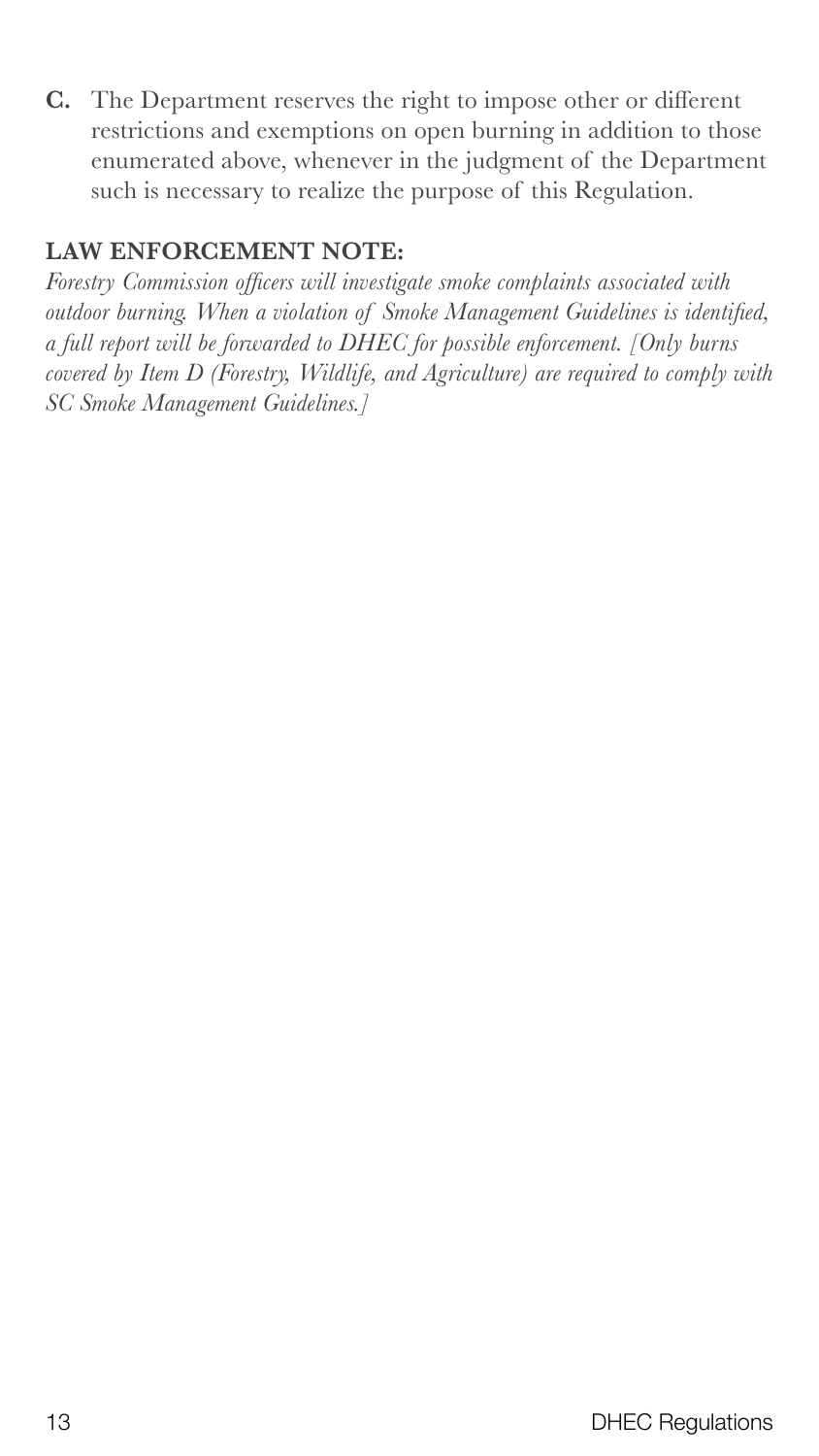### DHEC REGULATION 61-62.4 HAZARDOUS AIR POLLUTION CONDITIONS

- **A. Definitions.** The following words and phrases when used in this regulation shall have the meanings respectively ascribe to them:
	- 1. Hazardous Conditions (or hazardous levels)—Conditions created by the release or discharge into the ambient air of one or more air contaminants which because of the characteristic and/or quantity of material involved may pose an imminent threat to the health of anyone who might come in contact with the material through this release as well as involving substantial risk of injury, to include injury to property or plant and animal life. This includes the indirect threat to human life and property by the creation of traffic hazards;
	- 2. Traffic Hazards—Impairment of visibility whenever the concentration of dust, fumes, condensed vapor, or any other substance is such that the horizontal visibility at or near ground level is reduced to 2,400 feet or less.
- **B. General.** The owner or operator of any source, in addition to complying with all applicable regulations and standards, shall take all steps necessary to protect human health and welfare and otherwise minimize the effects of unintended, short-term or other releases of air contaminants and other substances which produce unintended hazardous conditions.
- **C. Traffic Hazards.** The emission of smoke, dust, fumes, condensed vapor, or any other substance which creates a traffic hazard on public roads by impairment of visibility, or intensifies an existing condition to the extent that a traffic hazard is created is prohibited.
- **D. Emergency Actions.** In the event that releases of dust, fumes, smoke, gases, mists, vapors or other substances occur in such quantity as to create imminently hazardous levels, the owner or operator of the source shall take all necessary emergency acts to cause the release to cease, to notify nearby residents and occupants, to assist in evacuation if deemed necessary, to notify the Department immediately and to take such other action as responsible officials deem advisable.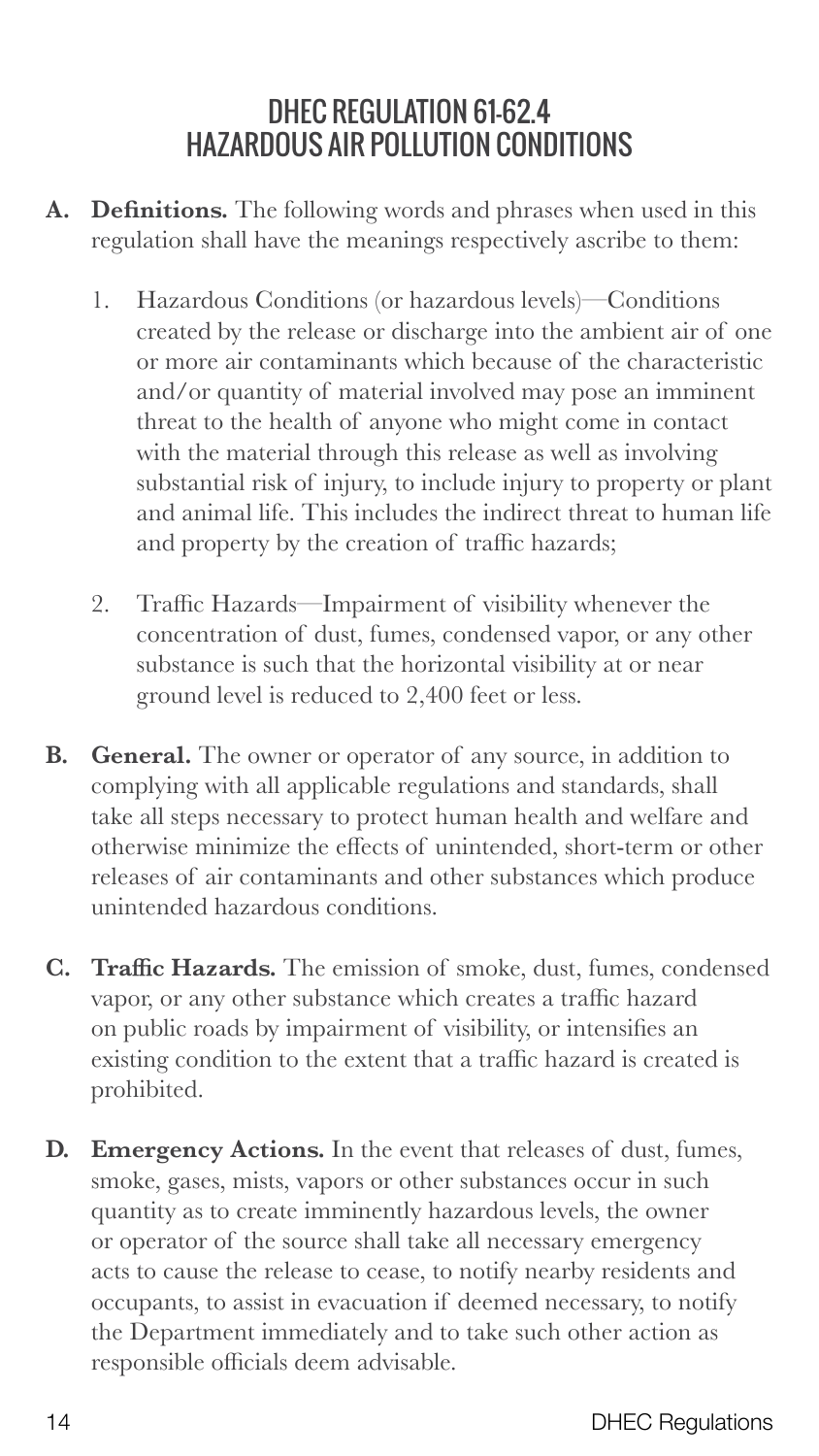- **E. Cleanup.** If releases to the atmosphere of air contaminants result from spillage and cause such concentrations as to produce an imminently hazardous level, cleanup activities shall begin as soon as possible and shall be completed to the satisfaction of the Commissioner.
- **F. Notification.** The affected public, the Department, the South Carolina Disaster Preparedness Agency, and all law enforcement officials having jurisdiction shall be notified promptly by the owner or operator of the source in the event of releases of material which may cause imminently hazardous levels. If traffic hazards are created, notification shall be made to appropriate state or local agencies of the possible existence of such a condition and of the corresponding need for posting of appropriate signs, warning devices or flagmen.

#### **LAW ENFORCEMENT NOTE:**

*DHEC Regulations have force of law, but enforcement is handled exclusively by DHEC.*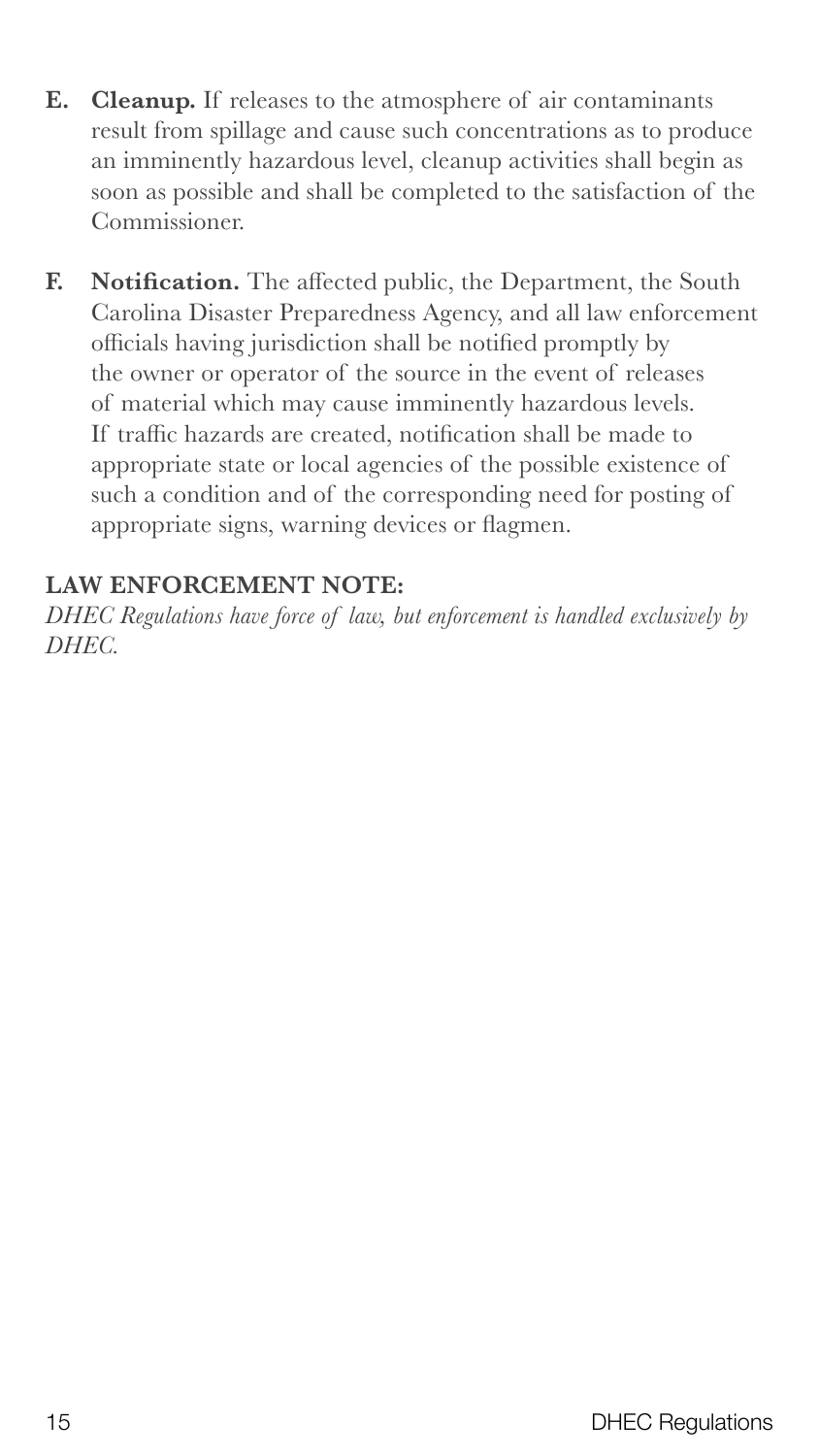# SECTION 3: OUTDOOR BURNING

### TITLE 48, CHAPTER 35 NOTIFICATION AND PRECAUTIONS LAW

#### **48-35-10. Starting fire in woodlands, grasslands, and other places shall be unlawful unless certain precautions are taken.**

It shall be unlawful for any owner or lessee of land or any employee of such owner or lessee or other person to start, or cause to be started, a fire in any woodlands, brushlands, grasslands, ditch banks, or hedgerows or in any debris, leaves or other flammable material adjacent thereto, except under the following conditions:

- a. Proper notification shall be given to the State Forester, or his duly authorized representative or other persons designated by the State Forester. The notice shall contain all information required by the State Forester or his representative;
- b. Such persons shall have cleared around the area to be burned and have immediately available sufficient equipment and personnel to adequately secure the fire and prevent its spread;
- c. The person starting the burning shall supervise carefully the fire started and have it under control prior to leaving the area.

#### **48-35-20. Authorization must be obtained from landowner to conduct burning.**

A lessee of any land, or any employee of any landowner or lessee of land, or other person, must receive prior authorization from the landowner to conduct such burning, in addition to complying with the other provisions of this chapter.

#### **48-35-30. Chapter inapplicable to fires within municipalities.**

The provisions of this chapter shall not apply to fires which may be started within the corporate limits of any town or city.

#### **48-35-40. Burning prohibited during periods of emergency.**

No burning shall be carried out during any period which the Governor has declared that an emergency exists in connection with forest fires.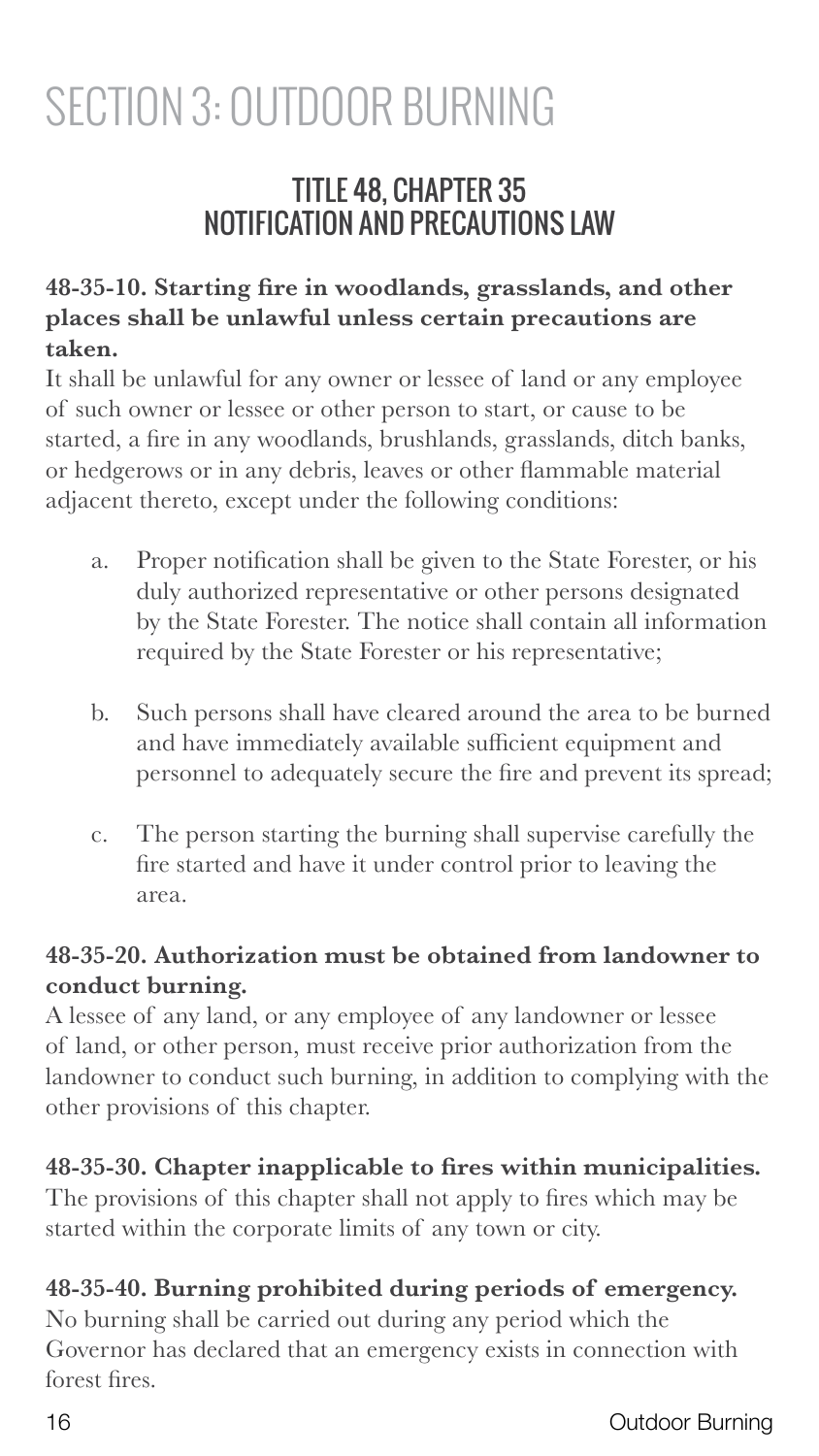#### **48-35-50. State Forester may prohibit fires.**

The State Forester may direct at any time, when deemed necessary in the interest of public safety, that fires covered by this chapter not be started. The State Forester also may prohibit all open burning regardless of whether a permit or notification is required, including campfires, bonfires, and other fires for recreational purposes. This prohibition shall not apply to fires used for nonrecreational purposes such as those for human warmth or for the preparation of food for immediate consumption.

#### **48-35-60. Penalties.**

Any person violating the provisions of this chapter may be deemed guilty of a misdemeanor and, upon conviction, may be fined not more than two hundred dollars or imprisoned for not more than thirty days for a first offense. For any second or subsequent offense, a fine of not less than five hundred dollars or imprisonment for not more than sixty days, or both may be imposed in the discretion of the court. "Subsequent offense," as used in this section, shall mean an offense committed within ten years of a previous offense.

#### **LAW ENFORCEMENT NOTE:**

*48-35-10 is the appropriate charge when an escaped fire requires suppression action even if it does not encroach on adjacent property. It may also be an appropriate additional charge in cases of Allowing Fire to Spread (16-11-180).*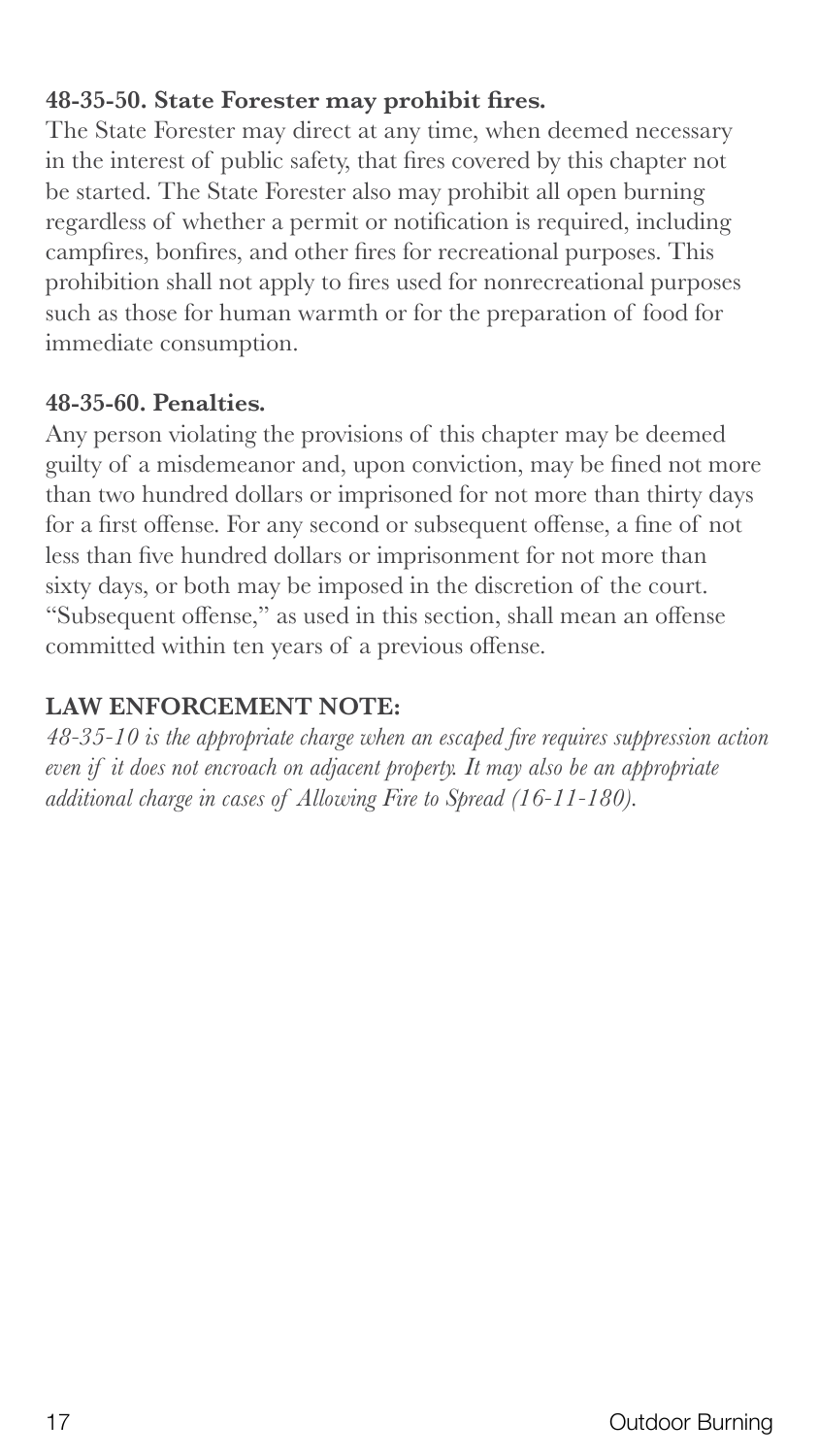### TITLE 48, CHAPTER 31 GOVERNOR'S BURNING BAN

#### **48-31-10. Proclamation forbidding use of fire in forests or woodlands when conditions are abnormal; annulment of proclamation.**

Whenever by reason of drought, low humidity, high winds, and other conditions, the forests and woodlands in the State are in danger of fires, the Governor, upon recommendation of the State Forester, may in the interest of public safety and the preservation of natural resources, have authority by proclamation to forbid the use of fire therein. When the Governor is satisfied that the occasion has passed for maintaining the provisions of the proclamation he shall annul it by another proclamation.

#### **48-31-20. Unlawful starting of fires or throwing of burning materials in protected areas.**

During such periods and in such areas as the Governor shall proclaim, it shall be unlawful for any person to build or ignite any fire of any nature, or for any person to throw or cause to be thrown any matches, ashes, tobacco or other burning material on or adjacent to forests, woodlands, brushlands, or grasslands under protection from forest fires. It shall be unlawful to burn or cause to be burned any right of way.

#### **48-31-30. Exception for fires in municipalities and cultivated lands enclosed by firebreaks.**

The provisions of this chapter shall not apply to fire which may be started within the corporate limits of any town or city, and to cultivated lands enclosed by firebreaks which will prevent the spread of fire to adjacent forests, woodlands, brushlands, or grasslands.

#### **48-31-40. Penalties.**

Any person violating any provision of this chapter shall be guilty of a misdemeanor and, upon conviction, shall be fined not less than twentyfive dollars nor more than one hundred dollars, or imprisoned for not more than thirty days.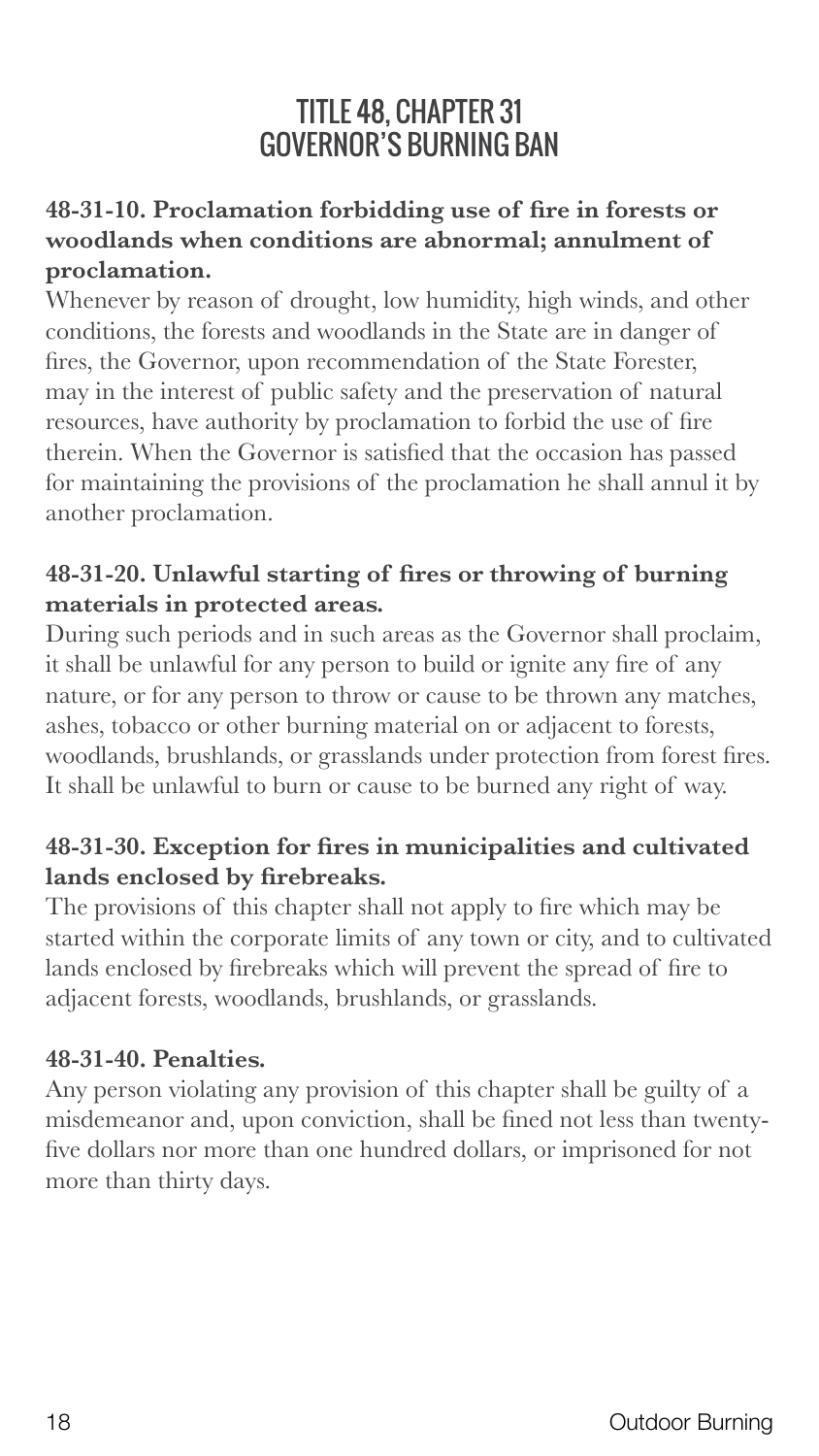### TITLE 6, CHAPTER 11, SECTION 105 SPECIAL PURPOSE/PUBLIC SERVICE DISTRICT BURNING BAN

The governing body of a county by ordinance may place an emergency ban on the burning of trash or debris within a special purpose district or public service district in the county providing fire protection services for a specified period of time if circumstances require, except that no ban may be placed on burning conducted for agricultural, forestry, and wildlife purposes as authorized by the South Carolina Forestry Commission.

A person violating such an ordinance is guilty of a misdemeanor and, upon conviction, must be punished by a fine of not more than two hundred dollars or by imprisonment for a term not exceeding thirty days.

#### **LAW ENFORCEMENT NOTE:**

*This statute expressly exempts forestry, wildlife, and agriculture burning from the local authority to ban outdoor fires.*

*For a listing of Special Purpose/Public Service Districts, see SC Code, Title 6, Chapter 11, Section 10. Fire is specifically mentioned in the title of only three of these: Hagley Water, Sewer, and Fire Authority (Georgetown Co.), Belmont Fire and Sanitation District (Greenville Co.), and Kershaw County Fire Prevention Districts. Others may have fire responsibility as well; officers should check provisions of the local law if questions of authority arise.*

#### **16-11-180. Allowing fire to spread to lands or property of another.**

Any person who carelessly or negligently sets fire to or burns any grass, brush, leaves, or other combustible matter on any lands so as to cause or allow fire to spread or to be transmitted to the lands or property of another, or to burn or injure the lands or property of another, or who causes the burning to be done or who aids or assists in the burning, is guilty of a misdemeanor and upon conviction must be imprisoned for not less than five days nor more than thirty days or be fined not less than twenty-five dollars nor more than two hundred dollars.

For a second or subsequent offense the sentence must be imprisonment for not less than thirty days nor more than one year, or a fine of not less than one hundred dollars nor more than five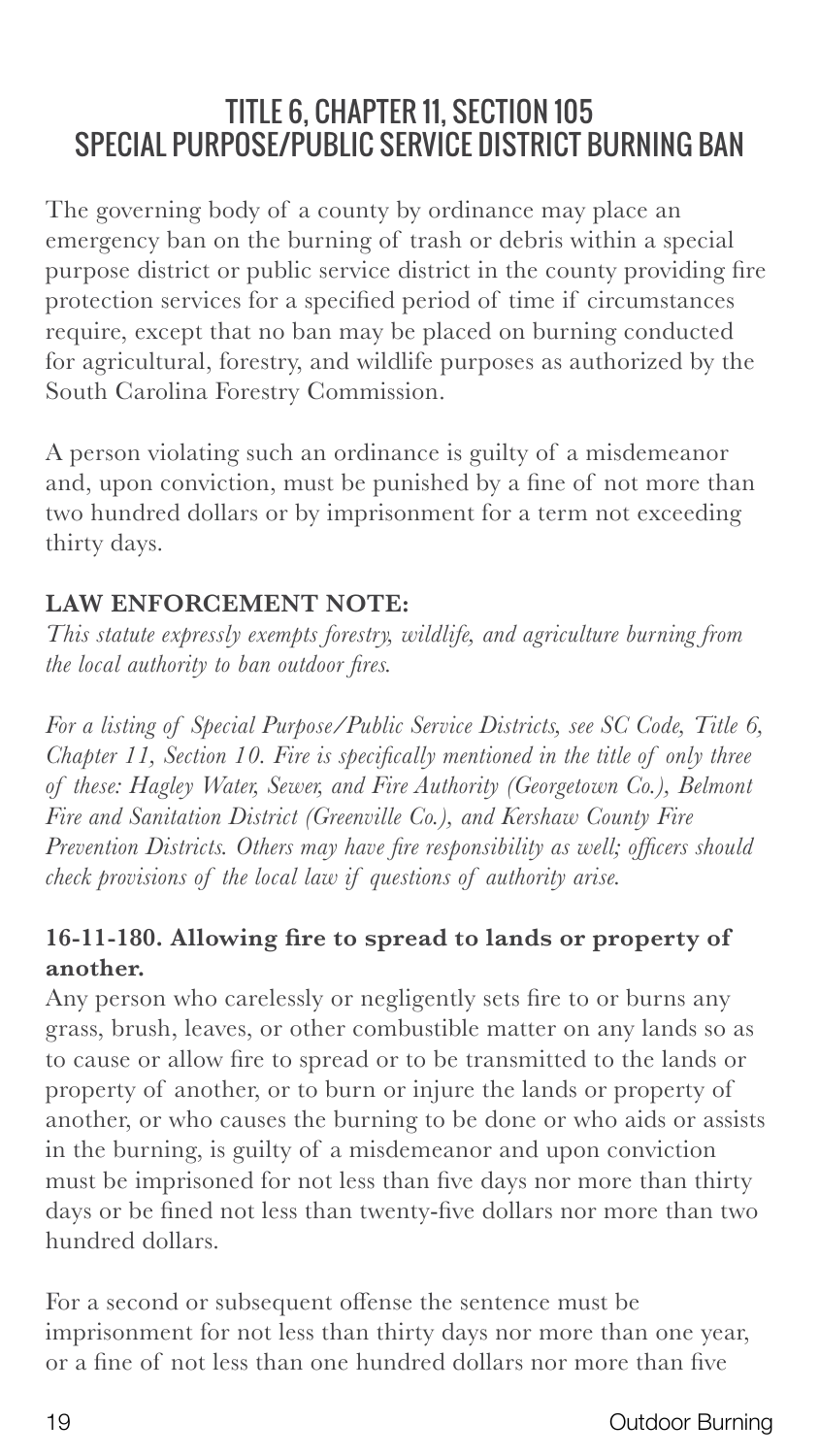hundred dollars, or both, in the discretion of the court.

#### **LAW ENFORCEMENT NOTE:**

*This statute may be charged in addition to charges under the Precautions Law, 48-35-10.*

*Allowing Fire to Spread may charged for escaped fires that occur inside corporate limits of a town or city.*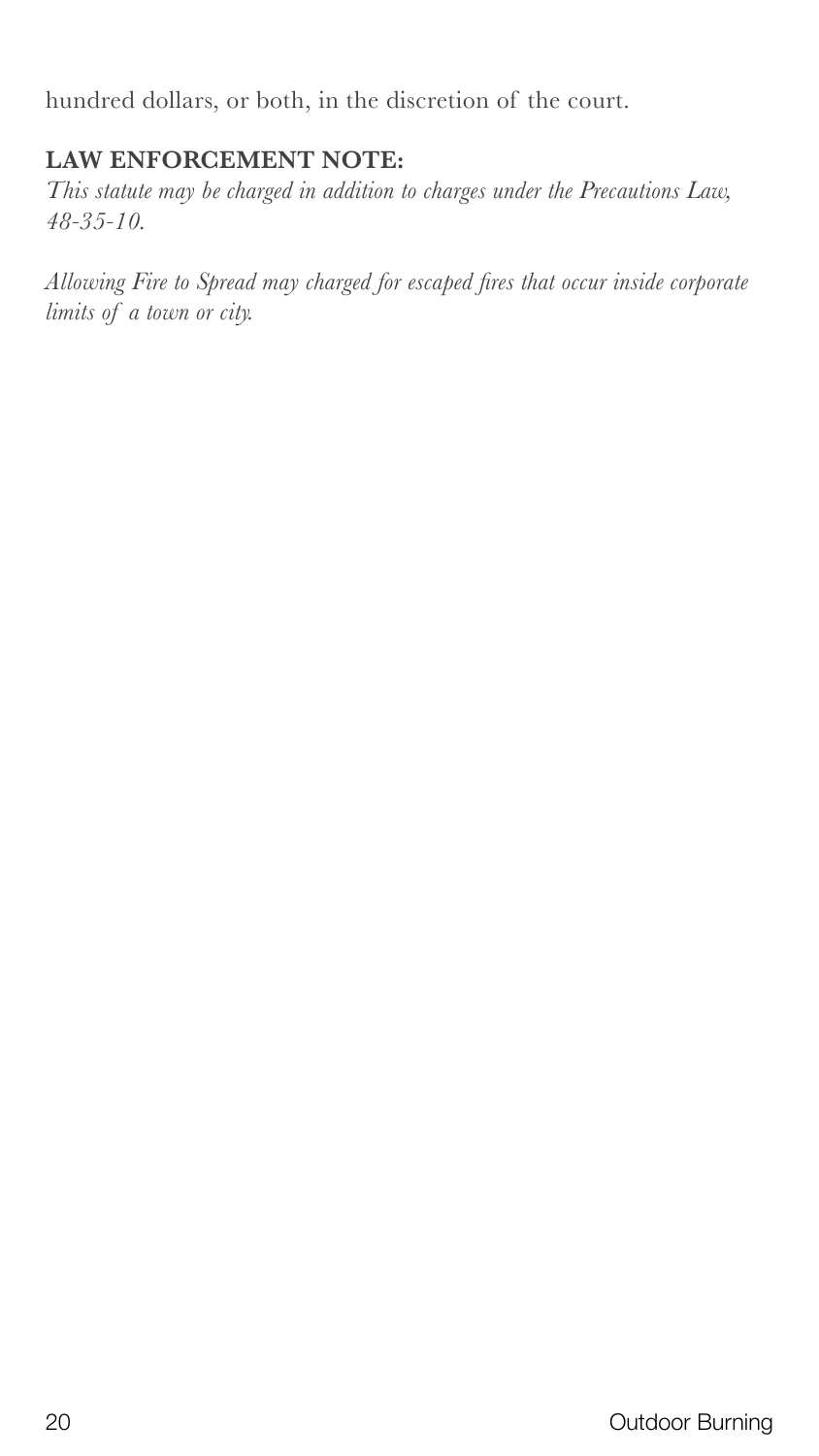# SECTION 4: ARSON

#### **16-11-110. Arson.**

- **A.** A person who willfully and maliciously causes an explosion, sets fire to, burns, or causes to be burned or aids, counsels, or procures the burning of a building, structure, or any property specified in subsections (B) and (C) whether the property of himself or another, which results, either directly or indirectly, in death or serious bodily injury to a person is guilty of arson in the first degree and, upon conviction, must be imprisoned not less than ten nor more than thirty years.
- **B.** A person who willfully and maliciously causes and explosion, sets fire to, burns, or causes to be burned or aids, counsels, or procures the burning of a dwelling house, church or place of worship, a public or private school facility, a manufacturing plant or warehouse, a building where business is conducted, an institutional facility, or any structure designed for human occupancy to include local and municipal buildings, whether the property of himself or another, is guilty of arson in the second degree and, upon conviction, must be imprisoned not less than five nor more than twenty-five years.
- **C.** A person who willfully and maliciously:
	- 1. causes an explosion, sets fire to, burns, or causes to be burned a building or structure other than those specified in subsections (A) or (B), a railway car, a ship, boat, or other watercraft, an aircraft, an automobile or other motor vehicle, or personal property; or
	- 2. aids, counsels, or procures the burning of a building or structure other than those specified subsections (A) or (B), a railway car, a ship, boat, or other watercraft, an aircraft, an automobile or other motor vehicle, or personal property with intent to destroy or damage by explosion or fire; whether the property of himself or another, is guilty of arson in the third degree and, upon conviction, must be imprisoned not less than one and not more than ten years.

#### **LAW ENFORCEMENT NOTE:**

*First degree arson is charged when a firefighter is killed or injured while working a structure or vehicle arson fire.*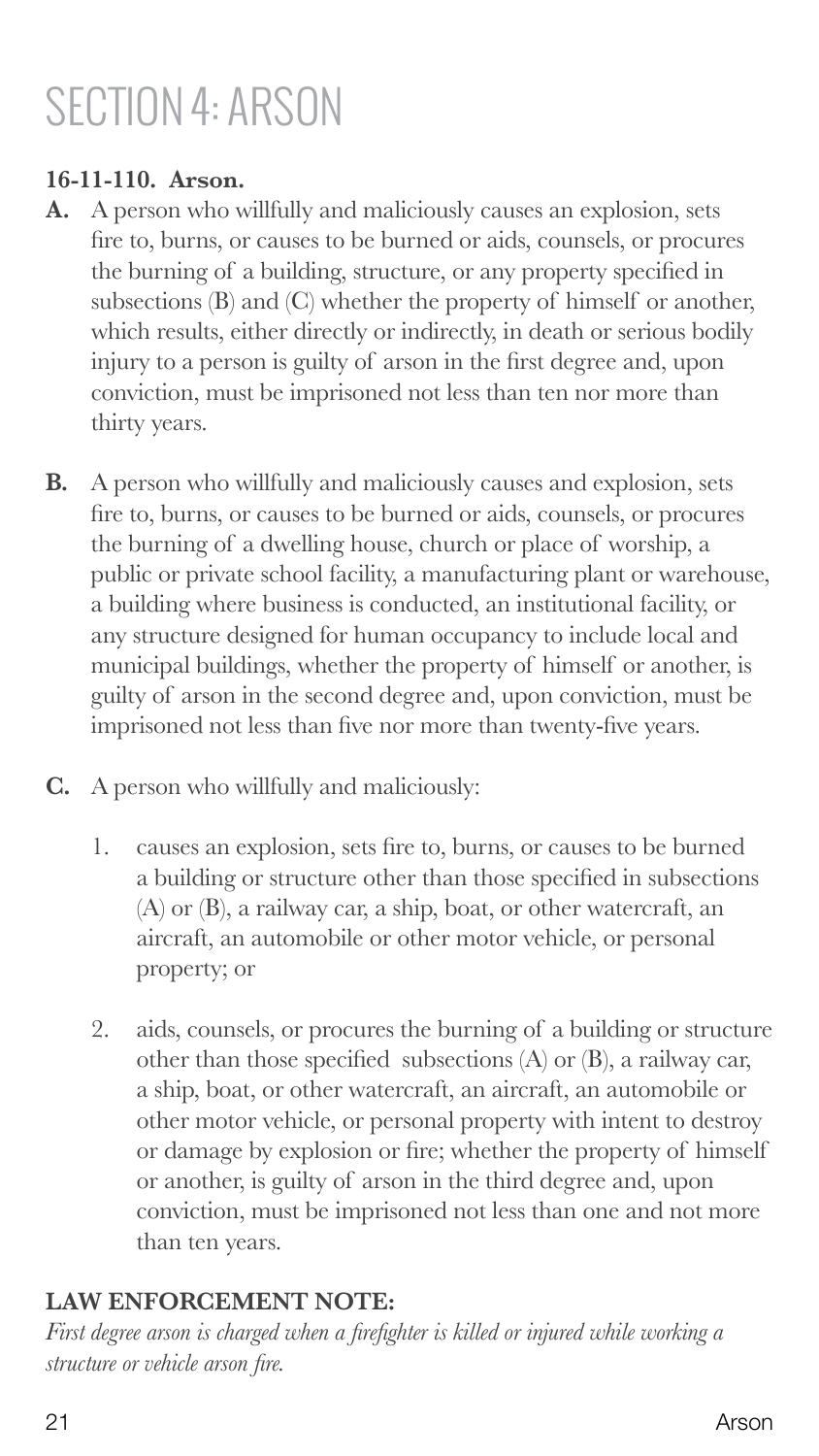#### **16-11-140. Burning of crops and other kinds of personal property.**

It is unlawful for a person to (a) willfully and maliciously set fire to or burn or cause to be burned, or (b) aid, counsel, or procure the burning of any:

- 1. barracks, cock, crib, rick or stack of hay, corn, wheat, oats, barley, or other grain or vegetable product of any kind;
- 2. field of standing hay or grain of any kind;
- 3. pile of coal, wood, or other fuel;
- 4. pile of planks, boards, posts, rails, or other lumber.

A person who violates the provisions of this section is guilty of a misdemeanor and, upon conviction, must be imprisoned not more than three years.

#### **16-11-150. Burning lands of another without consent.**

It shall be unlawful for any person without prior written consent of the landowner or his agent to intentionally set fire to lands of another, or to intentionally cause or allow fire to spread to lands of another, whereby any woods, fields, fences or marshes of any other person are burned. Any person violating the provisions of this section shall, upon conviction, be punished as follows:

- a. for the first offense, by a fine of not more than one thousand dollars, or imprisonment for not more than one year, or both;
- b. for a second or subsequent offense, by a fine of not more than five thousand dollars or imprisonment for not more than five years.

#### **LAW ENFORCEMENT NOTE:**

*In most cases involving someone setting fire to another's woods, fields, etc., the appropriate charge will be Willfully Burning the Lands of Another, 16-11-170.*

#### **16-11-170. Willfully burning lands of another.**

It is unlawful for a person to willfully and maliciously set fire to or burn any grass, brush, or other combustible matter, causing any woods, fields, fences, or marshes of another person to be set on fire or cause the burning or fire to spread to or to be transmitted to the lands of another, or to aid or assist in such conduct.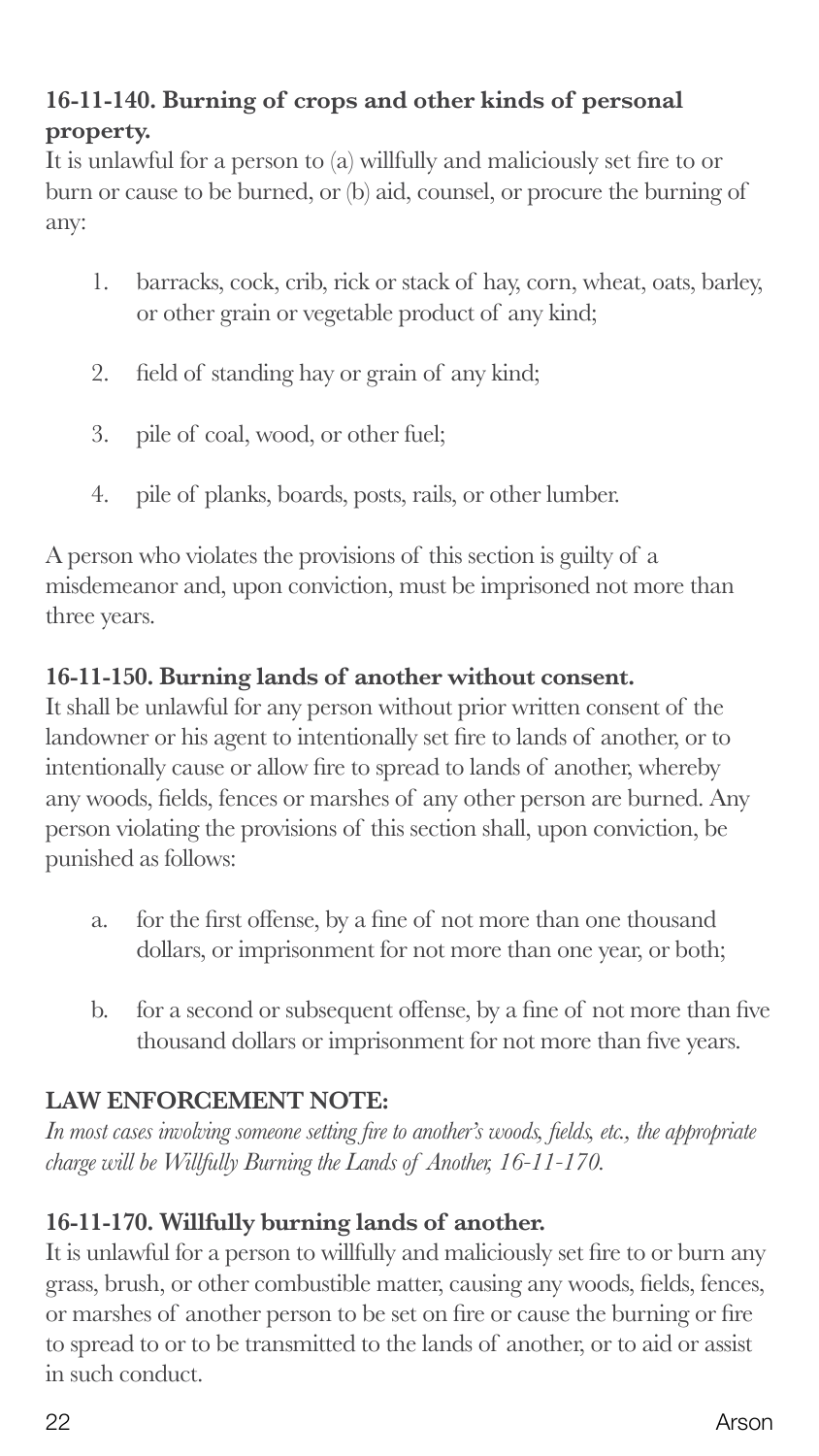A person who violates the provisions of this section is guilty of a felony and, upon conviction, must be fined not more than five thousand dollars or imprisoned not more than five years. A person convicted under this section is liable to any person who may have sustained damage.

#### **LAW ENFORCEMENT NOTE:**

*This is the statute for the violation commonly referred to as "Woods Arson." It is the appropriate charge in most cases where someone illegally sets fire to another's woods, fields, etc.*

#### **16-11-190. Attempts to burn.**

It is unlawful for a person to willfully and maliciously attempt to set fire to, burn, or aid, counsel, or procure the burning of any of the buildings or property mentioned in Sections 16-11-110 to 16-11-140 or commit an act in furtherance of burning these buildings.

A person who violates the provisions of this section is guilty of a felony and, upon conviction, must be imprisoned for not more than five years or fined not more than ten thousand dollars.

#### **LAW ENFORCEMENT NOTE:**

*16-11-550, a law making it illegal to threaten to kill, injure, or intimidate, or to damage or destroy property by means of explosive or incendiary, was repealed effective March 7, 2000.*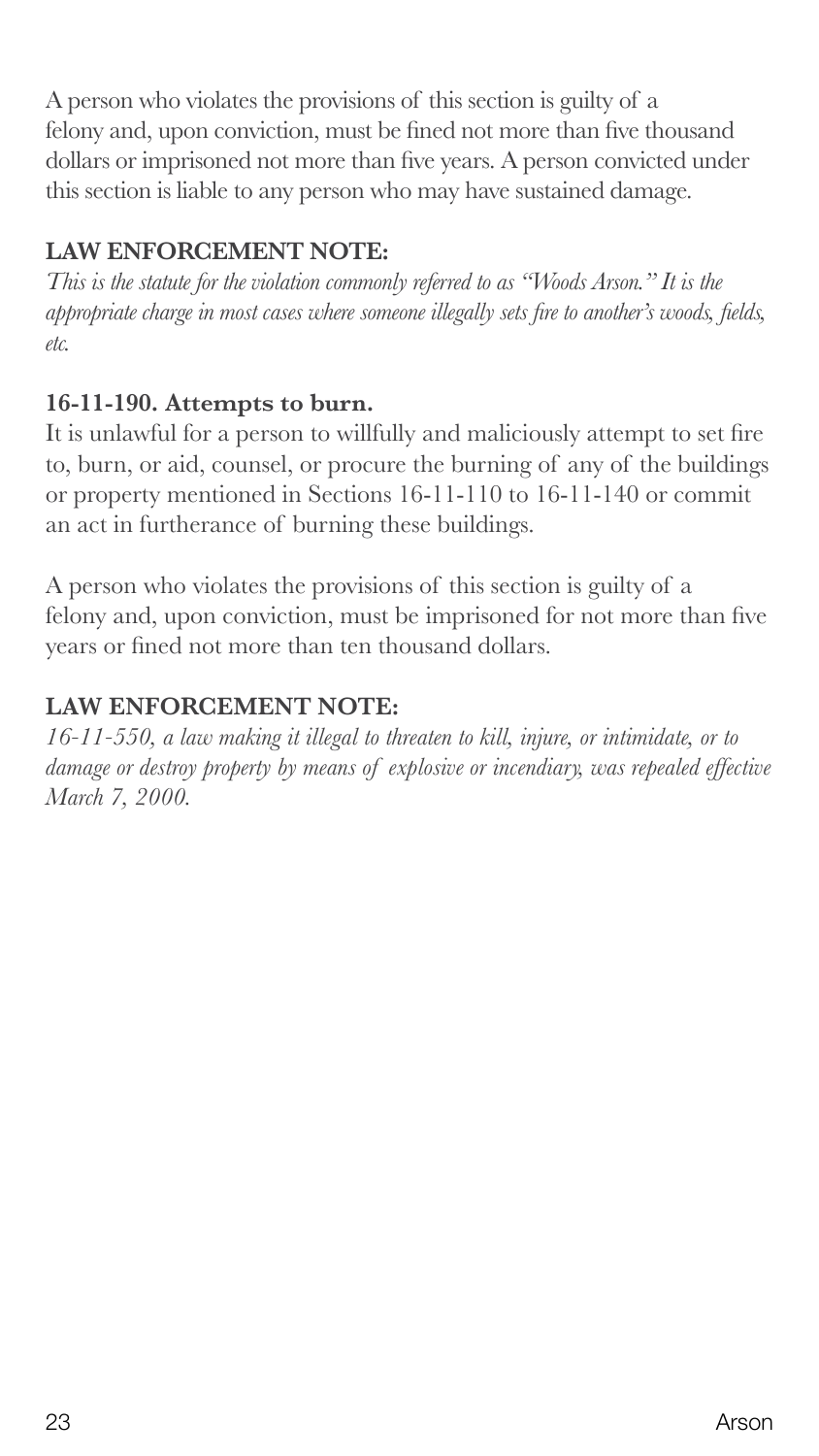# SECTION 5: DAMAGE TO PROPERTY

#### **16-11-520. Malicious injury to tree, house, outside fence, or fixture; trespass upon real property.**

- **A.** It is unlawful for a person to willfully and maliciously cut, mutilate, deface, or otherwise injure a tree, house, outside fence, or fixture of another or commit any other trespass upon real property of another.
- **B.** A person who violates the provisions of this section is guilty of a:
	- 1. felony and, upon conviction, must be fined in the discretion of the court or imprisoned not more than ten years if the amount of injury or damage to the property is five thousand dollars or more;
	- 2. felony and, upon conviction, must be fined in the discretion of the court or imprisoned not more than five years if the amount of injury or damage to the property is more than one thousand dollars but less than five thousand dollars;
	- 3. misdemeanor triable in magistrate's court if the amount of injury or damage to the property is one thousand dollars or less. Upon conviction, the person must be fined or imprisoned not more than is permitted by law without presentment or indictment of the grand jury.

#### **16-11-610. Entry on another's lands for various purposes without permission.**

Any person entering upon the lands of another for the purpose of hunting, fishing, trapping, netting, gathering fruit, wild flowers, cultivated flowers, shrubbery, straw, turf, vegetables or herbs or cutting timber on the same, without the consent of the owner or manager thereof, shall be guilty of a misdemeanor and upon conviction thereof, shall pay a fine of not more than two hundred dollars or be imprisoned at hard labor not more than thirty days, for each and every offense.

#### **LAW ENFORCEMENT NOTE:**

*This is the appropriate charge for forestry trespass associated with timber cutting, pine straw theft, etc.*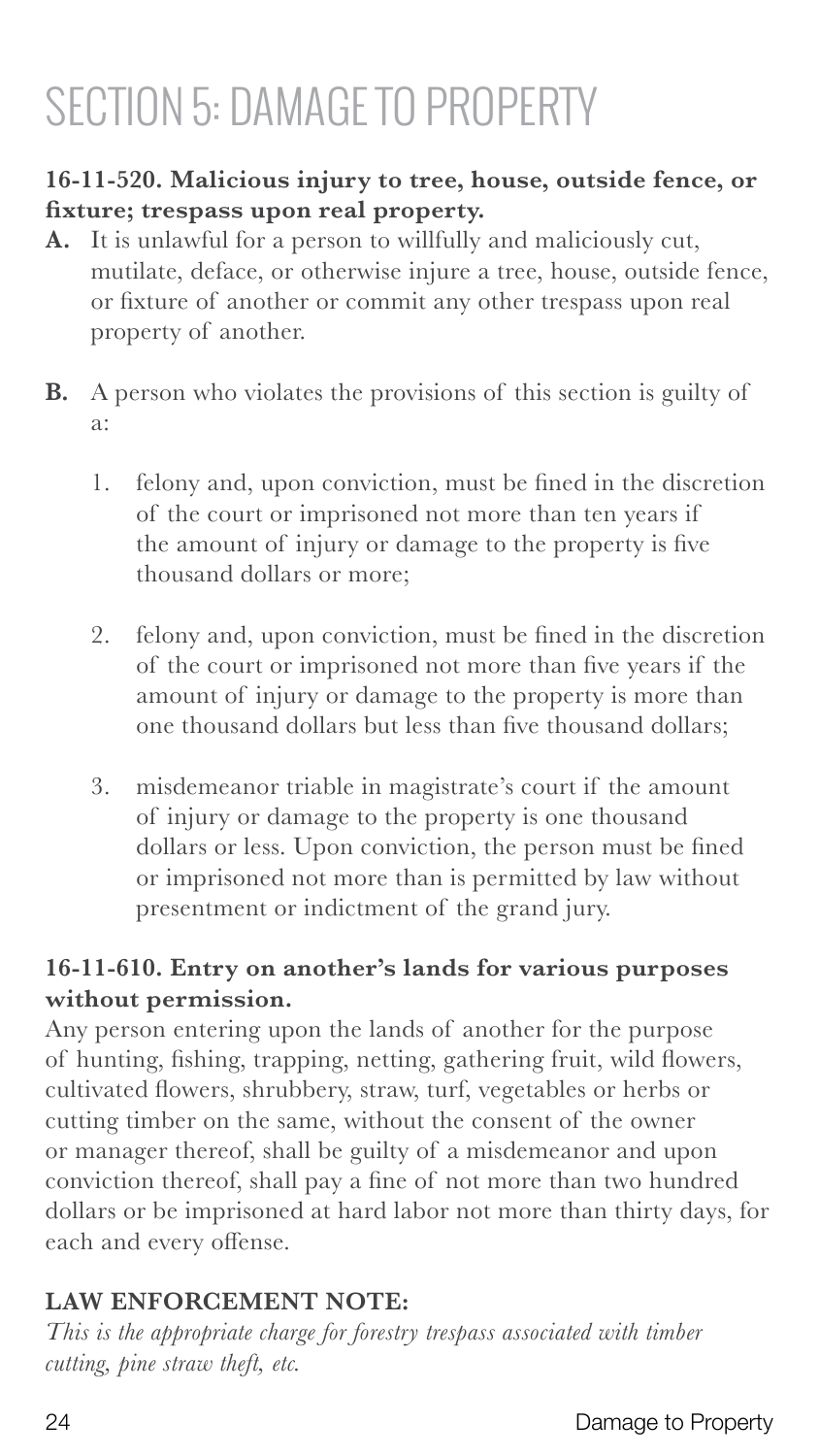#### **16-11-650. Removing, destroying, or leaving down fences.**

Any person, other than the owner, who shall remove, destroy or leave down any portion of any fence in this State intended to enclose animals of any kind or crops or uncultivated lands or who shall leave open any gate or leave down any bars or other structure intended for a like purpose shall be guilty of a misdemeanor and shall be punished by a fine of not less than five nor more than thirty dollars or be imprisoned in the county jail not less than five and not more than thirty days.

#### **16-11-680. Altering and removing landmarks.**

If any person shall knowingly, willfully, maliciously or fraudulently cut, fell, alter or remove any certain boundary tree or other allowed landmark, such person so offending shall be guilty of a misdemeanor and, upon conviction, shall be fined not exceeding one hundred dollars or imprisoned not exceeding thirty days.

#### **LAW ENFORCEMENT NOTE:**

*This statute applies to moving corner posts or pins as well as cutting line trees. A person may cut witness trees standing entirely on his side of a property boundary but line trees are considered property of both landowners.*

#### **16-11-700. Dumping litter on private or public property prohibited; exceptions; responsibility for removal; penalties.**

- **A.** No person may dump, throw, drop, deposit, discard, or otherwise dispose of litter or other solid waste as defined by Section 44-96- 40(46) upon any public or private property or waters in the State whether from a vehicle or otherwise, including, but not limited to, a public highway, public park, beach, campground, forest land, recreational area, trailer park, highway, road, street, or alley except:
	- 1. when the property is designated by the State for the disposal of litter and other solid waste and the person is authorized to use the property for that purpose;
	- 2. into a litter receptacle in a manner that the litter is prevented from being carried away or deposited by the elements upon a part of the private or public property or waters.
- **B.** Responsibility for the removal of litter from property or receptacles is upon the person convicted under this section of littering the property or receptacles. However, if there is no conviction, the responsibility is upon the owner of the property or upon the owner of the property where the receptacle is located.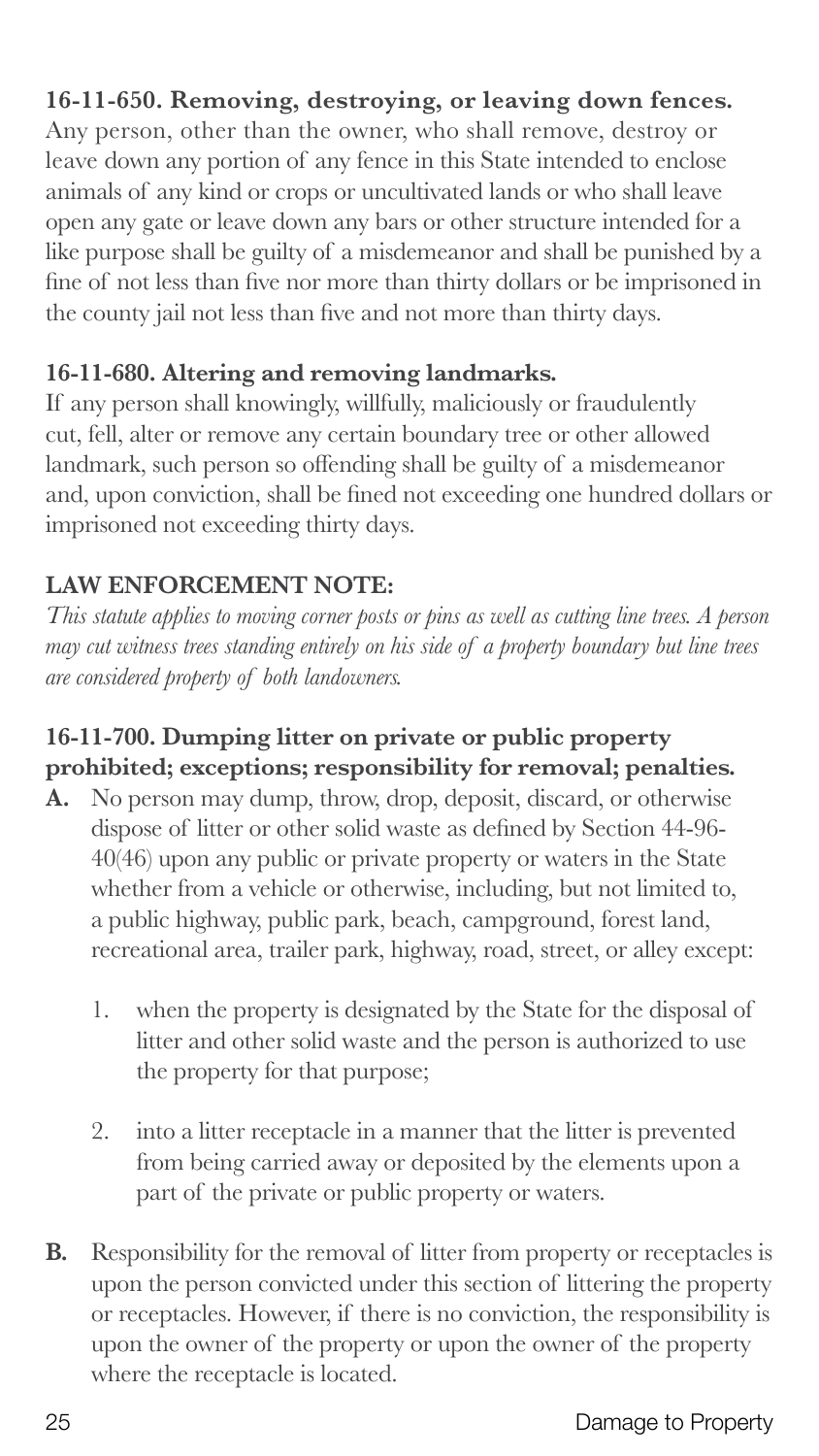**C.** 1. A person who violates the provisions of this section in an amount less than fifteen pounds in weight or twenty-seven cubic feet in volume is guilty of a misdemeanor and, upon conviction, must be fined not less than one hundred dollars nor more than two hundred dollars or imprisoned for not more than thirty days for each offense. In addition to a fine and for each offense under the provisions of this item, the court shall also impose a minimum of five hours of litter-gathering labor or other form of public service as the court may order because of physical or other incapacities, and which is under the supervision of the court.

2. The fine for a deposit of a collection of litter or garbage in an area or facility not intended for public deposit of litter or garbage is two hundred dollars. The provisions of this item apply to a deposit of litter or garbage, as defined in Section 44-67-30(4), in an area or facility not intended for public deposit of litter or garbage, but this does not prohibit a private property owner from depositing litter or garbage as a property enhancement if the depositing does not violate applicable local or state health and safety regulations.

In addition to a fine and for each offense under the provisions of this item the court shall also impose a minimum of five hours of littergathering labor or other form of public service as the court may order because of physical or other incapacities, and which is under the supervision of the court.

3. The court, in lieu of payment of the monetary fine imposed for a violation of this section, may direct the substitution of additional littergathering labor or other form of public service as it may order because of physical or other incapacities, under the supervision of the court, not to exceed one hour for each five dollars of fine imposed.

4. For a second and subsequent convictions under the provisions of items 1 or 2 of this subsection, a minimum of twenty hours of community service must be imposed in addition to a fine.

5. In addition to any other punishment authorized by this section, in the discretion of the court in which conviction is obtained, the per son may be directed by the judge to pick up and remove from any public place or any private property, with prior permission of the legal owner upon which it is established by competent evidence that the person has deposited litter, all litter deposited on the place or property by anyone before the date of execution of sentence.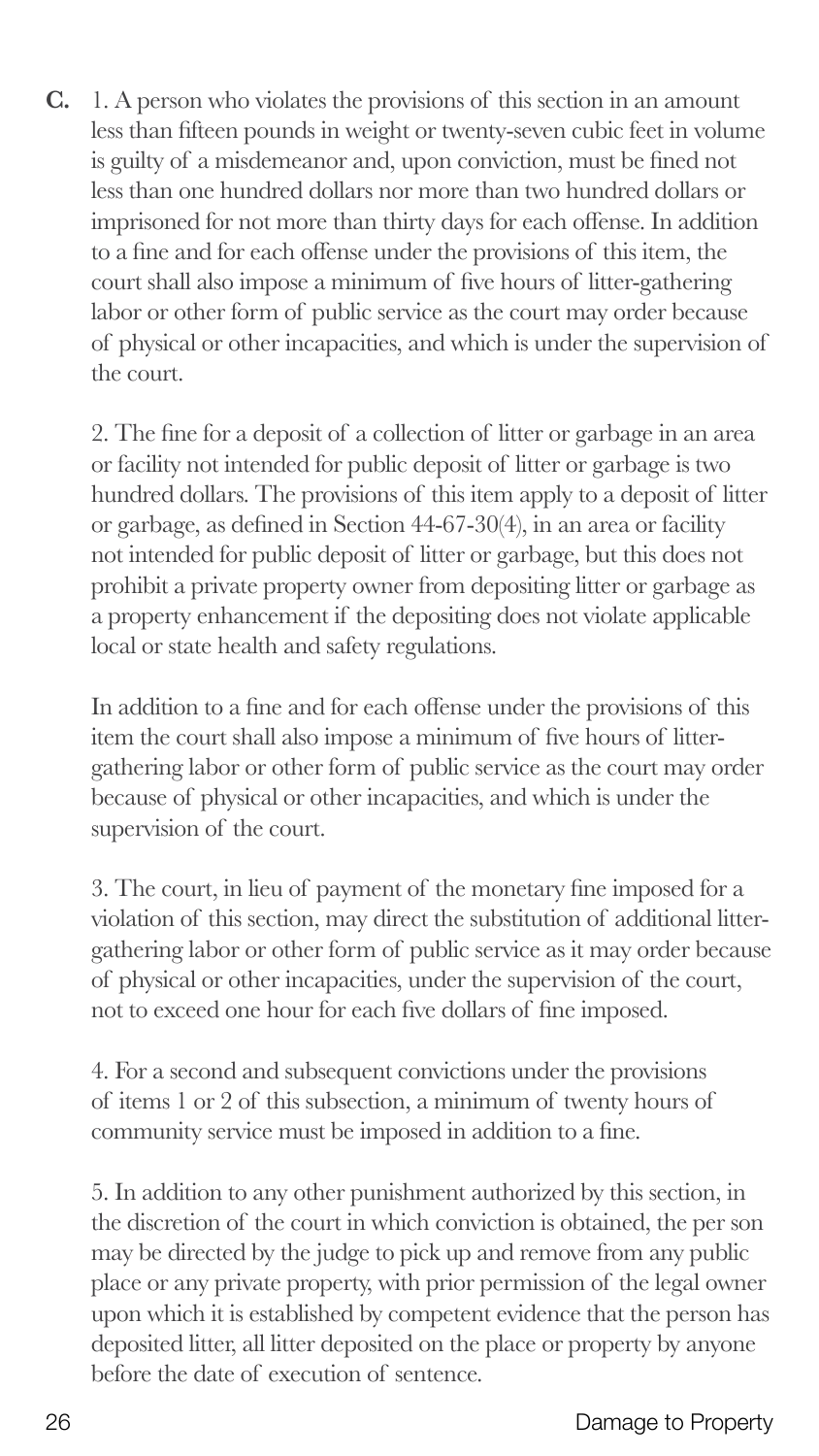6. Magistrates and municipal courts have jurisdiction to try violations of subsections A, B, C, and D of this section.

- **D.** Any person who violates the provisions of this section in an amount exceeding fifteen pounds in weight or twenty-seven cubic feet in volume, but not exceeding five hundred pounds or one hundred cubic feet, is guilty of a misdemeanor and, upon conviction, must be fined not less than two hundred dollars nor more than five hundred dollars or imprisoned for not more than ninety days. In addition, the court shall require the violator to pick up litter or perform other community service commensurate with the offense committed.
- **E.** 1. Any person who violates the provisions of this section in an amount exceeding five hundred pounds in weight or one hundred cubic feet in volume is guilty of a misdemeanor and, upon conviction, must be fined not less than five hundred dollars nor more than one thousand dollars, or imprisoned not more than one year, or both. In addition, the court may order the violator to:
	- a. remove or render harmless the litter that he dumped in violation of this subsection;
	- b. repair or restore property damaged by, or pay damages for damage arising out of, his dumping litter in violation of this subsection; or
	- c. perform community public service relating to the removal of litter dumped in violation of this subsection or relating to the restoration of an area polluted by litter dumped in violation of this subsection.
	- 2. A court may enjoin a violation of this subsection.

3. A motor vehicle, vessel, aircraft, container, crane, winch, or machine involved in the disposal of more than five hundred pounds in weight or more than one hundred cubic feet in volume of litter in violation of this subsection is declared contraband and is subject to seizure and summary forfeiture to the State.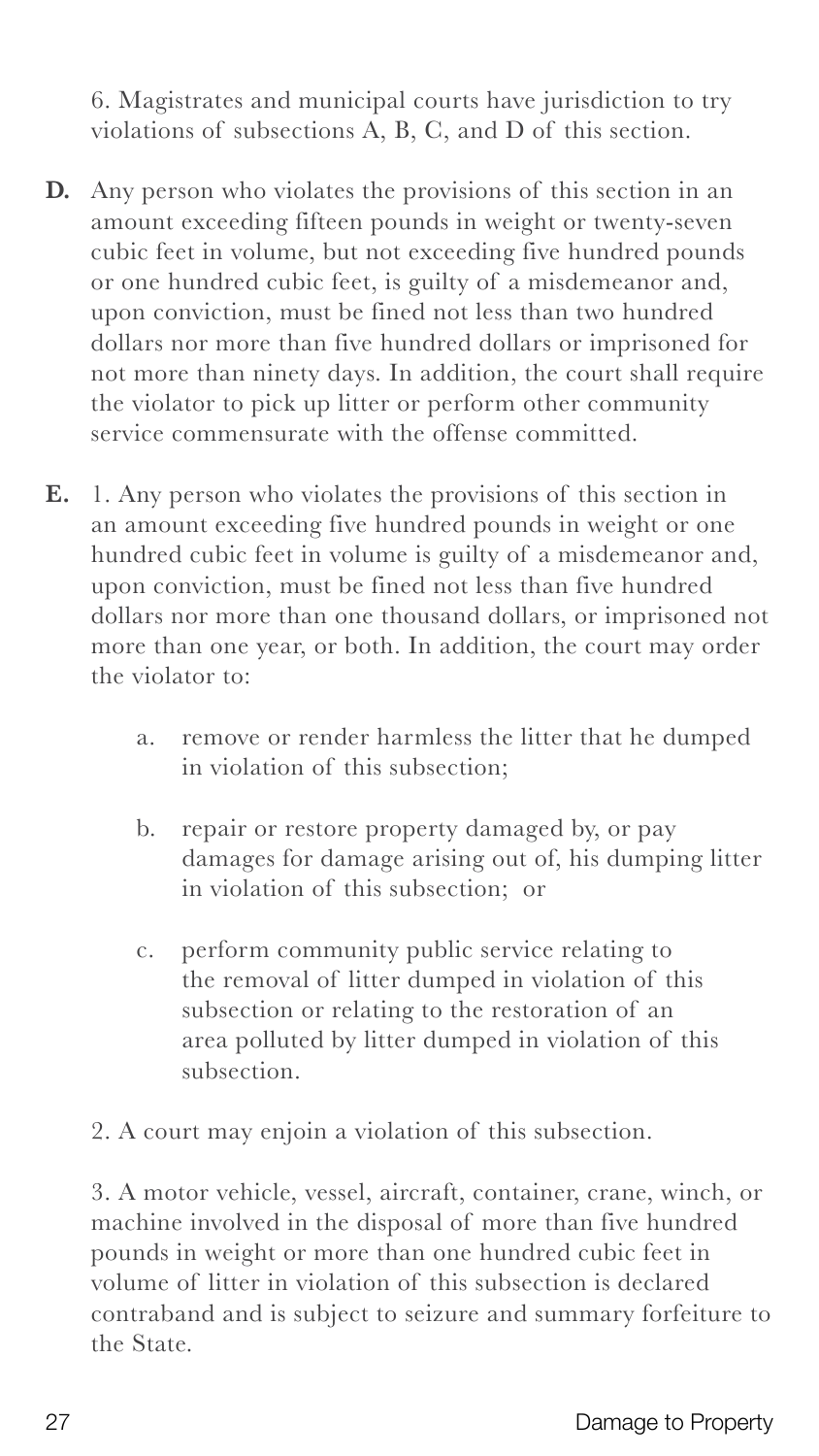4. If a person sustains damages arising out of a violation of this subsection that is punishable as a felony, a court, in a civil action for such damages, shall order the person to pay the injured party three fold the actual damages or two hundred dollars, whichever amount is greater. In addition, the court shall order the person to pay the injured party's court costs and attorney's fees.

5. No part of a fine imposed pursuant to this section may be suspended.

**F.** For purposes of the offenses established by this section, litter includes cigarettes and cigarette filters.

#### **LAW ENFORCEMENT NOTE:**

*The standard Forestry Commission citation form may be used to charge littering and waste tire violations.*

#### **44-96-170. Waste Tires**

**H.** . . . a person shall not:

1. maintain a waste tire collection site unless such site is an integral part of the person's permitted waste tire treatment facility or that person has entered into a contract with a permitted waste tire treatment facility for the disposal of waste tires;

2. knowingly dispose of waste tires in this State, unless the waste tires are disposed of at a permitted solid waste disposal facility; or

3. knowingly dispose of or discard waste tires on the property of another in a manner not prescribed by this chapter. . . . Notwithstanding any other provision of law, a person

violating this subsection shall be subject to a fine not to exceed two hundred dollars. This provision may be enforced by a state, county, or municipal law enforcement official, or by the department. Each tire improperly disposed of must constitute a separate violation.

#### **LAW ENFORCEMENT NOTE:**

*It is illegal to burn or dump old tires. Officers should charge 44-96-170 (H-2) if the activity occurs on the violator's property. If the activity is on someone else's property, the charge is 44-96-170 (H-3). Every tire is a separate violation.*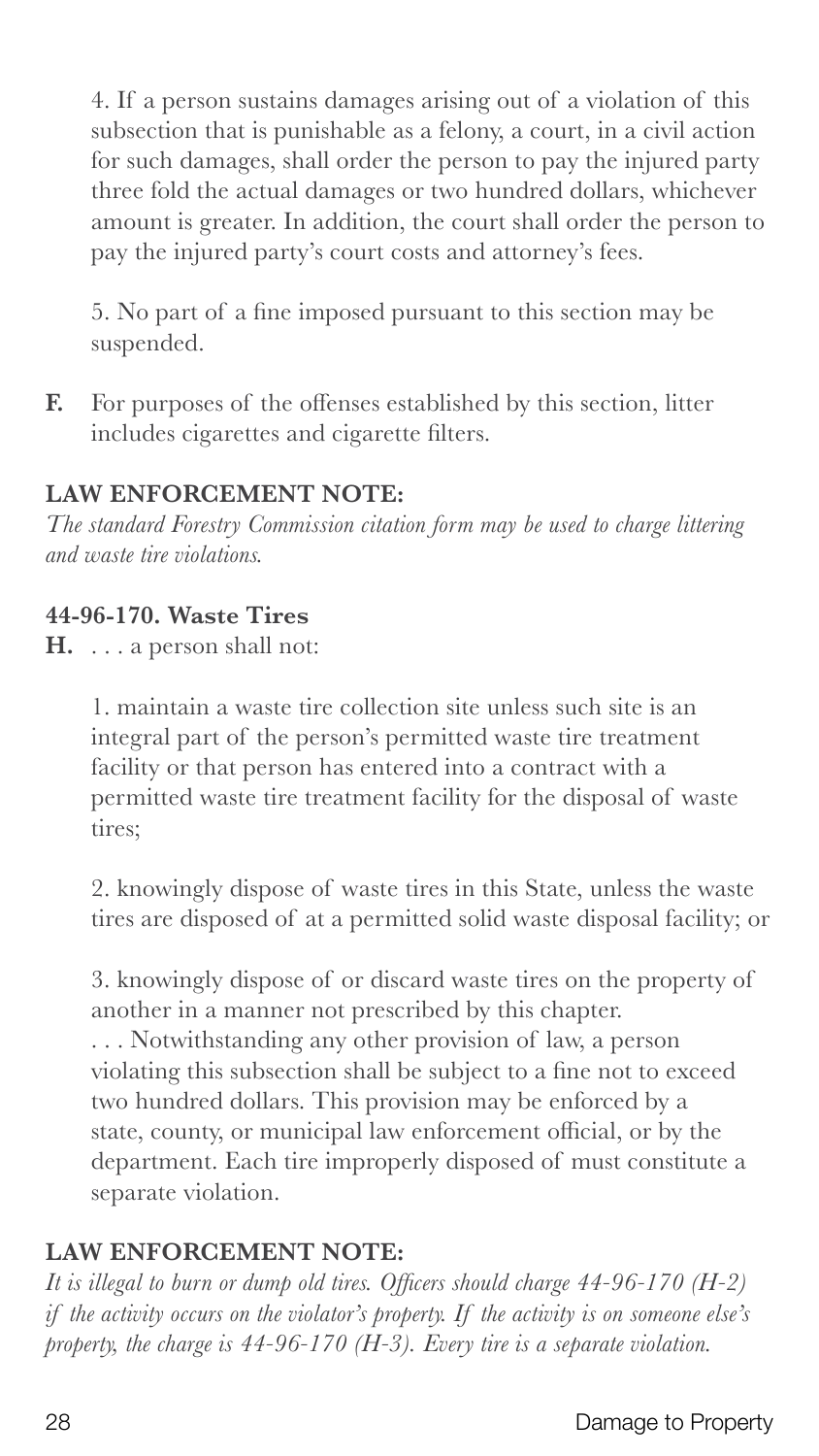#### **SECTION 56-5-4100. Preventing escape of materials loaded on vehicles**

- **A.** No vehicle may be driven or moved on any public highway unless the vehicle is so constructed or loaded as to prevent any of its load from dropping, sifting, leaking, or otherwise escaping from the vehicle, except that sand, salt, or other chemicals may be dropped for the purpose of securing traction, and water or other substance may be sprinkled on a roadway in the cleaning or maintaining of the roadway by the public authority having jurisdiction.
- **B.** Trucks, trailers, or other vehicles when loaded with rock, gravel, stone, or other similar substances which could blow, leak, sift, or drop must not be driven or moved on any highway unless the height of the load against all four walls does not extend above a horizontal line six inches below their tops when loaded at the loading point; or, if the load is not level, unless the height of the sides of the load against all four walls does not extend above a horizontal line six inches below their tops, and the highest point of the load does not extend above their tops, when loaded at the loading point; or, if not so loaded, unless the load is securely covered by tarpaulin or some other suitable covering; or unless it is otherwise constructed so as to prevent any of its load from dropping, sifting, leaking, blowing, or otherwise escaping from the vehicle. This subsection also includes the transportation of garbage or waste materials to locations for refuse in this State.

\* \* \*

- **E.** Any person who violates the provisions of subsections (B), (C), or (D), is guilty of a misdemeanor and, upon conviction, must be fined one hundred dollars.
- **F.** The provisions contained in subsections (A), (B), and (C) are not applicable to and do not restrict the transportation of seed cotton, soybeans, tobacco, poultry, livestock or silage, or other feed grain used in the feeding of poultry or livestock or of paper, wastepaper utilized for the manufacture of industrial products, paper products, forest products, or textile products.

#### **LAW ENFORCEMENT NOTE:**

*Applies to garbage blowing from any vehicle, including authorized garbage collection vehicles. Officers should pay special attention to exclusions in paragraph F.*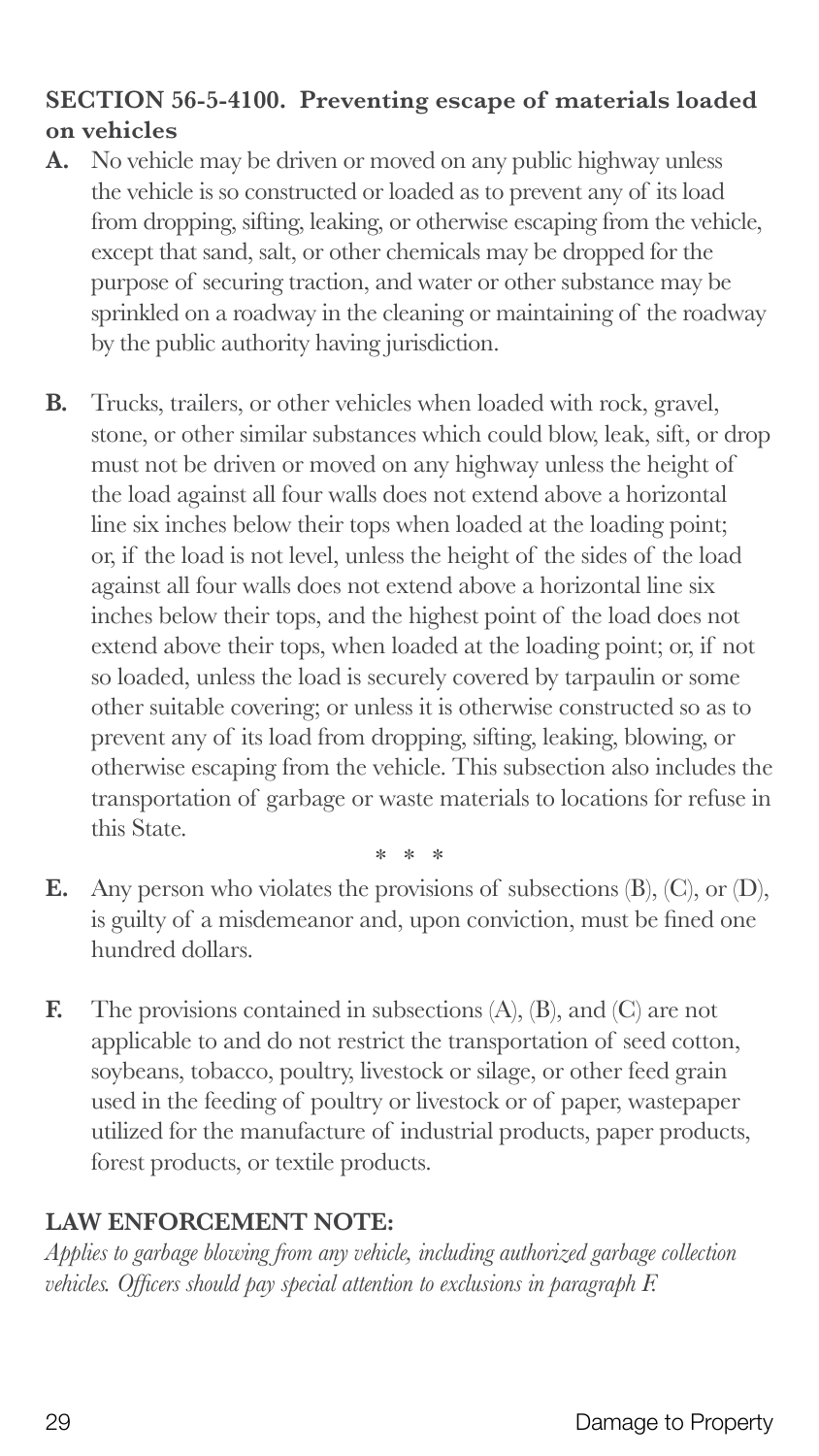# SECTION 6: TIMBER THEFT/FRAUD

#### **16-11-580. Illegally cutting, removing, or destroying forest products.**

- **A.** It is unlawful for a person to knowingly and willfully:
	- 1. cut, destroy, or remove forest products without the consent of the landowner;
	- 2. aid, hire, or counsel another person to cut, destroy, or remove forest products without the consent of the landowner;
	- 3. obtain or acquire forest products under false pretenses or with fraudulent intent; or
	- 4. transport forest products if the person knows that the forest products have been cut, removed, obtained, or acquired from the property of a landowner in violation of the provisions of this subsection.
- **B.** If the value of the forest products is one thousand dollars or less, a person who violates the provisions of subsection (A) is guilty of a misdemeanor and, upon conviction:
	- 1. for a first offense, must be fined not more than fifteen hundred dollars or imprisoned for not more than thirty days, or both; and
	- 2. for a second or subsequent offense, must be fined not less than two thousand dollars and not more than five thousand dollars or imprisoned for not more than sixty days or both.
- **C.** If the value of the forest products is more than one thousand dollars or less than five thousand dollars, a person who violates the provisions of subsection (A):
	- 1. for a first offense, is guilty of a misdemeanor and, upon conviction, must be fined not less than five thousand dollars and not more than ten thousand dollars or imprisoned for not more than five years, or both; and
	- 2. for a second or subsequent offense, is guilty of a felony and, upon conviction, must be fined not less than ten thousand dollars and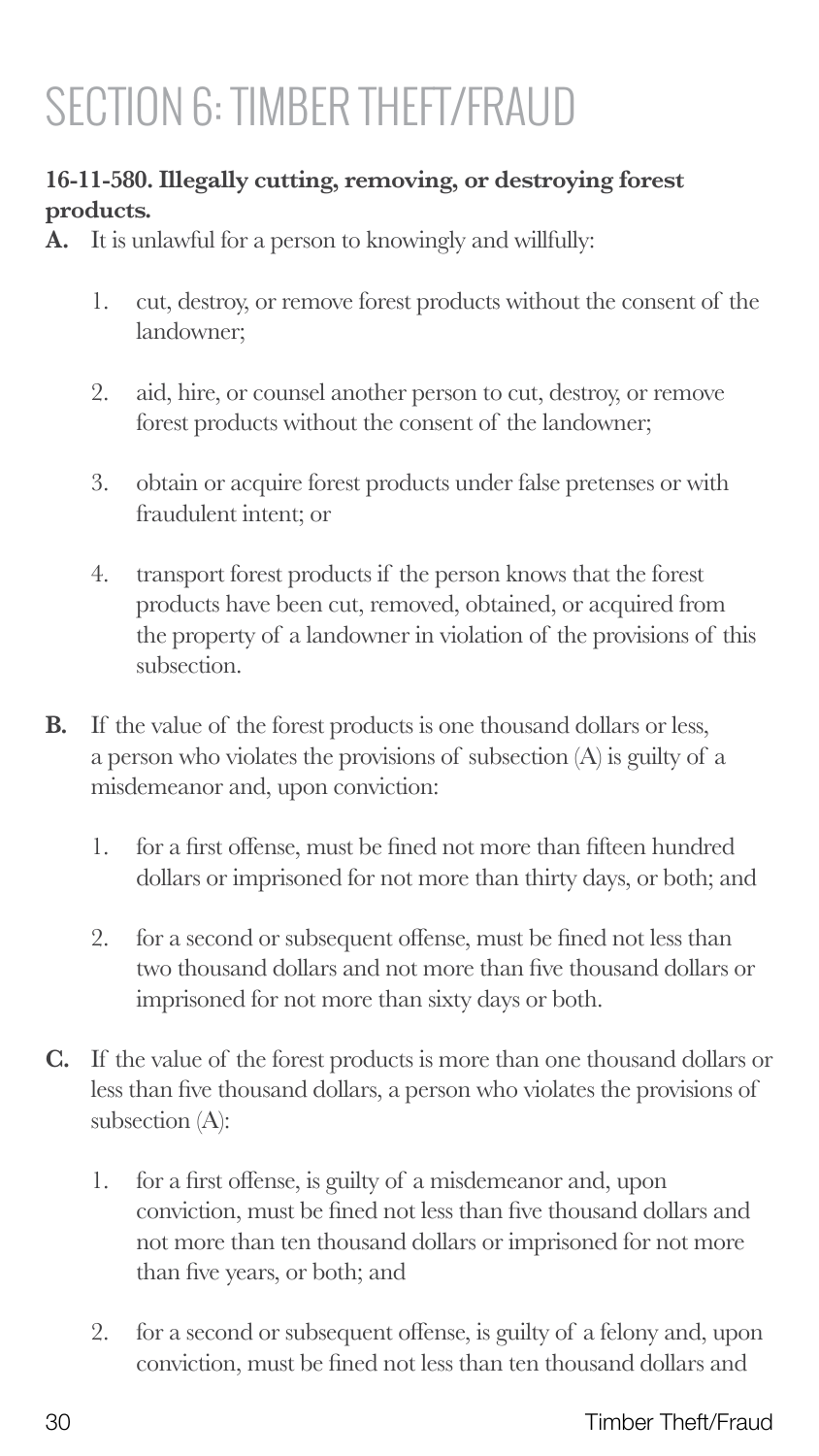not more than twenty thousand dollars or imprisoned for not more than ten years.

- **D.** If the value of the forest products is five thousand dollars or more, a person who violates the provisions of subsection (A):
	- 1. For a first offense, is guilty of a misdemeanor and, upon conviction, must be fined not less than ten thousand dollars and not more than twenty thousand dollars or imprisoned for not more than ten years, or both; and
	- 2. For a second or subsequent offense, is guilty of a felony and upon conviction, must be fined not less than ten thousand dollars or imprisoned for not more than ten years.
- **E.** As used in this section, 'forest products' include, but are not limited to, timber, trees, logs, lumber, or pine straw or any other products in the forest, whether merchantable or nonmerchantable, and which are located on any land in this State, whether publicly or privately owned.

*See also: 16-13-177 for equipment confiscation provisions.*

#### **16-11-615. Payment of treble damages; discharge from further penalty.**

In all criminal prosecutions for violation of the provisions of 16-11-520, 16-11-580, and 16-11-610, relating to cutting or destroying timber, the defendant may plead the payment of not to exceed exactly three times the fair market value of the timber as determined by a registered forester and upon the plea being legally established and the payment of all costs accrued at the time of the plea he must be discharged from further penalty. If it is necessary to institute civil action to recover the fair market value of the timber, the State, in case of state lands, and the owner, in case of private lands, shall receive damages of not to exceed exactly three times the fair market value of the timber established by a registered forester if judgment is in favor of the State or the owner.

#### **LAW ENFORCEMENT NOTE:**

*This law does not say that a landowner is entitled to triple stumpage. It merely says that if a defendant in a criminal case offers to pay three times the stumpage value (plus associated costs) the charges are dismissed. The stumpage value must be established by a SC Registered Forester. The value is based on prevailing prices at the time the timber was harvested. The law specifies that in civil cases, an award of triple stumpage is the maximum that may be awarded.*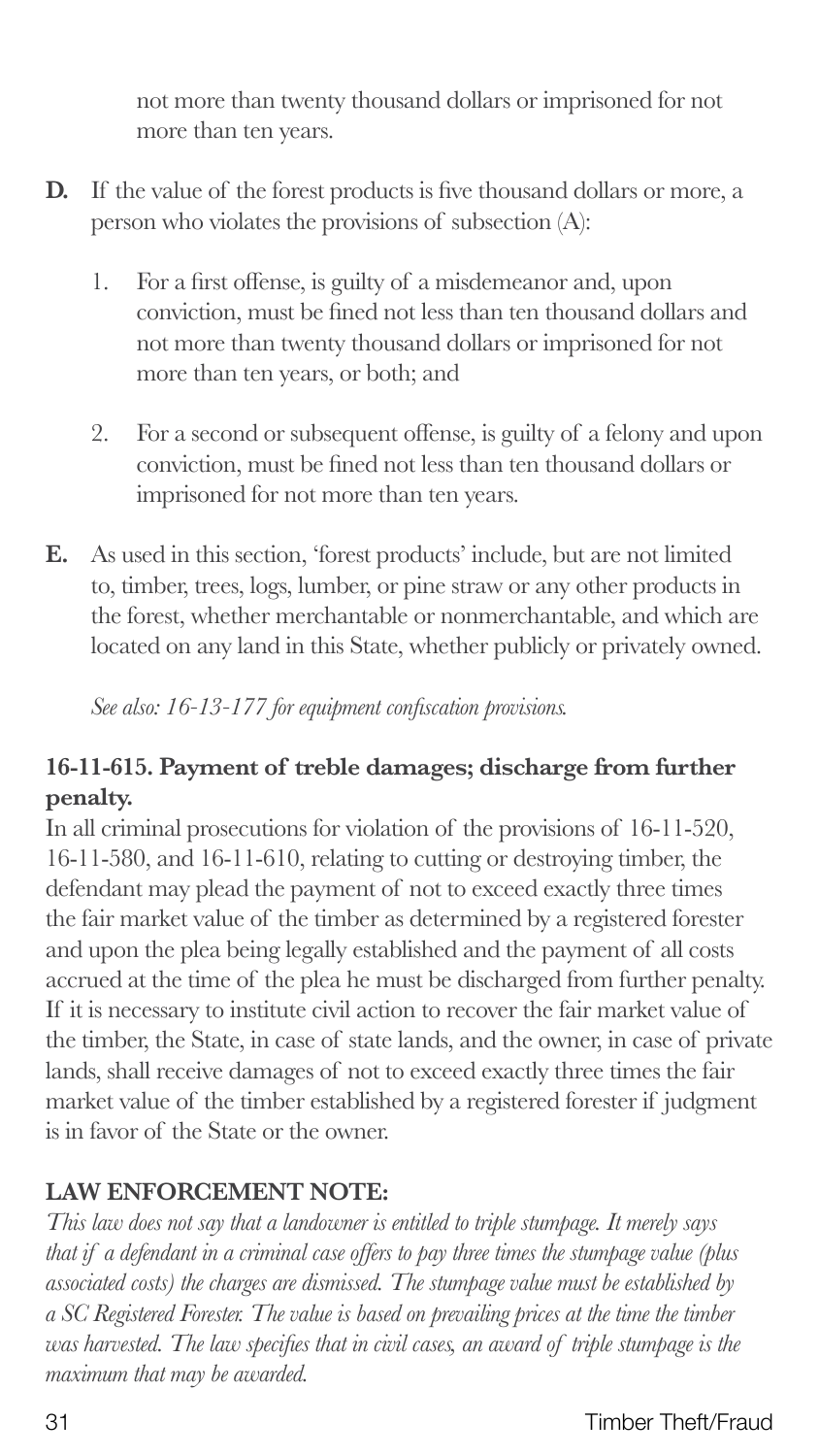#### **16-13-30. Petit larceny; grand larceny.**

- **A.** Simple larceny of any article of goods, choses in action, bank bills, bills receivable, chattels, or other article of personalty of which by law larceny may be committed, or of any fixture, part, or product of the soil severed from the soil by an unlawful act, or has a value of one thousand dollars or less, is petit larceny, a misdemeanor, triable in the magistrate's court. Upon conviction, the person must be fined or imprisoned not more than is permitted by law without presentment or indictment by the grand jury.
- **B.** Larceny of goods, chattels, instruments, or other personalty valued in excess of one thousand dollars is grand larceny. Upon conviction, the person is guilty of a felony and must be fined in the discretion of the court or imprisoned not more than:
	- 1. five years if the value of the personalty is more than one thousand dollars but less than five thousand dollars;
	- 2. ten years if the value of the personalty is five thousand dollars or more.

*See also: 16-13-177 for equipment confiscation provisions.*

#### **LAW ENFORCEMENT NOTE:**

*16-13-30 is an appropriate charge for pine straw theft.*

#### **16-13-177. Confiscation of certain property used in offenses involving timber theft in excess of five thousand dollars.**

**A.** In addition to penalties provided by law, when an offense in violation of Section 16-11-580, 16-13-30, 16-13-230, or 16-13-240, involves timber theft valued in excess of five thousand dollars, all motor vehicles, conveyances, tractors, trailers, watercraft, vessels, tools, and equipment of any kind, used or positioned for use, in acquiring, cutting, harvesting, manufacturing, producing, processing, delivering, importing, or exporting timber or timber products that are known by the owner to be used in the commission of the offense may be confiscated and forfeited to the jurisdiction where the offense occurred if the offender is the owner or registered owner of the property and the offender or someone under his direction or control knowingly used the property during the commission of the offense.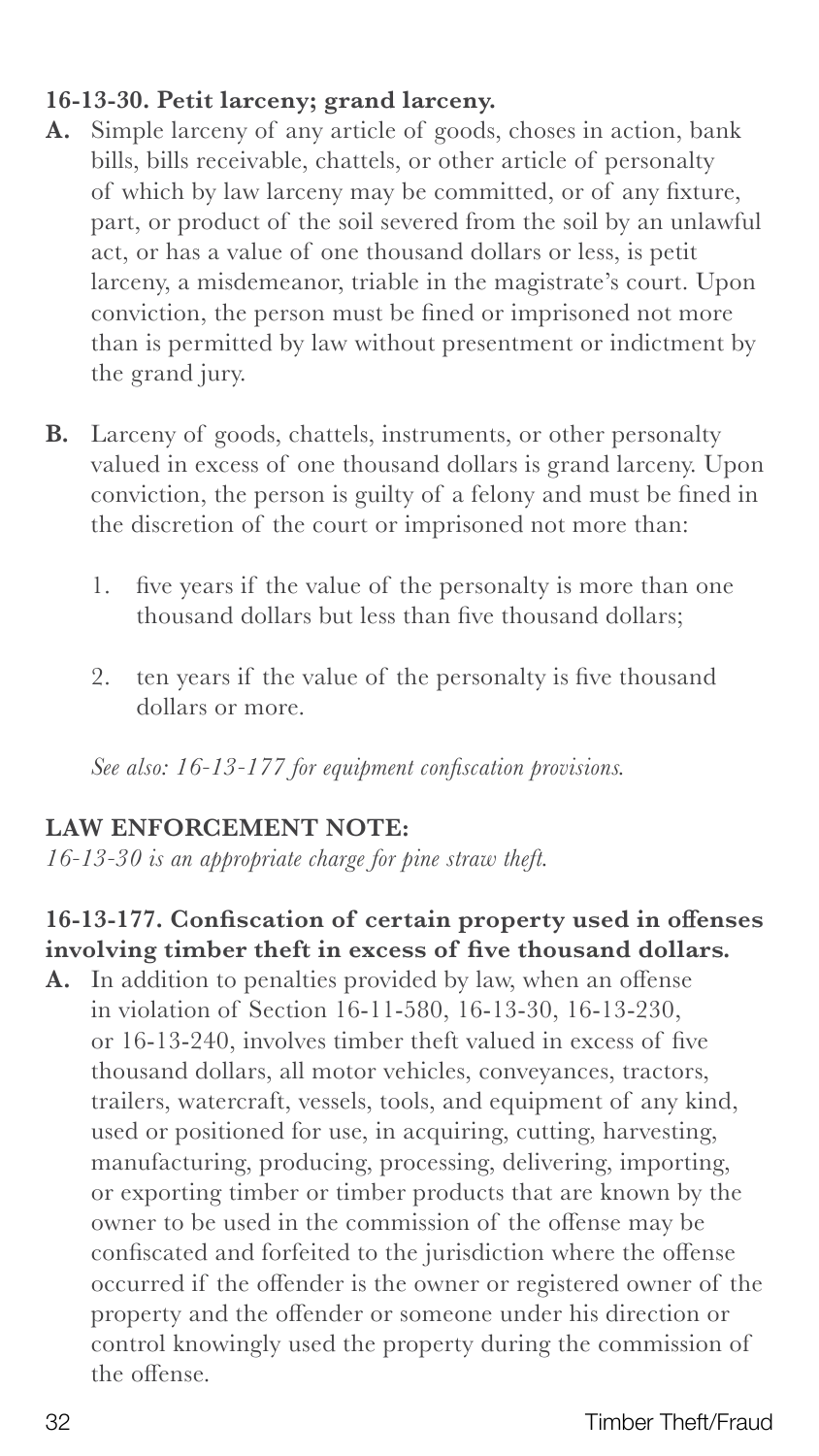- **B.** Property subject to forfeiture under this section may be seized or confiscated by any law enforcement officer incident to a lawful arrest or a warrant issued for the purpose by a court of competent jurisdiction pursuant to subsection (A). The confiscating officer must deliver the property immediately to the county or municipality where the offense occurred. The county or municipality must notify the registered owner of the property by certified mail within seventy-two hours of the confiscation. Upon notice, the registered owner has ten days to request a hearing before the presiding judge of the judicial circuit or his designated hearing officer. The forfeiture hearing must be held within ten days from the date of receipt of the request. The property confiscated must be returned to the registered owner unless the Forestry Commission, a county, or a municipality can show by a preponderance of the evidence that the property seized was knowingly used in the commission of the crime. In the event the Commission, a county, or municipality is unable to make such a showing, all property seized under this section must be returned to the owner upon proof of ownership and the posting of a bond in sufficient amount not to exceed ten thousand dollars. The county or municipality in possession of the property must provide notice by certified mail of the confiscation to all lienholders of record within tend days of the confiscation.
- **C.** Upon conviction of a person owning and using the seized property or upon his plea of nolo contendre to an offense subjecting the property to forfeiture, the county or municipality where the offense occurred or the Forestry Commission may initiate an action in circuit court of the county in which the property was seized to accomplish forfeiture by giving notice to registered owners of record, giving these persons notice and an opportunity to appear and show cause why the property should not be forfeited and disposed of as provided in this section. Failure of a person claiming an interest in the property to appear at this after having been given notice constitutes a waiver of the claim. However, the failure to appear does not affect the claim of a lienholder of record. The court, after hearing, may order the property forfeited to the county or municipality and sold as provided in this section or returned to the owner or registered owner. Forfeiture of property is subordinate in priority to all valid liens and encumbrances. A person whose property is subject to forfeiture under this section is entitled to a jury trial if requested.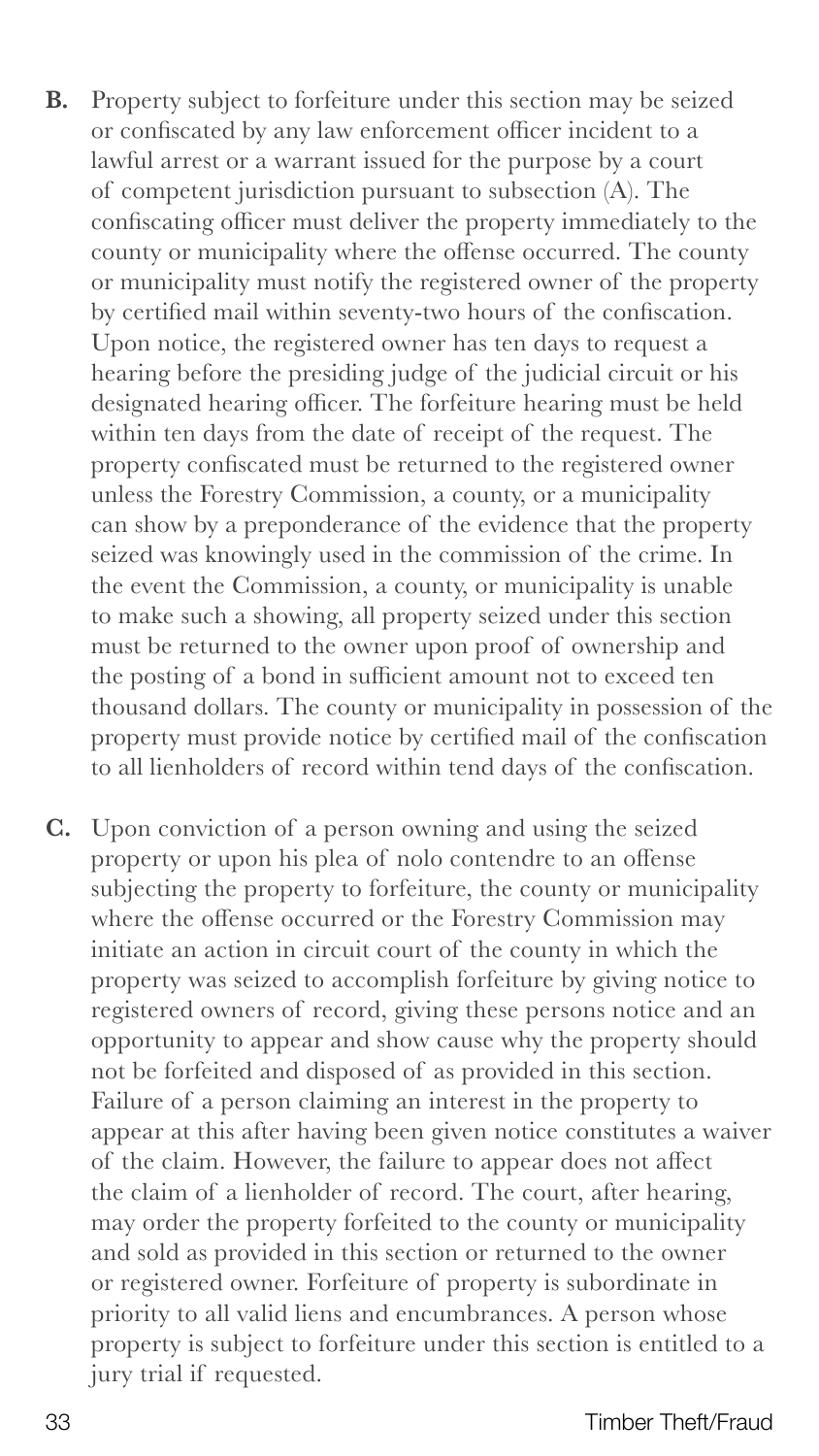**D.** When property is forfeited under this section, the judge must order the property sold at public auction by the seizing agency as provided by law. Notwithstanding any other provision of law, proceeds from the sale may be used by the agency for payment of all proper expenses of the proceeding for the forfeiture and sale of the property, including the expenses of the seizure, maintenance, and custody and other costs incurred by the implementation of this section. The net proceeds of any sale pursuant to this section shall be distributed to the victim of the offense in an amount to be determined by the presiding judge and any remaining proceeds shall be disbursed to the South Carolina Commission on Forestry to be used exclusively for timber theft enforcement, prevention, and awareness.

#### **LAW ENFORCEMENT NOTE:**

*This law may be applied to violations of 16-11-580, 16-13-130, 16- 13-230, 16-13-240, and 48-23-265. Forestry Commission officers must coordinate with the Chief Law Enforcement Officer before applying the provisions of this law.*

#### **16-13-230. Breach of trust with fraudulent intent.**

- **A.** A person committing a breach of trust with a fraudulent intention or a person who hires or counsels another person to commit a breach of trust with a fraudulent intention is guilty of larceny.
- **B.** A person who violates the provisions of this section is guilty of a:
	- 1. misdemeanor triable in magistrate's court if the amount is one thousand dollars or less. Upon conviction, the person must be fined or imprisoned not more than is permitted by law without presentment or indictment by the grand jury;
	- 2. felony and, upon conviction, must be fined in the discretion of the court or imprisoned not more than five years if the amount is more than one thousand dollars but less than five thousand dollars;
	- 3. felony and, upon conviction, must be fined in the discretion of the court or imprisoned not more than ten years if the amount is five thousand dollars or more.

*See also: 16-13-177 for equipment confiscation provisions.*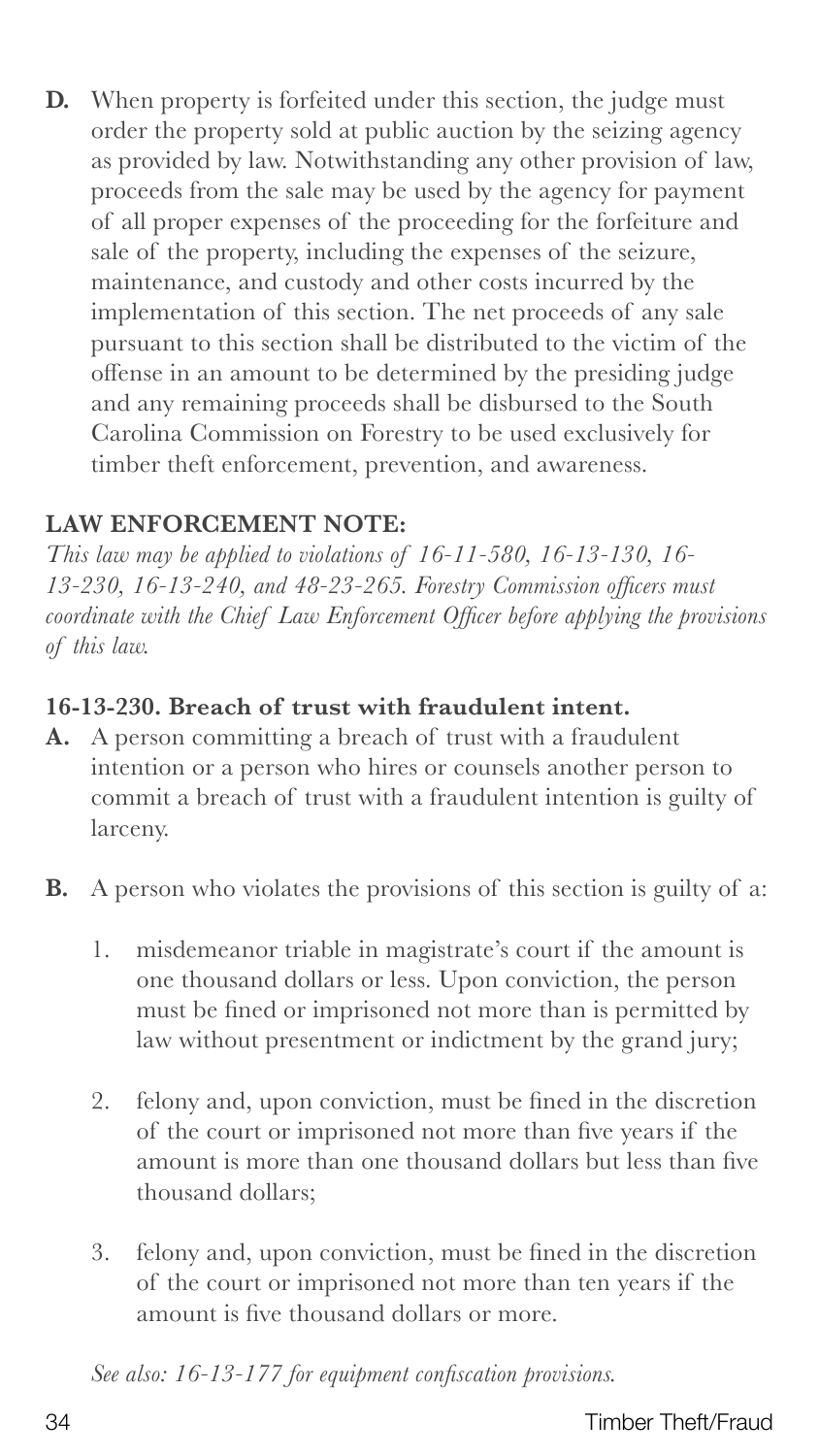#### **16-13-240. Obtaining signature or property by false pretenses.**

A person who by false pretense or representation obtains the signature of a person to a written instrument or obtains from another person any chattel, money, valuable security, or other property, real or personal, with intent to cheat and defraud a person of that property is guilty of a:

- 1. felony and, upon conviction, must be fined not more than five hundred dollars and imprisoned not more than ten years if the value of the property is five thousand dollars or more;
- 2. felony and, upon conviction, must be fined in the discretion of the court or imprisoned not more than five years if the value of the property is more than one thousand dollars but less than five thousand dollars;
- 3. misdemeanor triable in magistrate's court if the value of the property is one thousand dollars or less. Upon conviction, the person must be fined or imprisoned not more than is permitted by law without presentment or indictment of the grand jury.

*See also: 16-13-177 for equipment confiscation provisions.*

#### **LAW ENFORCEMENT NOTE:**

*This law applies if a buyer falsely reports that timber is infested with insects or disease in order to obtain cutting rights or to gain a price advantage.*

*This law should be considered in cases where a buyer offers a knowingly inflated estimate of return in order to purchase timber on a pay-as-cut basis.*

#### **48-23-97. Wood load tickets required for certain sales of trees, timber, or wood; exceptions, penalties.**

**A.** Except as provided in this section, whenever a timber buyer or timber operator purchases trees, timber, or wood by the load directly from a timber grower and the load is sold by weight, cord, or measure of board feet, the timber buyer or timber operator must furnish the timber grower or seller within thirty days of the completion of the timber harvest a separate, true, and accurate wood load ticket for each and every load of wood removed from the seller's property. At a minimum, each wood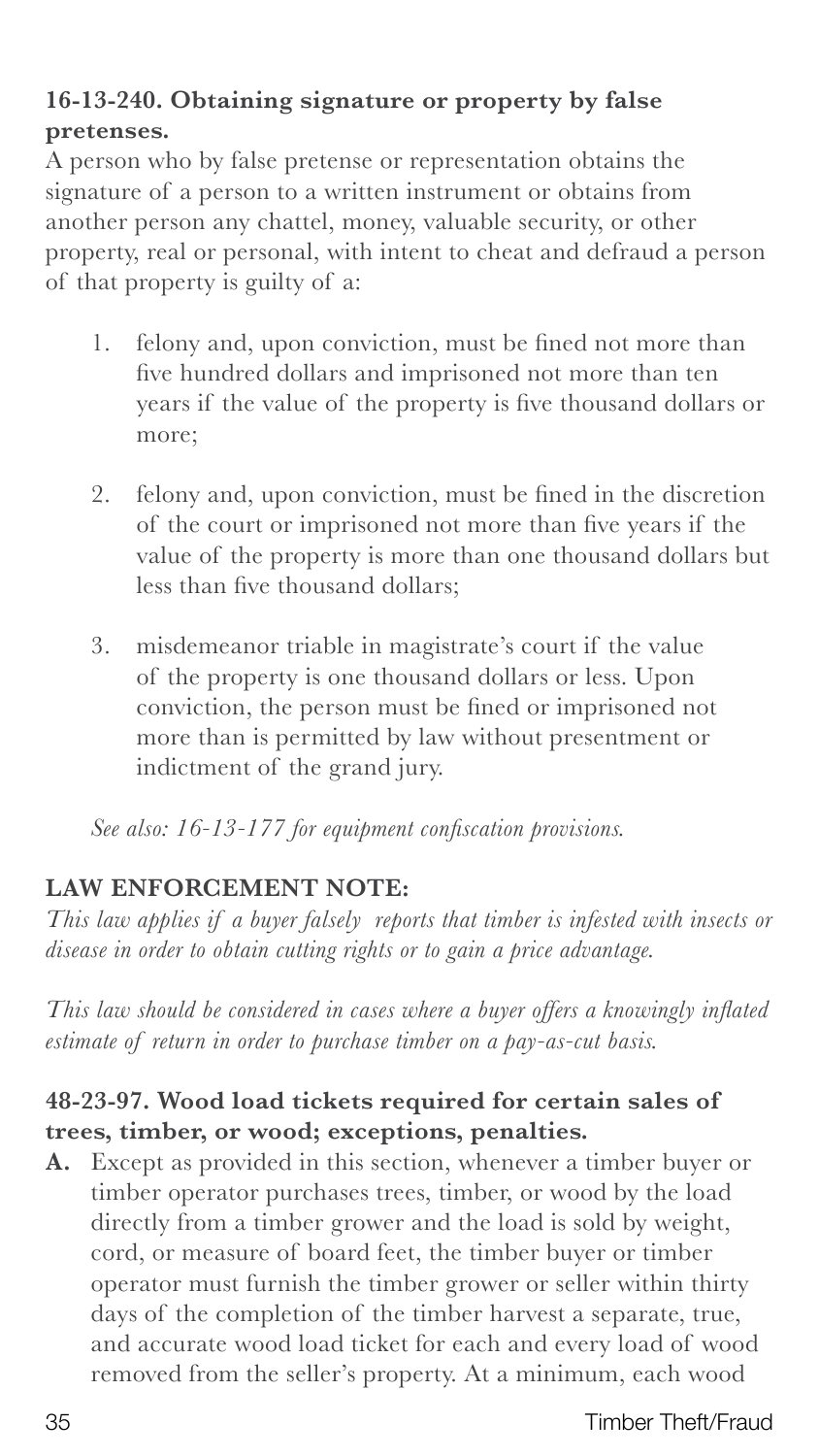load ticket must include in writing that is clearly legible the following:

- 1. the ticket number;
- 2. the name and address of the person, and the location of the facility receiving, weighing, scaling, or measuring the trees, timber, or wood;
- 3. the date the trees, timber, or wood was received at the facility;
- 4. the tract name or landowner;
- 5. county and state of origin;
- 6. the dealer's name if any;
- 7. the producer or logging company name;
- 8. the species of wood;
- 9. the type of product;
- 10. the weight or scale information: (a) if the load is measured by weight, the gross, tare, and net weights must be shown; or (b) if the load is measured by scale, the total volume must be shown; and
- 11. the weight, scale, or amount of wood deducted and the deduction classification.
- **B.** The provisions of this section do not apply to: (1) the sale of wood for firewood only; (2) the landowner harvesting and processing his own timber; and (3) bulk or lump-sum sales for an agreed total price for all timber purchased and sold in one transaction.
- **C.** A person who violates this section is guilty of a misdemeanor and, upon conviction, must be punished by a fine of not less than one hundred dollars nor more than one thousand dollars, or imprisoned for not more than thirty days, or both.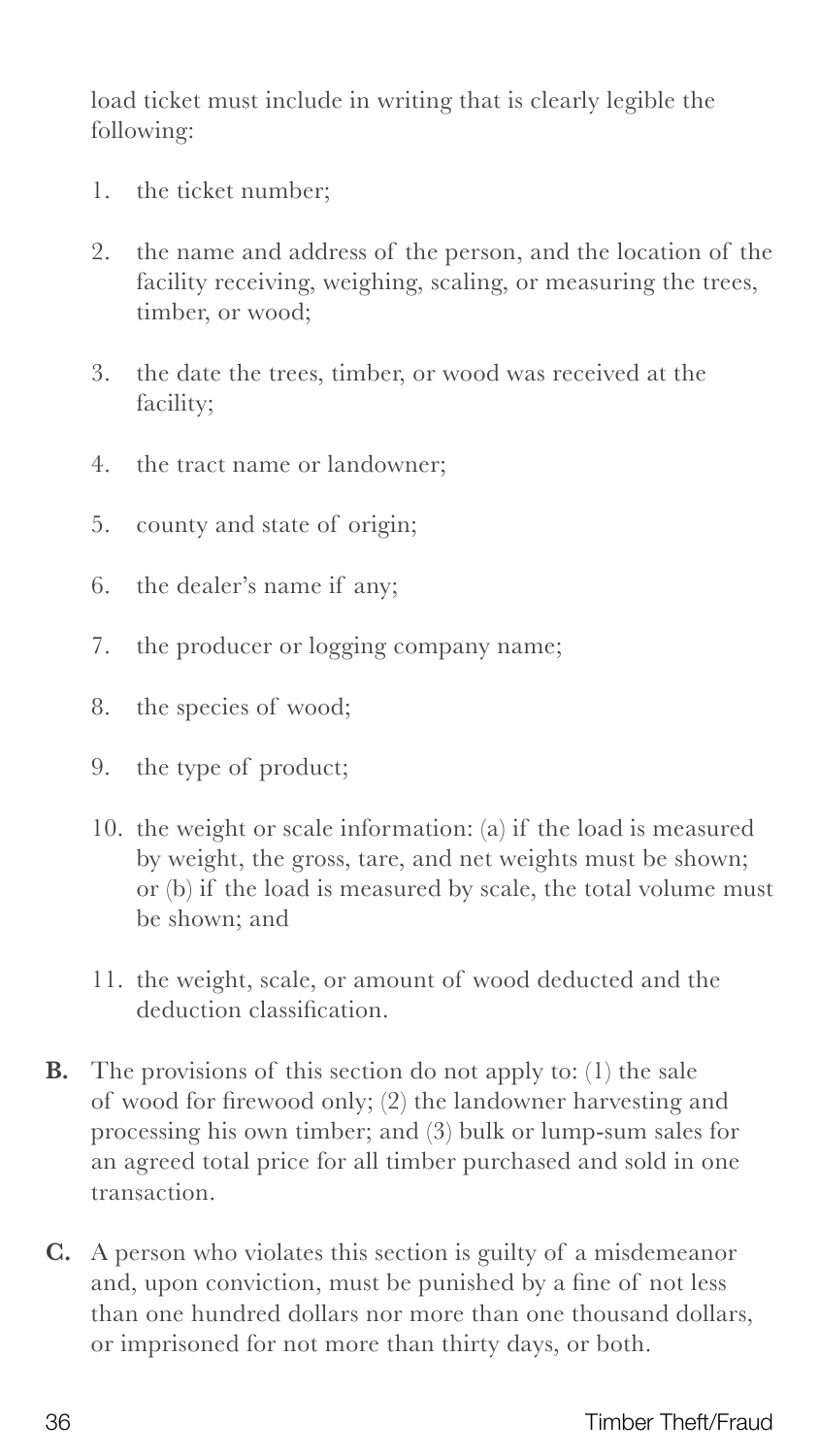#### **48-23-265. Timber buyer must pay landowner within 45 days; criminal penalties apply.**

**A.** 1. A person who purchases forest products directly from a landowner possessing lands in this State, and who has received payment for the forest products from a sale to a third party, must make payment in full to the landowner within forty-five days of the receipt of payment;

2. If the landowner has not received payment within the required forty-five days, the landowner must send written notice, by certified mail or by personal delivery, to the purchaser's last known address stating the landowner's demand for payment. The purchaser violates the provisions of this section and is subject to a criminal penalty if he knowingly and willfully fails to make payment, in full, to the landowner within ten days after receiving this notice;

3. This section does not apply to a written agreement signed between the landowner and the purchaser providing for a means of payment other than the one provided for in this section.

- **B.** If the value of the forest products is less than five thousand dollars, a person who violates the provisions of subsection (A) is guilty of a misdemeanor and, upon conviction, must be punished:
	- 1. if the value of the forest products is five hundred dollars or less:
		- a. for a first offense, by a fine of not less than fifty dollars nor more than two hundred dollars or by imprisonment for not more than thirty days; or
		- b. for a second or subsequent offense, by a fine of two hundred dollars or by imprisonment for not more than thirty days;
	- 2. if the value of the forest products is more than five hundred dollars but less than five thousand dollars:
		- a. for a first offense, by a fine of not less than three hundred dollars nor more than five hundred dollars or by imprisonment for not more than thirty days; or
		- b. for a second or subsequent offense, by a fine of not more than five hundred dollars or by imprisonment for not more than thirty days, or both.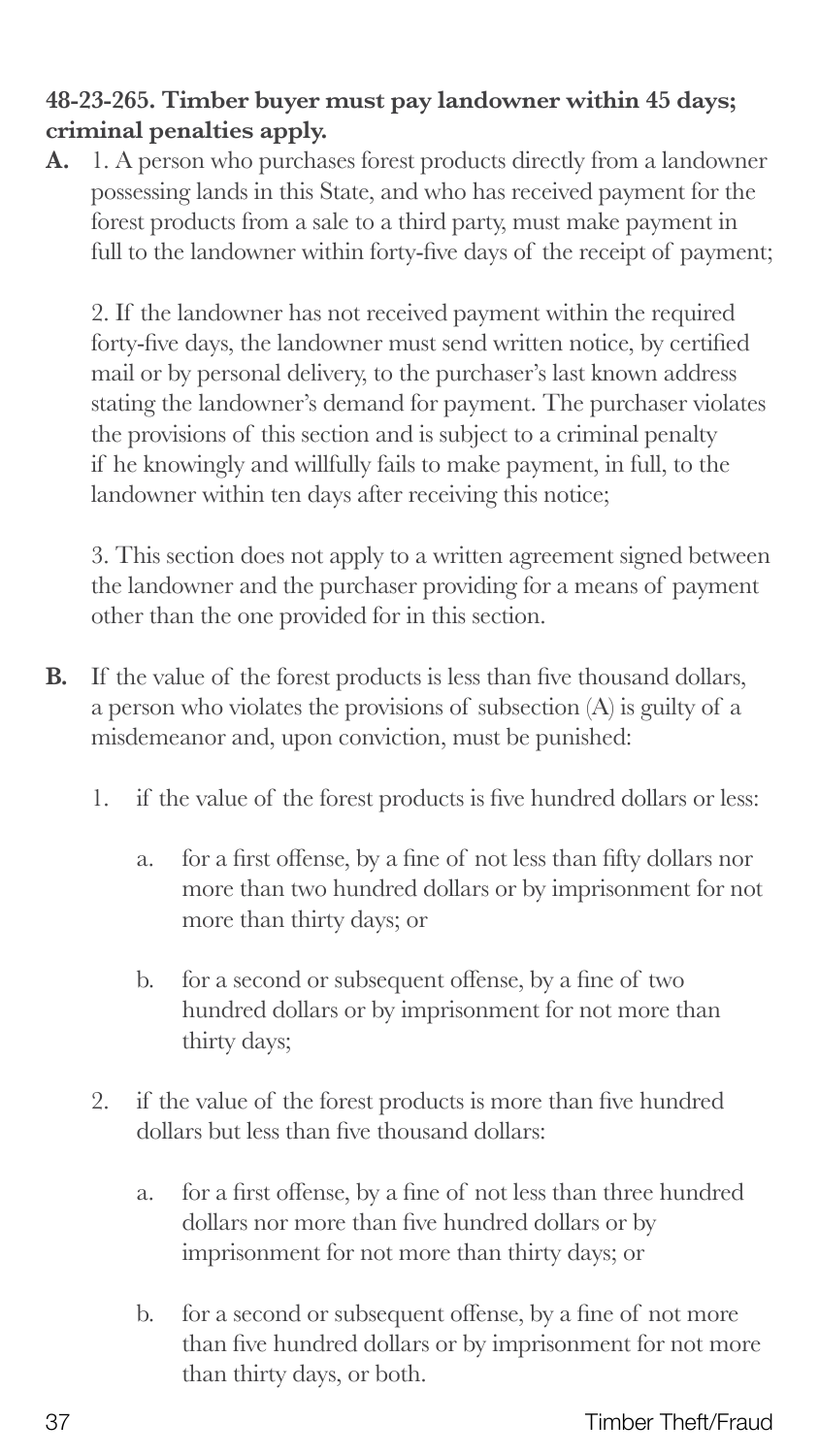- **C.** If the value of the forest products is five thousand dollars or more, a person who violates subsection (A) is guilty of a felony and, upon conviction, must be punished:
	- 1. for a first offense by a fine of not less than three hundred dollars nor more than one thousand dollars or by imprisonment for not more than two years, or both; or
	- 2. for a second or subsequent offense by a fine of not less than five hundred dollars nor more than two thousand dollars and imprisonment for not less than thirty days nor more than ten years.
- **D.** The court shall order restitution to the victim as a mandatory condition of the sentence imposed.
- **E.** If the value of the forest products is five thousand dollars or more, in addition to the penalties provided in this section, all motor vehicles, conveyances, tractors, trailers, watercraft, vessels, tolls, and equipment of any kind used or positioned for use in acquiring, cutting, harvesting, manufacturing, producing, processing, delivering, importing, or exporting the forest products are subject to confiscation and forfeiture pursuant to Section 16-13-177.
- **F.** As used in this section, 'forest products' include, but are not limited to, timber, trees, logs, lumber, or pine straw or any other products in the forest, whether merchantable or nonmerchantable, and which are located on any land in this State, whether publicly or privately owned.
- **G.** As used in this section, 'conviction' includes a guilty plea, plea of nolo contendere, or the forfeiture of bail.

*See also: 16-13-177 for equipment confiscation provisions.*

#### **LAW ENFORCEMENT NOTE:**

*Officers should note that this law requires full restitution in addition to penalties imposed by the court.*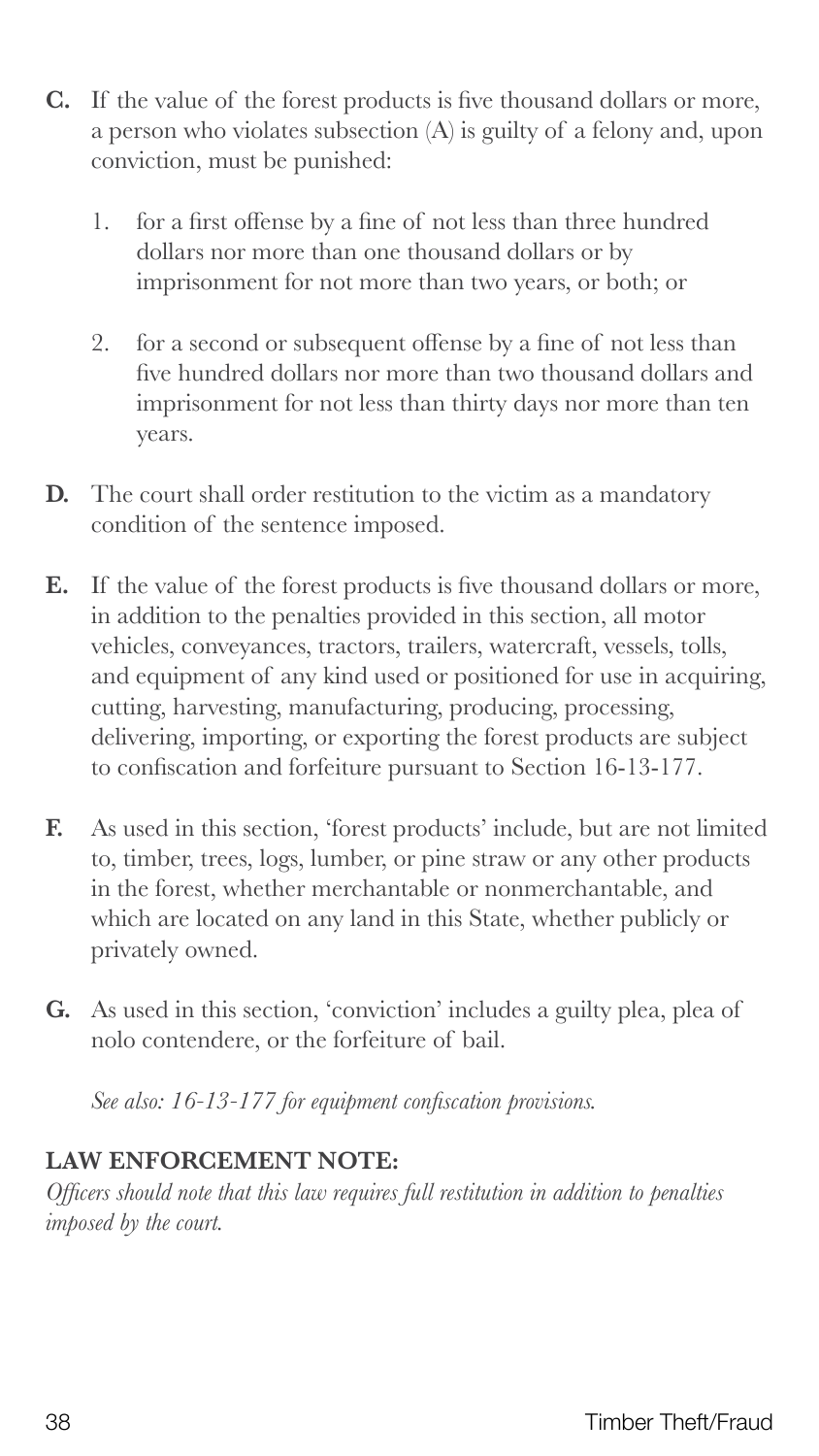# SECTION 7: CONSPIRACY

#### **16-17-410. Conspiracy.**

The common law crime known as "conspiracy" is defined as a combination between two or more persons for the purpose of accomplishing an unlawful object or lawful object by unlawful means.

A person who commits the crime of conspiracy is guilty of a felony and, upon conviction, must be fined not more than five thousand dollars or imprisoned not more than five years.

A person who is convicted of the crime of conspiracy must not be given a greater fine or sentence than he would receive if he carried out the unlawful act contemplated by the conspiracy and had been convicted of the unlawful act contemplated by the conspiracy or had he been convicted of the unlawful acts by which the conspiracy was to be carried out or effected.

#### **LAW ENFORCEMENT NOTE:**

*Conspiracy may be an added charge where two or more people planned and committed a crime. It may be used as a stand alone charge when a crime was planned but not completed. It is also an appropriate charge when a person helped plan a crime but did not actually participate in the crime itself.*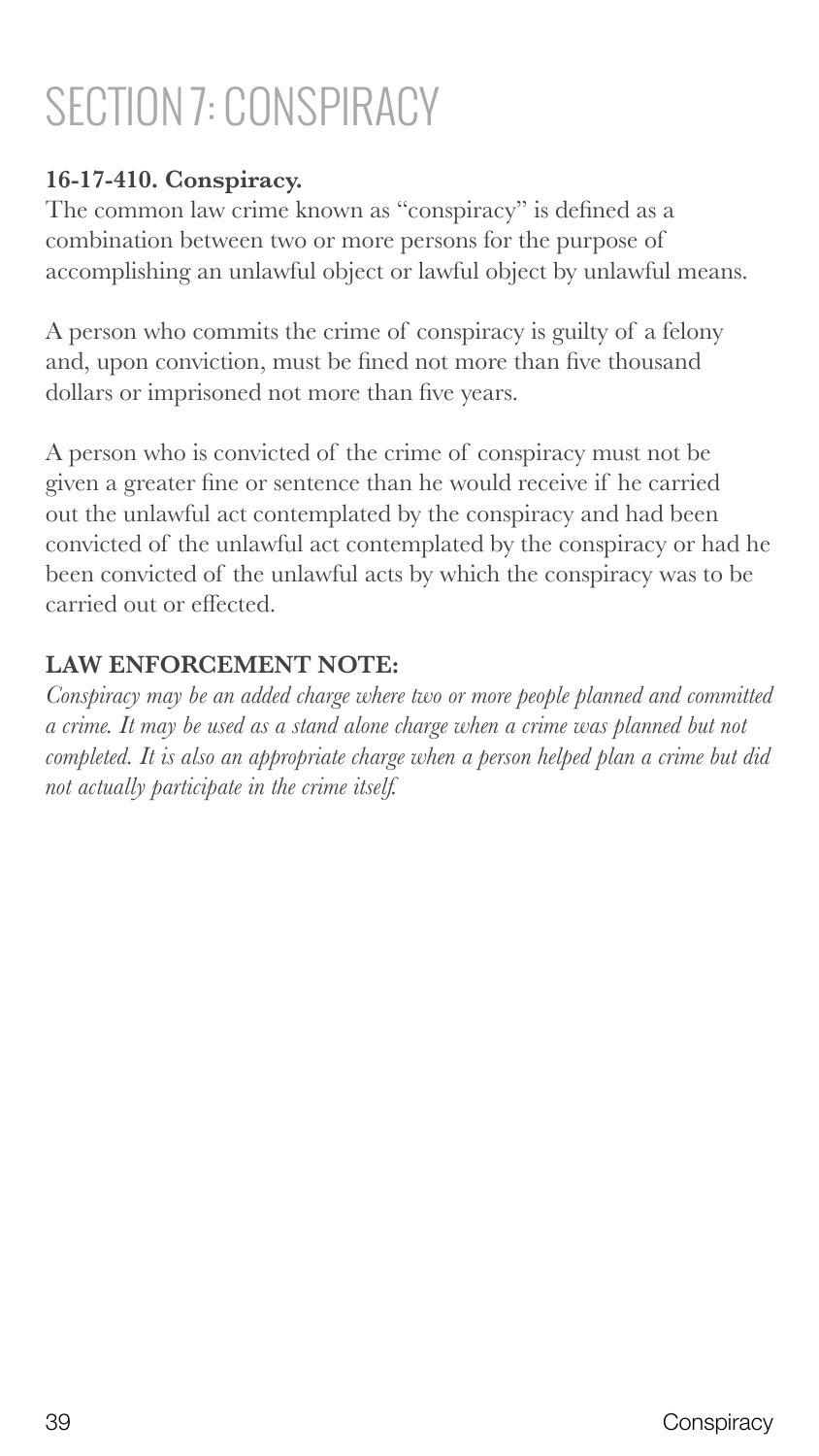# SECTION 8: STATE FORESTS

**48-23-70. Unauthorized cutting; destruction of property or scenic values; alcoholic beverages on state forestry lands. A.** It is unlawful for a person to:

- 1. remove a shrub, tree, or forest product or attempt to do so, from State Commission of Forestry land without the permission of the commission;
- 2. cut or mutilate a shrub or tree growing on State Commission of Forestry land without the permission of the commission;
- 3. mutilate or deface real or personal property belonging to or located upon State Commission of Forestry land;
- 4. destroy scenic values, by dumping rubbish or in any other way whatsoever, within the confines of State Commission of Forestry lands; or
- 5. consume or display an alcoholic beverage in public on lands of the State Commission of Forestry, except where specifically authorized by the commission. For purposes of this item, "alcoholic beverage" means "alcoholic beverage" as defined in Section 61-6-20, and beer, wine, and all other beverages defined as "nonalcoholic beverages" in Section 61-4-10.
- **B.** A person who violates a provision of subsection (A) is guilty of a misdemeanor and, upon conviction, must be punished by a fine of not more than two hundred dollars or imprisonment for not more than thirty days, or both.
- **C.** In addition to the penalties provided in subsection (B), a person who is convicted of violating a provision of items (1) through (4) of subsection (A) must make restitution to the State Commission of Forestry in an amount determined by the sentencing court to be necessary to clean up, repair, rebuild, and restore the abused real and personal property of the State Commission of Forestry to its condition before the abuse occurred. The sentencing court must also set the time limits within which the restitution must be paid and retains jurisdiction of the case for the purpose of enforcing the order for restitution until restitution is made.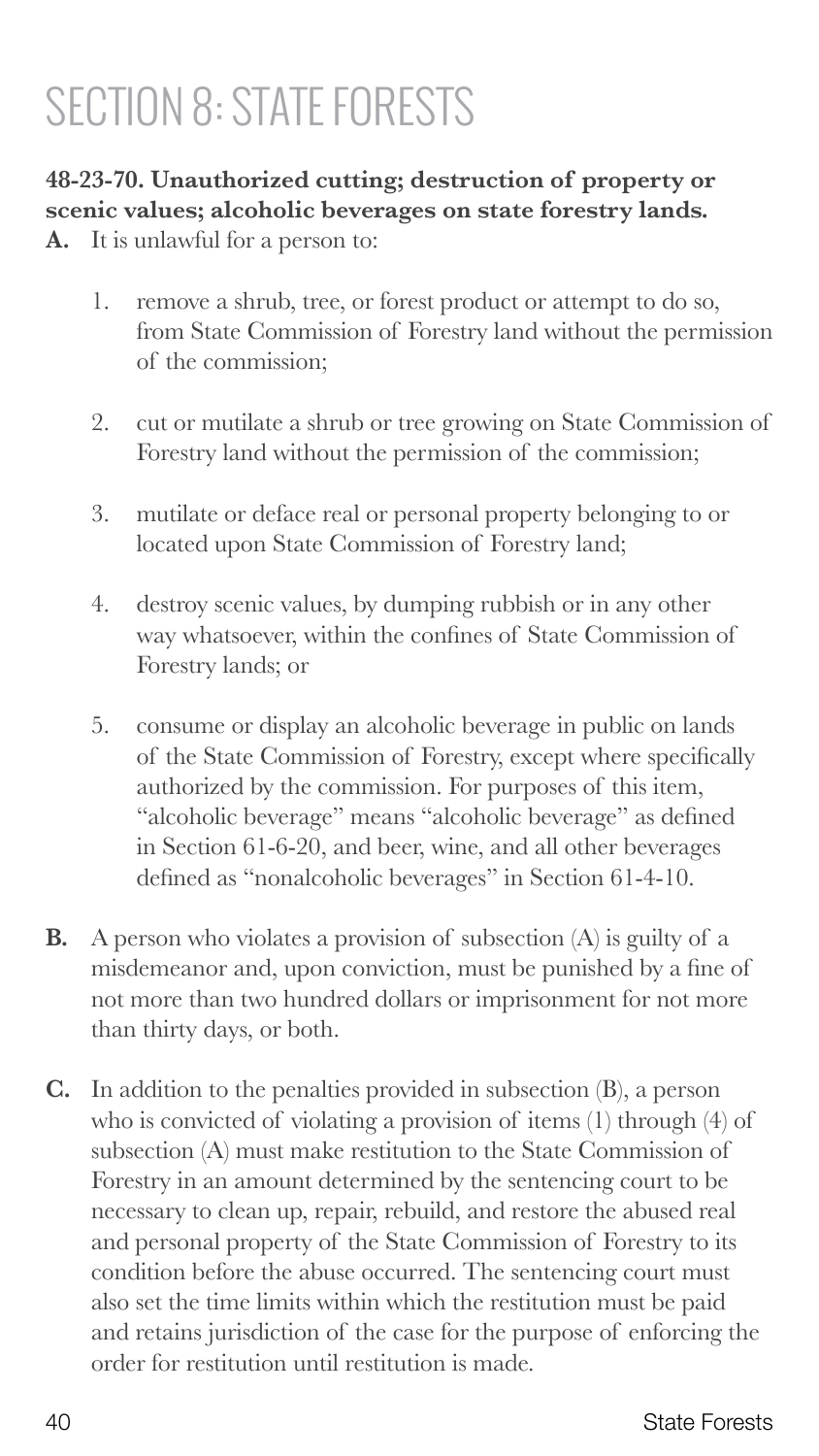- **D.** A person who fails to pay the amount required within the time established for making restitution may be cited for contempt of court by the sentencing court and punished by a fine of not more than the amount originally required for restitution, or imprisonment for not more than six months, or both.
- **E.** A person who is convicted of violating a provision of subsection (A) twice within a three-year period is barred from entering lands belonging to the State Commission of Forestry for a period of one year. A person who enters State Commission of Forestry lands while barred is guilty of a misdemeanor and, upon conviction, must be punished by a fine of not less than two hundred dollars nor more than five hundred dollars or imprisoned for not more than thirty days, or both, and his privilege to enter upon lands of the commission is automatically suspended for an additional year.

#### **LAW ENFORCEMENT NOTE:**

*For any given offense, officers should charge only one statute even though the violation may be covered in several laws. Example: Littering may be charged as either 16-11-700 or 48-23-70 (A-4), but not both.*

#### **48-23-200. Rules and regulations of Commission.**

The State Commission of Forestry may make such rules and regulations as it deems advisable for the protection, preservation, operation and maintenance, and for the most beneficial service to the general public, of the State forests in this State.

#### **REGULATIONS PERTAINING TO SC FORESTRY COMMISSION LANDS**

#### **SC Code of Regulations, 55-1. General Regulations on South Carolina Forestry Commission Lands.**

- 1. Entry onto South Carolina Forestry Commission lands is done wholly and completely at the risk of the individual. The State of South Carolina nor the South Carolina Forestry Commission accepts any responsibility for acts, omissions or activities or conditions on these lands which cause or may cause personal injury or property damage.
- 2. All persons must obey all special rules and regulations for South Carolina Forestry Commission lands including those found in hunting schedules, maps, brochures, permits, any oral/written instructions issued by South Carolina Forestry Commission personnel or those instructions posted on South Carolina Forestry Commission lands.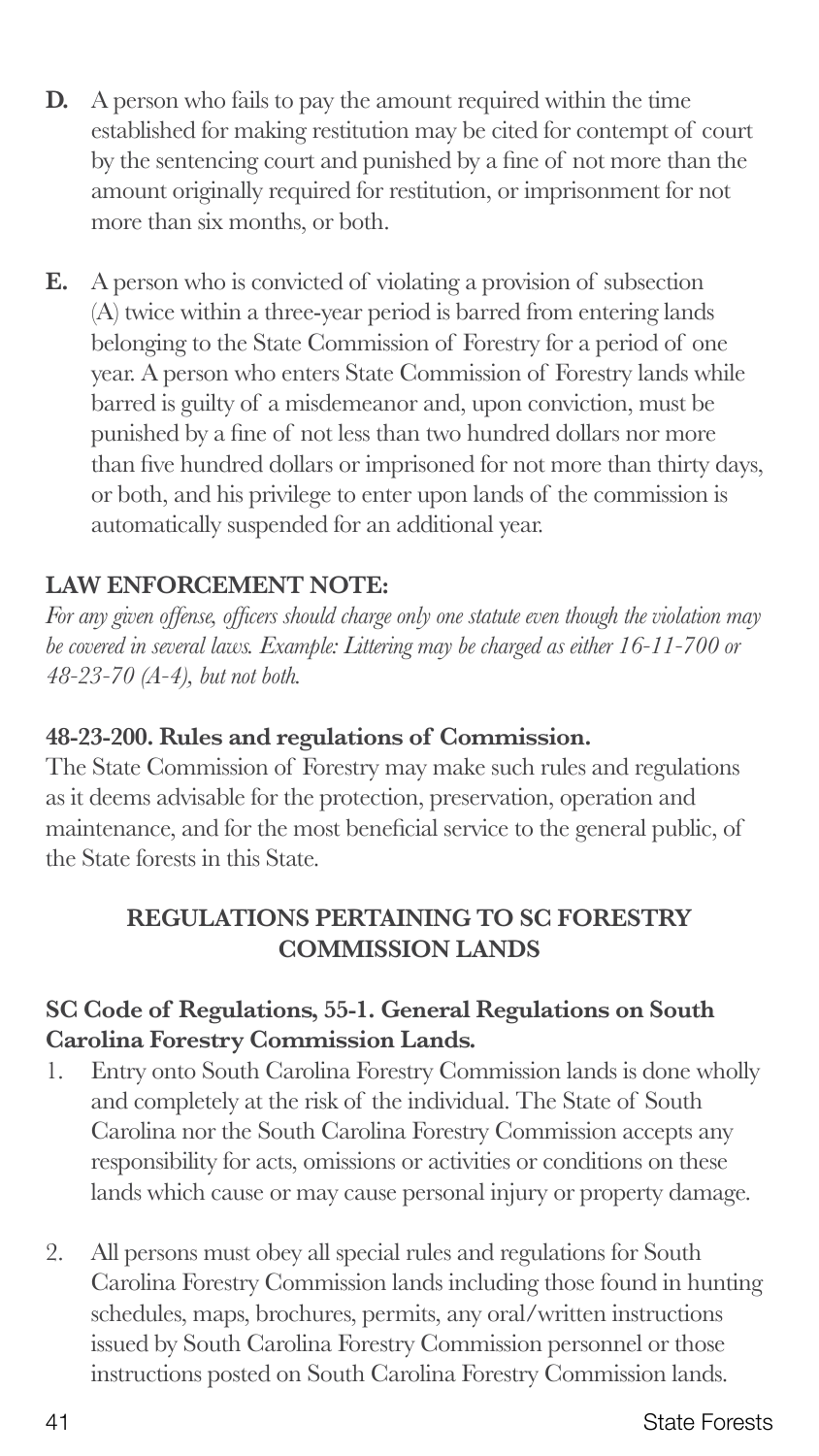- 3. Trespassing, fishing, hunting, killing, capturing or taking any fish or game, other recreational activities, or attempting such act, are prohibited, except as may be authorized under these rules and regulations, by permit or special authorization. On South Carolina Forestry Commission lands, where an agreement is made between the South Carolina Forestry Commission and the South Carolina Department of Natural Resources to make the lands Wildlife Management Areas as established by Section 50-11-2200 of the South Carolina Code of Laws, hunting and fishing rules and regulations will be regulated by the South Carolina Department of Natural Resources regulation 123-40.
- 4. On South Carolina Forestry Commission lands, no motor driven land conveyances shall be operated on any road or trail, other than a public road, except by permit or special authorization, unless otherwise specified. Roads or trails which are closed by barricades and/or signs either permanently or temporarily, are off limits to motor driven land conveyances.
- 5. Motor driven land conveyances shall be operated in a safe manner while on South Carolina Forestry Commission lands.
- 6. On South Carolina Forestry Commission lands, any person found guilty in a court of law of undesirable or unsafe conduct, may, at the discretion of the Forest Director, forfeit all permits and privileges thereto and/or all future permits dependent upon the seriousness of the offense.
- 7. On South Carolina Forestry Commission lands, during periods when hunting is not permitted, all weapons must be unloaded and secured in a case, or in the trunk of a vehicle, or in a locked toolbox. During periods when hunting is permitted, all weapons must be unloaded on roads open to vehicular traffic and all weapons, transported in or on a vehicle, must be unloaded. Any weapon with a shell in the chamber or magazine, or muzzleloader with a cap on the nipple or flintlock with powder in the flash pan is considered loaded. Provisions in No. 7 are not applicable to pistols as prescribed in statute 16-23-20 of the South Carolina Code of Laws.
- 8. On South Carolina Forestry Commission lands, no target practice is permitted except in designated areas.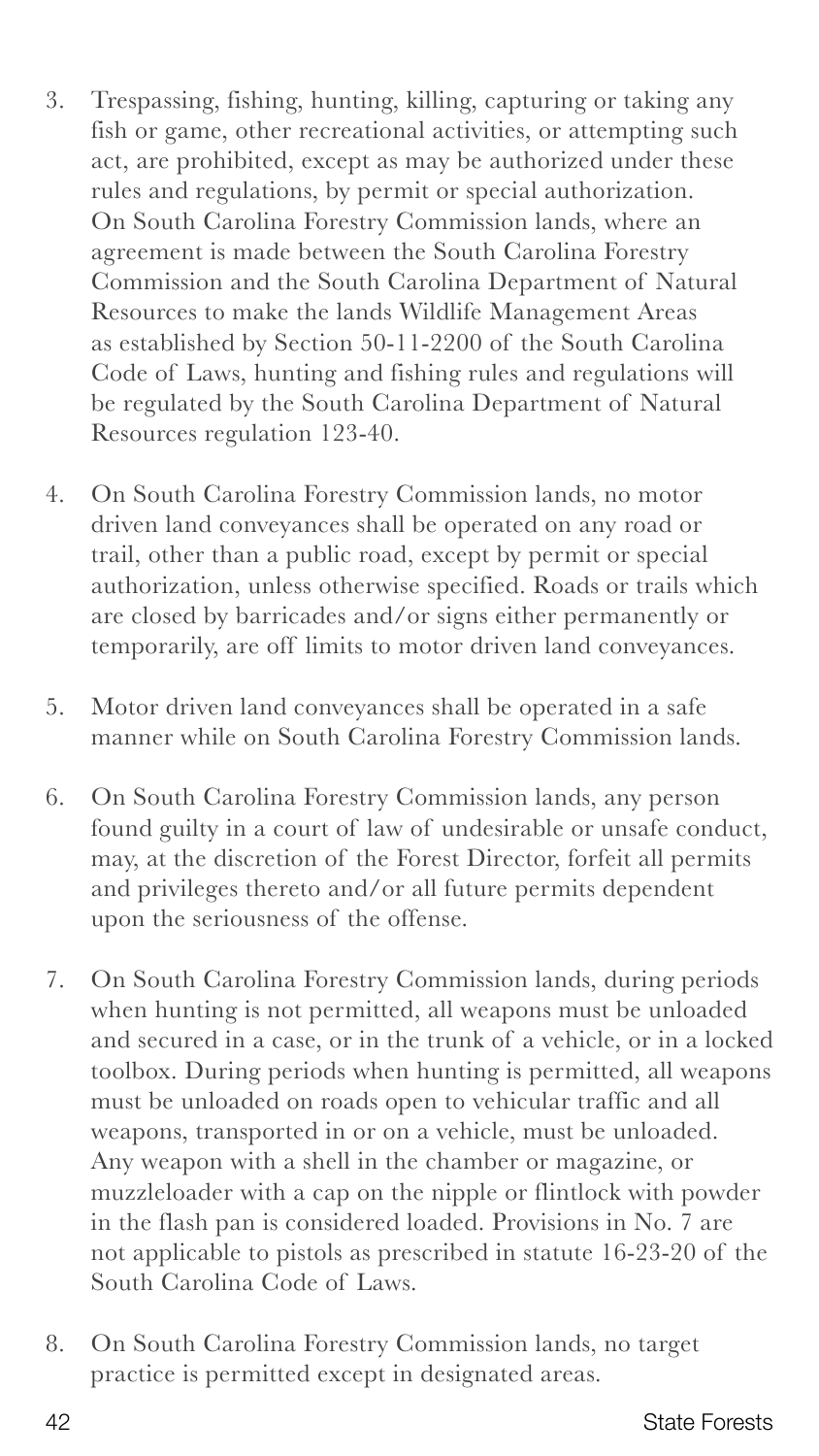- 9. The hours for hunting and fishing shall be published. The said hours may be set short of state and federal regulations.
- 10. Any attempt to move/flush/drive/pursue game to or into hunters on lands adjoining South Carolina Forestry Commission lands is prohibited.
- 11. Waiting for game to cross county or state roads on South Carolina Forestry Commission lands is prohibited.
- 12. Molesting, injuring, poisoning, destroying, or attempting such acts, of any plant or animal life on South Carolina Forestry Commission lands are prohibited except by permit.
- 13. Entry onto South Carolina Forestry Commission lands constitutes consent to an inspection and search of the person, game bag, or creel and any vehicle, trailer, conveyance or container.
- 14. On all lands owned by the South Carolina Forestry Commission, the removal of artifacts or ecofacts from the surface or subsurface is prohibited except when approved by the State Historic Preservation Office and carried out in accordance with their guidelines.
- 15. In accordance with Section 48-23-70(b), 1976 S. C. Code of Laws, as amended, any person violating this section will be guilty of a misdemeanor and upon conviction, must be fined not more than two hundred dollars or imprisoned for not more than thirty days.
- 16. The penalty for fishing or hunting on any forest area, other than those times specified by the South Carolina Forestry Commission, shall be as prescribed by § 50-1-90, 1976 South Carolina Code of Laws, as amended.

Except as modified or changed hereby, all prevailing laws, rules and regulations concerning the South Carolina Forestry Commission shall remain in full force and effect.

#### **LAW ENFORCEMENT NOTE:**

*The provisions 48-23-70 and Regulation 55-1 apply to all SC Forestry Commission properties regardless of whether the properties are designated as State Forests or not.*